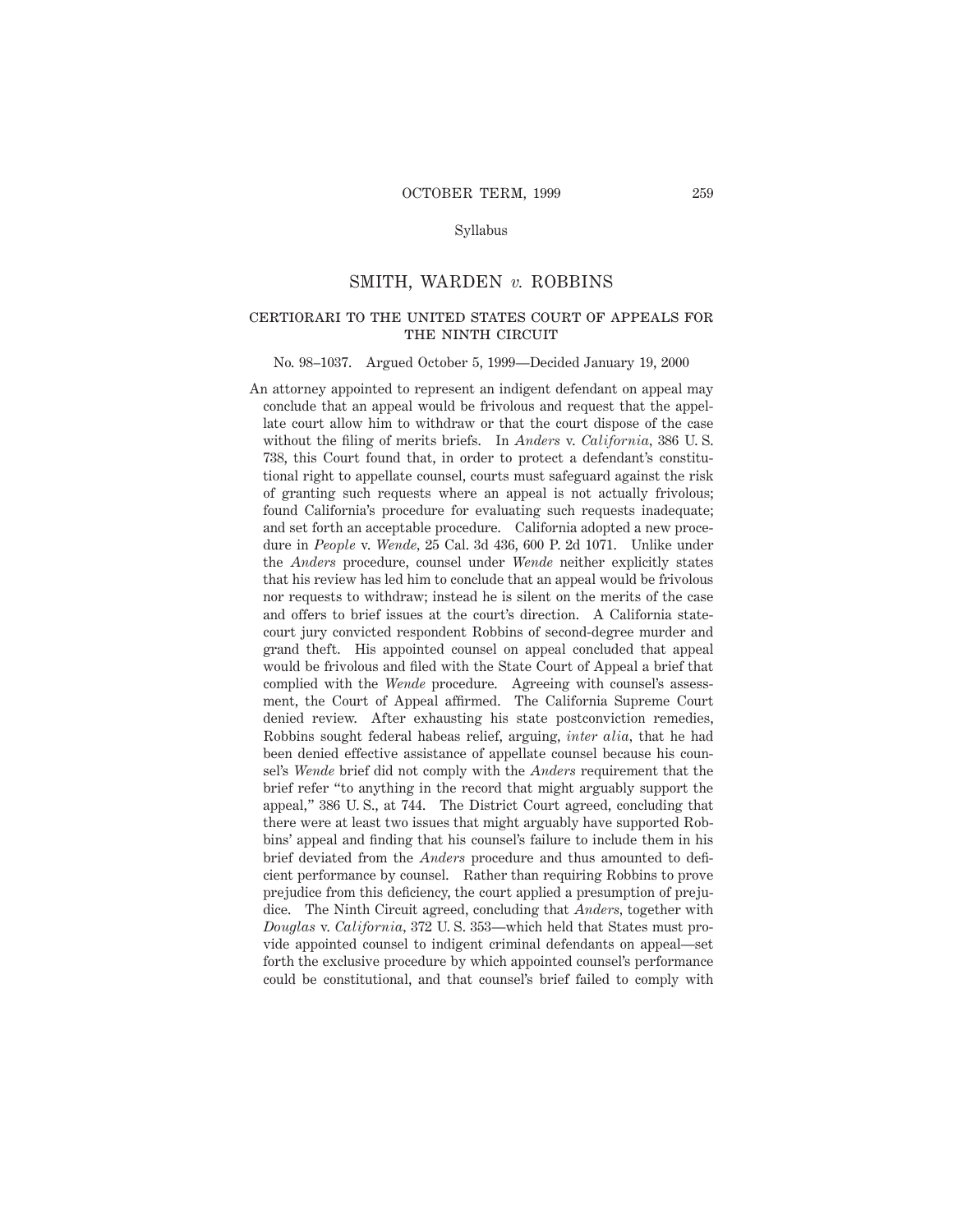that procedure. The court, however, remanded the case for the District Court to consider other trial errors raised by Robbins.

#### *Held:*

1. The *Anders* procedure is only one method of satisfying the Constitution's requirements for indigent criminal appeals; the States are free to adopt different procedures, so long as those procedures adequately safeguard a defendant's right to appellate counsel. Pp. 269–276.

(a) In finding that the California procedure at issue in *Anders* which permitted appellate counsel to withdraw upon filing a conclusory letter stating that the appeal had "no merit" and permitted the appellate court to affirm the conviction upon reaching the same conclusion following a review of the record—did not comport with fair procedure and lacked the equality that the Fourteenth Amendment requires, this Court placed the case within a line of precedent beginning with *Griffin* v. *Illinois,* 351 U. S. 12, and continuing with *Douglas* v. *California,* 372 U. S. 353, that imposed constitutional constraints on those States choosing to create appellate review. Comparing the California procedure to other procedures that this Court had found invalid and to statutory requirements in the federal courts governing appeals by indigents with appointed counsel, the Court concluded that the finding that the appeal had "no merit" was inadequate because it did not mean that the appeal was so lacking in prospects as to be frivolous. The Court, in a final, separate section, set out what would be an acceptable procedure for treating frivolous appeals. Pp. 269–272.

(b) The Ninth Circuit erred in finding that *Anders'* final section, though unnecessary to the holding in that case, was obligatory upon the States. This Court has never so held; its precedents suggest otherwise; and the Ninth Circuit's view runs contrary to this Court's established practice. In *McCoy* v. *Court of Appeals of Wis., Dist. 1,* 486 U. S. 429, this Court rejected a challenge to Wisconsin's variation on the *Anders* procedure, even though that variation, in at least one respect, provided less effective advocacy for an indigent. In *Pennsylvania* v. *Finley,* 481 U. S. 551, the Court explained that the *Anders* procedure is not an independent constitutional command, but rather a prophylactic framework; it did not say that this was the only framework that could adequately vindicate the right to appellate counsel announced in *Douglas.* Similarly, in *Penson* v. *Ohio,* 488 U. S. 75, the Court described *Anders* as simply erecting safeguards. Finally, any view of the procedure described in *Anders'* last section that converted it from a suggestion into a straitjacket would contravene this Court's established practice of allowing the States wide discretion, subject to the minimum require-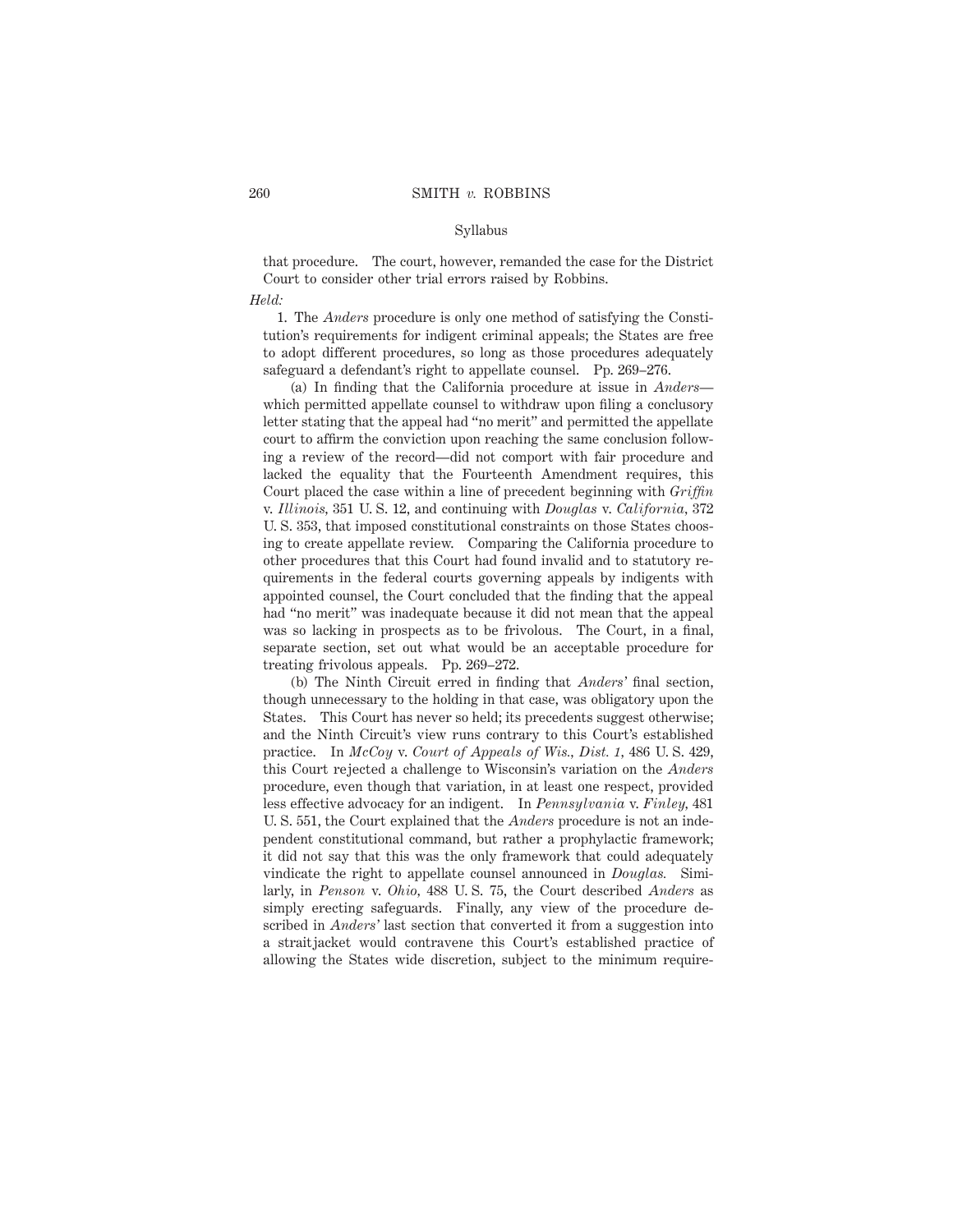ments of the Fourteenth Amendment, to experiment with solutions to difficult policy problems. See, *e. g., Griffin, supra.* The Court, because of its status as a court—particularly a court in a federal system avoids imposing a single solution on the States from the top down and instead evaluates state procedures one at a time, while leaving "the more challenging task of crafting appropriate procedures . . . to the laboratory of the States . . . in the first instance," *Cruzan* v. *Director, Mo. Dept. of Health,* 497 U.S. 261 (O'CONNOR, J., concurring). Pp. 272–276.

2. California's *Wende* procedure does not violate the Fourteenth Amendment. Pp. 276–284.

(a) The precise rationale for the *Griffin* and *Douglas* line of cases has never been explicitly stated, but this Court's case law reveals that the Equal Protection and Due Process Clauses of the Fourteenth Amendment largely converge to require that a State's procedure "afford adequate and effective appellate review to indigent defendants," *Griffin, supra,* at 20 (plurality opinion). A State's procedure provides such review so long as it reasonably ensures that an indigent's appeal will be resolved in a way that is related to the merit of that appeal. In determining whether a particular procedure satisfies this standard, it is important to focus on the underlying goals that the procedure should serve—to ensure that those indigents whose appeals are not frivolous receive the counsel and merits brief required by *Douglas,* and also to enable the State to "protect itself so that frivolous appeals are not subsidized and public moneys not needlessly spent," *Griffin, supra,* at 24 (Frankfurter, J., concurring in judgment). For an indigent's right to counsel on direct appeal does not include the right to bring a frivolous appeal and, concomitantly, does not include the right to counsel for bringing a frivolous appeal. *Anders'* obvious goal was to prevent this limitation on the right to appellate counsel from swallowing the right itself, and the Court does not retreat from that goal here. Pp. 276–278.

(b) The *Wende* procedure reasonably ensures that an indigent's appeal will be resolved in a way that is related to the appeal's merit. A comparison of that procedure to those evaluated in this Court's chief cases demonstrates that it affords indigents the adequate and effective appellate review required by the Fourteenth Amendment. The *Wende* procedure is undoubtedly far better than those procedures the Court has found inadequate. A significant fact in finding the old California procedure inadequate in *Anders,* and also in finding inadequate the procedures that the Court reviewed in *Eskridge* v. *Washington Bd. of Prison Terms and Paroles,* 357 U. S. 214, and *Lane* v. *Brown,* 372 U. S.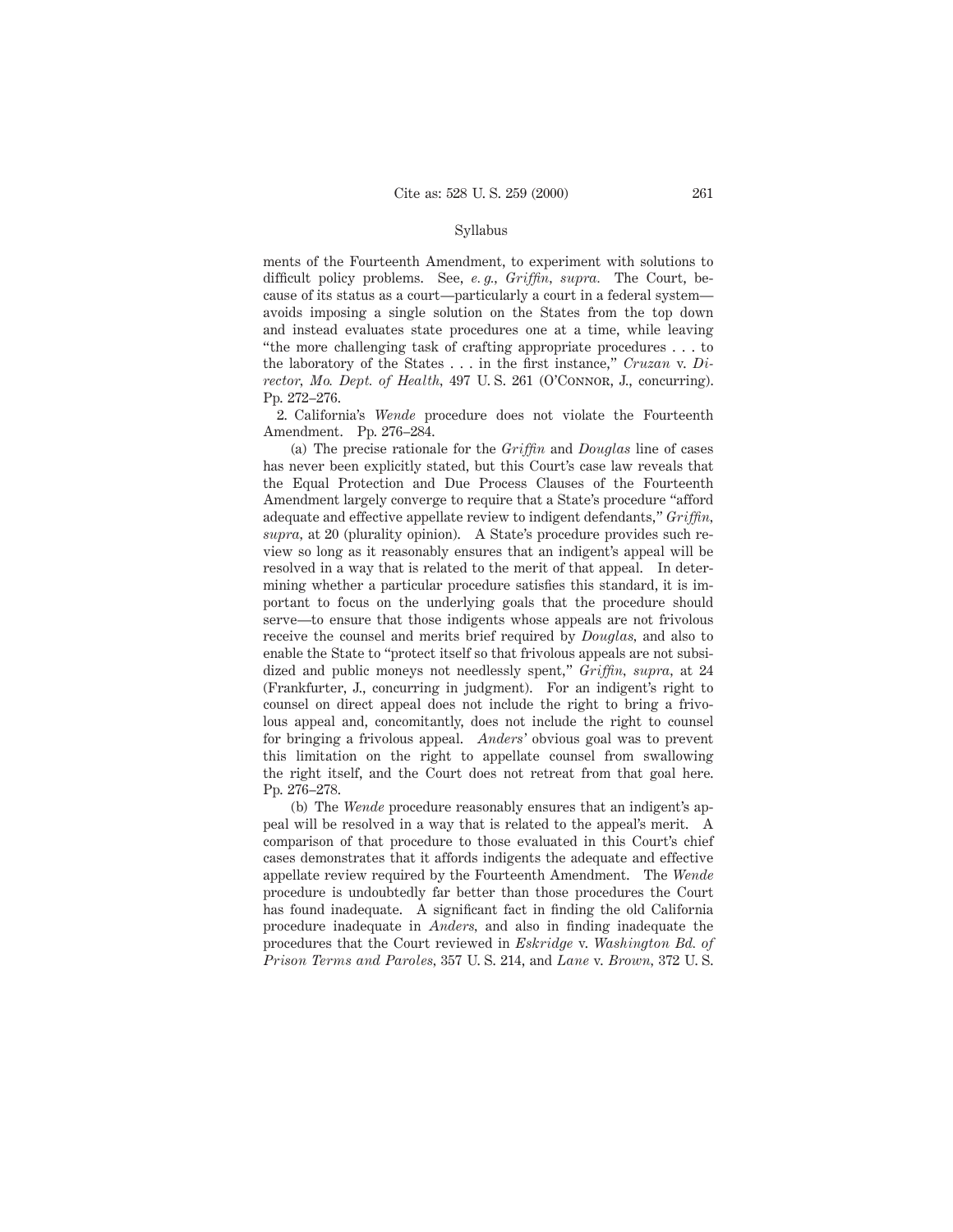477, two of the precedents on which the *Anders* Court relied, was that those procedures required only a determination that the defendant was unlikely to prevail on appeal, not that the appeal was frivolous. *Wende,* by contrast, requires both counsel and the court to find the appeal to be lacking in arguable issues, *i. e.,* frivolous. An additional problem with the old California procedure was that it apparently permitted an appellate court to allow counsel to withdraw and then decide the appeal without appointing new counsel. Such a procedure was struck down in *Penson* v. *Ohio, supra,* because it permitted a basic violation of the *Douglas* right to have counsel until a case is determined to be frivolous and to receive a merits brief for a nonfrivolous appeal. Under *Wende,* by contrast, *Douglas* violations do not occur, both because counsel does not move to withdraw and because the court orders briefing if it finds arguable issues. The procedure disapproved in *Anders* also only required counsel to file a one-paragraph "bare conclusion" that the appeal had no merit, while *Wende* requires that counsel provide a summary of the case's procedural and factual history, with citations of the record, in order to ensure that a trained legal eye has searched the record for arguable issues and to assist the reviewing court in its own evaluation. Finally, by providing at least two tiers of review, the *Wende* procedure avoids the additional flaw, found in the *Eskridge, Lane,* and *Douglas* procedures, of having only one such tier. Pp. 278–281.

(c) The *Wende* procedure is also at least comparable to those procedures the Court has approved. By neither requiring the *Wende* brief to raise legal issues nor requiring counsel to explicitly describe the case as frivolous, California has made a good-faith effort to mitigate one of the problems that critics have found with *Anders,* namely, the requirement that counsel violate his ethical duty as an officer of the court (by presenting frivolous arguments) as well as his duty to further his client's interests (by characterizing the client's claims as frivolous). *Wende* also attempts to resolve another *Anders* problem—that it apparently adopts gradations of frivolity and uses two different meanings for the phrase "arguable issue"—by drawing the line at frivolity and by defining arguable issues as those that are not frivolous. Finally, the *Wende* procedure appears to be, in some ways, better than the one approved in *McCoy,* and in other ways, worse. On balance, the Court cannot say that the latter, assuming, *arguendo,* that they outweigh the former, do so sufficiently to make the *Wende* procedure unconstitutional, and the Court's purpose under the Constitution is not to resolve such arguments. The Court addresses not what is prudent or appropriate, but what is constitutionally compelled. *United States* v. *Cronic,* 466 U. S. 648, 665, n. 38. It is enough to say that the *Wende* procedure, like the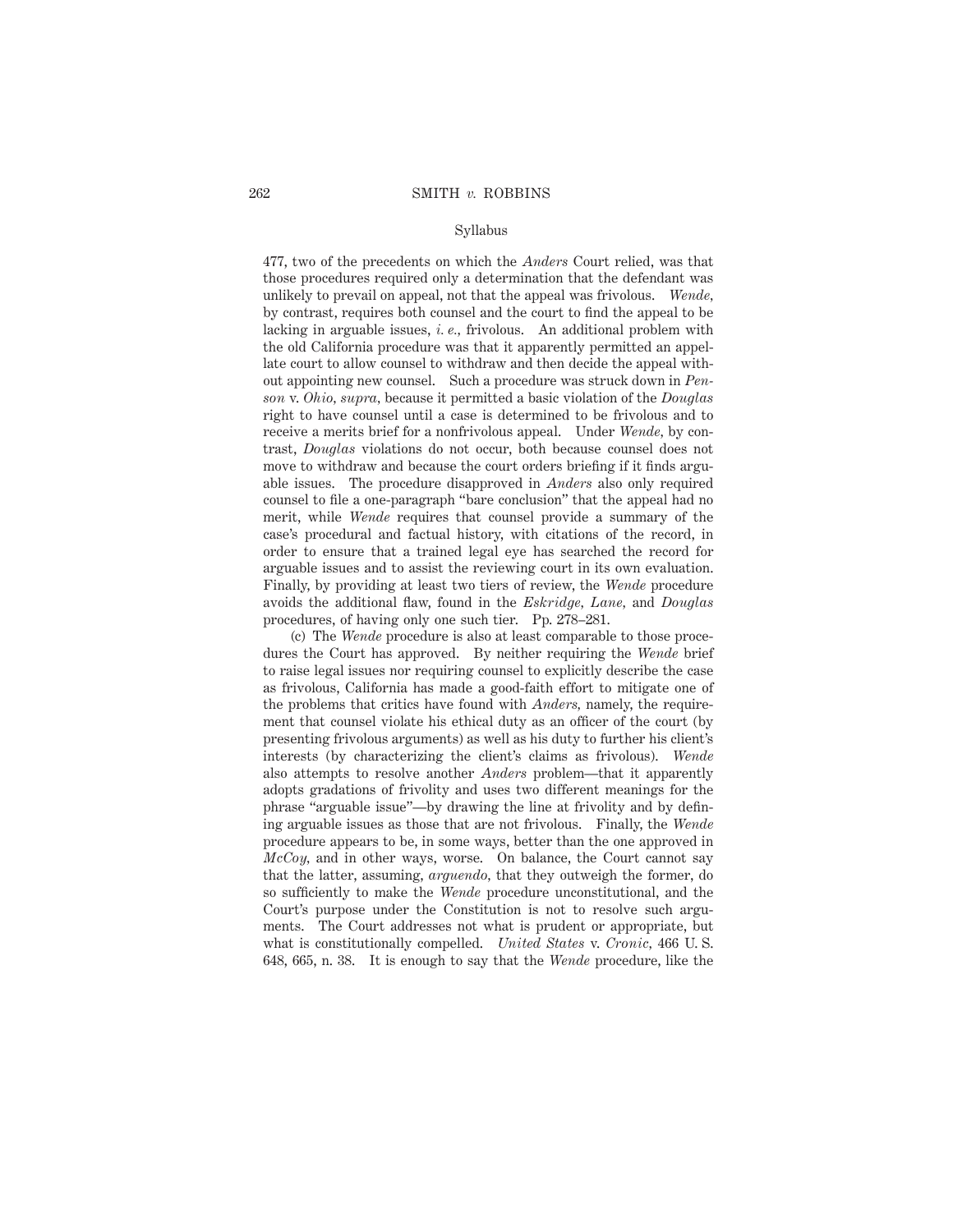*Anders* and *McCoy* procedures, and unlike the ones in, *e. g., Douglas* and *Penson,* affords adequate and effective appellate review for criminal indigents. Pp. 281–284.

3. This case is remanded for the Ninth Circuit to evaluate Robbins' ineffective-assistance claim. It may be that his appeal was not frivolous and that he was thus entitled to a merits brief. Both the District Court and the Ninth Circuit found that there were two arguable issues on direct appeal, but it is unclear how they used the phrase "arguable issues." It is therefore necessary to clarify how strong those issues are. The proper standard for evaluating Robbins' claim on remand is that enunciated in *Strickland* v. *Washington,* 466 U. S. 668: He must first show that his counsel was objectively unreasonable, *id.,* at 687–691, in failing to find arguable issues to appeal, and, if Robbins succeeds in such a showing, he then has the burden of demonstrating prejudice, *id.,* at 694. He must satisfy both prongs of the *Strickland* test to prevail, for his claim does not warrant a presumption of prejudice. He has received appellate counsel who has complied with a valid state procedure for determining whether his appeal is frivolous, and the State has not left him without counsel on appeal. Thus, it is presumed that the result of the proceedings is reliable, and Robbins must prove the presumption incorrect. Further, his claim does not fall within any of the three categories of cases in which prejudice is presumed, for it does not involve the complete denial of counsel on appeal, state interference with counsel's assistance, or an actual conflict of interest on his counsel's part. *Id.,* at 692, 694. Pp. 284–289.

152 F. 3d 1062, reversed and remanded.

THOMAS, J., delivered the opinion of the Court, in which REHNQUIST, C. J., and O'Connor, Scalia, and Kennedy, JJ., joined. Stevens, J., filed a dissenting opinion, in which Ginsburg, J., joined, *post,* p. 289. SOUTER, J., filed a dissenting opinion, in which STEVENS, GINSBURG, and Breyer, JJ., joined, *post,* p. 292.

*Carol Frederick Jorstad,* Deputy Attorney General of California, argued the cause for petitioner. With her on the briefs were *Bill Lockyer,* Attorney General, *David P. Druliner,* Chief Assistant Attorney General, *Carol Wendelin Pollack,* Senior Assistant Attorney General, and *Donald E. De Nicola,* Deputy Attorney General.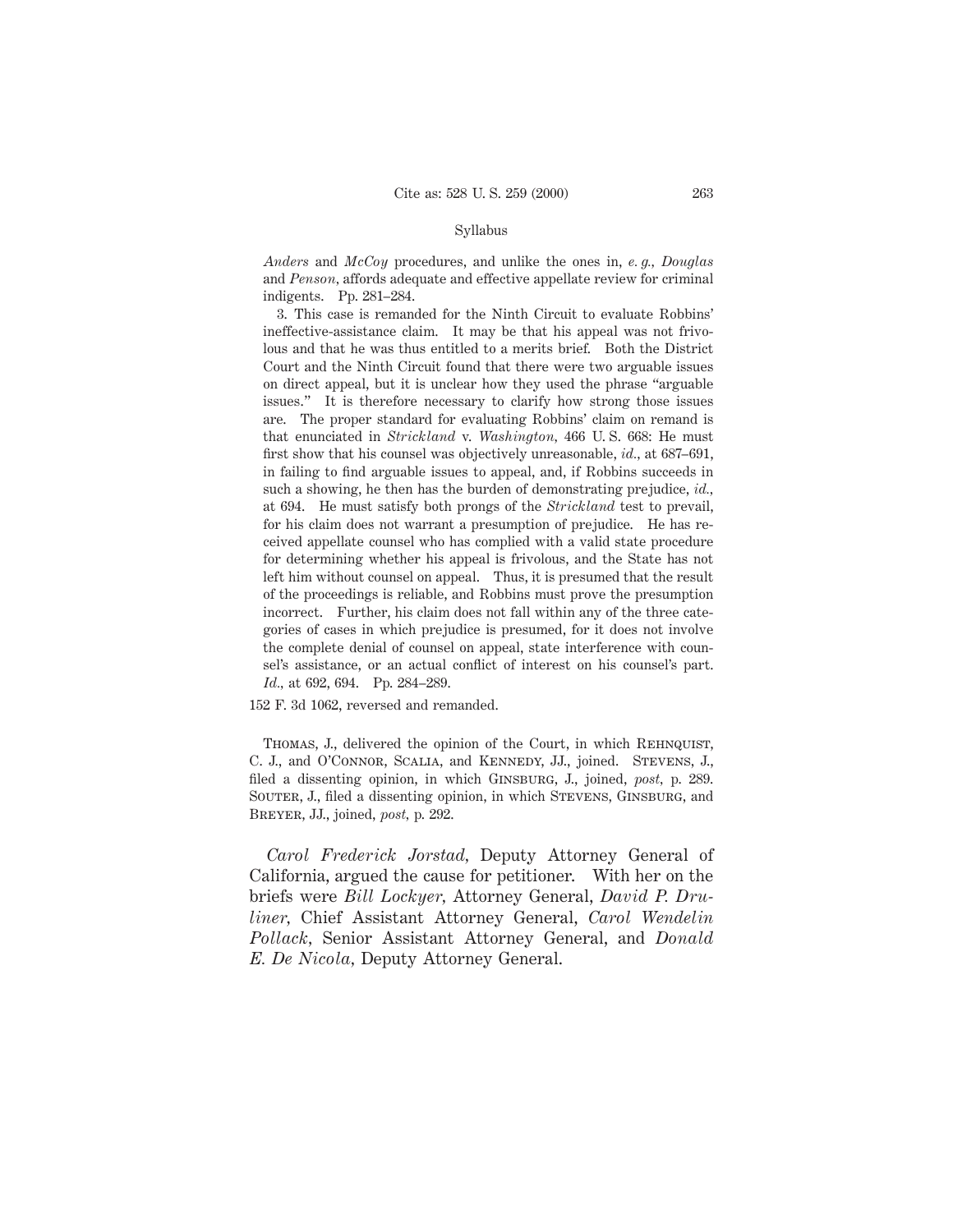*Ronald J. Nessim,* by appointment of the Court, 526 U. S. 1109, argued the cause for respondent. With him on the brief were *Thomas R. Freeman* and *Elizabeth A. Newman.*\*

# Justice Thomas delivered the opinion of the Court.

Not infrequently, an attorney appointed to represent an indigent defendant on appeal concludes that an appeal would be frivolous and requests that the appellate court allow him to withdraw or that the court dispose of the case without the filing of merits briefs. In *Anders* v. *California,* 386 U. S. 738 (1967), we held that, in order to protect indigent defendants' constitutional right to appellate counsel, courts must safeguard against the risk of granting such requests in cases where the appeal is not actually frivolous. We found inadequate California's procedure—which permitted appellate counsel to withdraw upon filing a conclusory letter stating that the appeal had "no merit" and permitted the appellate court to affirm the conviction upon reaching the same conclusion following a review of the record. We went on to set

<sup>\*</sup>Briefs of *amici curiae* urging reversal were filed for the State of Arizona et al. by *Janet Napolitano,* Attorney General of Arizona, *Colleen L. French,* Assistant Attorney General, and *Paul J. McMurde;* and by the Attorneys General for their respective States as follows: *Bill Pryor* of Alabama, *M. Jane Brady* of Delaware, *Thurbert E. Baker* of Georgia, *Mike Moore* of Mississippi, *Frankie Sue Del Papa* of Nevada, *D. Michael Fisher* of Pennsylvania, *Paul G. Summers* of Tennessee, *Ken Salazar* of Colorado, *Robert A. Butterworth* of Florida, *Richard P. Ieyoub* of Louisiana, *Don Stenberg* of Nebraska, *Patricia A. Madrid* of New Mexico, *Charles M. Condon* of South Carolina, and *Mark L. Earley* of Virginia; for the California Academy of Appellate Lawyers by *Robert S. Gerstein, Jay-Allen Eisen, Michael M. Berger, Peter W. Davis, Rex S. Heinke, Wendy C. Lascher, Gerald Z. Marer,* and *Jonathan B. Steiner;* and for the Criminal Justice Legal Foundation by *Kent S. Scheidegger* and *Charles L. Hobson.*

Briefs of *amici curiae* urging affirmance were filed for the National Association of Criminal Defense Lawyers by *Leon Friedman;* and for Jesus Garcia Delgado by *Michael B. Dashjian.*

*Gregory R. Smith* filed a brief for retired Justice Armand Arabian et al. as *amici curiae.*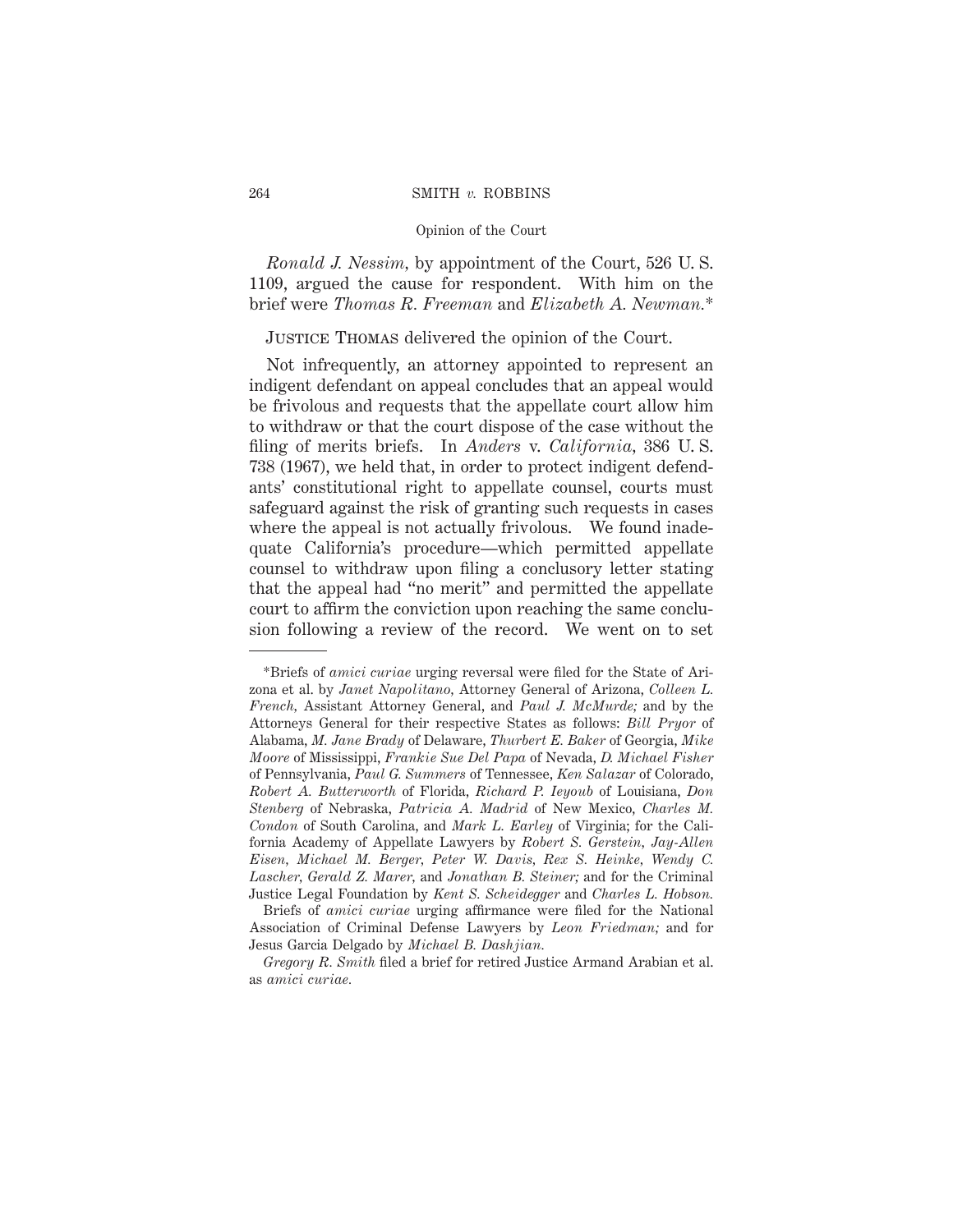forth an acceptable procedure. California has since adopted a new procedure, which departs in some respects from the one that we delineated in *Anders.* The question is whether that departure is fatal. We hold that it is not. The procedure we sketched in *Anders* is a prophylactic one; the States are free to adopt different procedures, so long as those procedures adequately safeguard a defendant's right to appellate counsel.

I

### A

Under California's new procedure, established in *People* v. *Wende,* 25 Cal. 3d 436, 441–442, 600 P. 2d 1071, 1074–1075 (1979), and followed in numerous cases since then, see, *e. g., People* v. *Rowland,* 75 Cal. App. 4th 61, 63, 88 Cal. Rptr. 2d 900, 901 (1999), counsel, upon concluding that an appeal would be frivolous, files a brief with the appellate court that summarizes the procedural and factual history of the case, with citations of the record. He also attests that he has reviewed the record, explained his evaluation of the case to his client, provided the client with a copy of the brief, and informed the client of his right to file a *pro se* supplemental brief. He further requests that the court independently examine the record for arguable issues. Unlike under the *Anders* procedure, counsel following *Wende* neither explicitly states that his review has led him to conclude that an appeal would be frivolous (although that is considered implicit, see *Wende,* 25 Cal. 3d, at 441–442, 600 P. 2d, at 1075) nor requests leave to withdraw. Instead, he is silent on the merits of the case and expresses his availability to brief any issues on which the court might desire briefing. See generally *id.,* at 438, 441–442, 600 P. 2d, at 1072, 1074–1075.

The appellate court, upon receiving a "*Wende* brief," must "conduct a review of the entire record," regardless of whether the defendant has filed a *pro se* brief. *Id.,* at 441– 442, 600 P. 2d, at 1074–1075. The California Supreme Court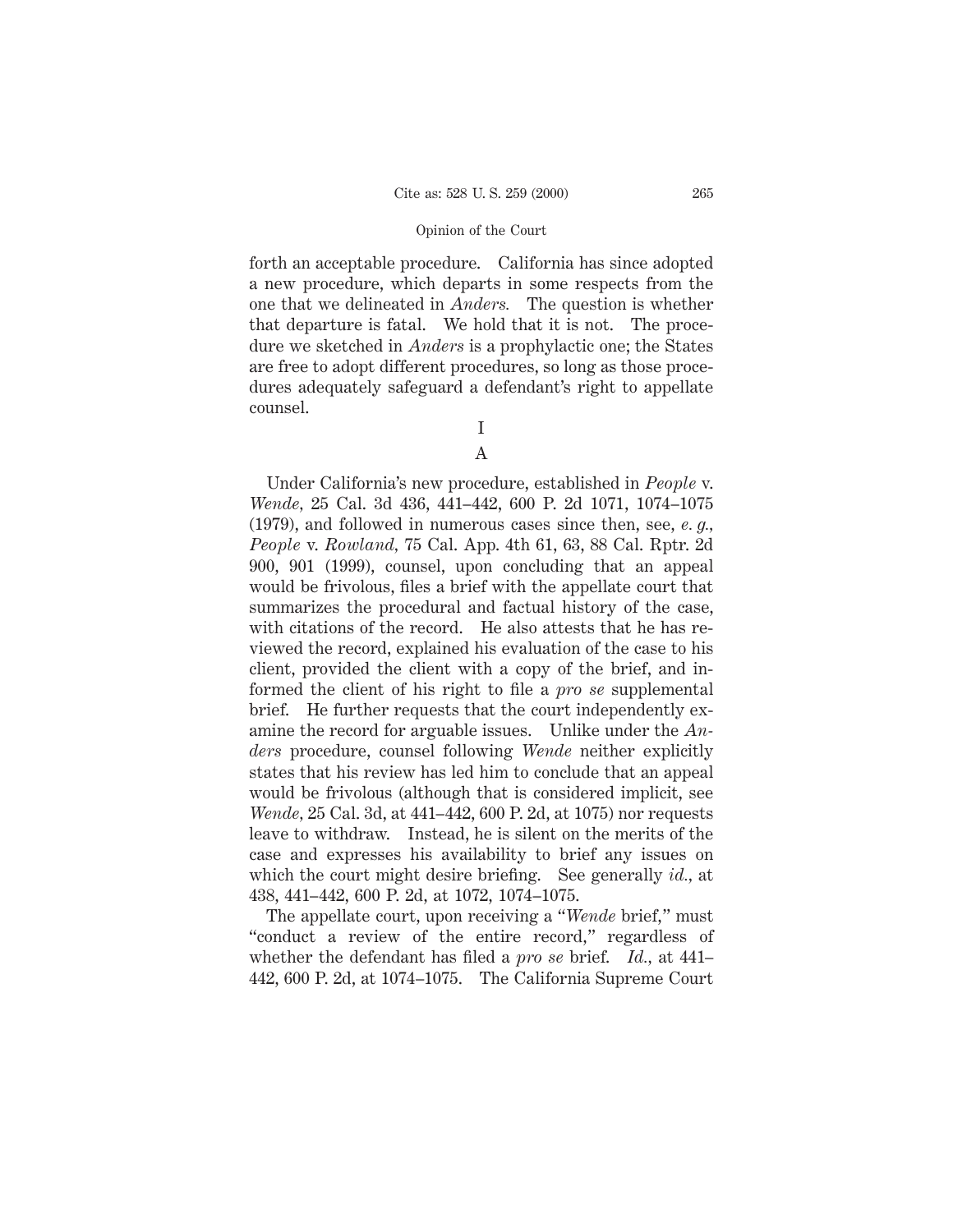in *Wende* required such a thorough review notwithstanding a dissenting Justice's argument that it was unnecessary and exceeded the review that a court performs under *Anders.* See 25 Cal. 3d, at 444–445, 600 P. 2d, at 1077 (Clark, J., concurring in judgment and dissenting in part); see also *id.,* at 444, 600 P. 2d, at 1076 ("The precise holding in *Anders* was that a 'no merit' letter . . . 'was not enough.' . . . Just what is 'enough' is not clear, but the majority of the court in that case did not require an appellate court to function as cocounsel"). If the appellate court, after its review of the record pursuant to *Wende,* also finds the appeal to be frivolous, it may affirm. See *id.,* at 443, 600 P. 2d, at 1076 (majority opinion). If, however, it finds an arguable (*i. e.,* nonfrivolous) issue, it orders briefing on that issue. *Id.,* at 442, n. 3, 600 P. 2d, at 1075, n. 3.1

B

In 1990, a California state-court jury convicted respondent Lee Robbins of second-degree murder (for fatally shooting his former roommate) and of grand theft of an automobile (for stealing a truck that he used to flee the State after committing the murder). Robbins was sentenced to 17 years to life. He elected to represent himself at trial, but on appeal

<sup>&</sup>lt;sup>1</sup> In addition to this double review and double determination of frivolity, California affords a third layer of review, through the California Appellate Projects, described in a recent opinion by the California Court of Appeal for the First District:

<sup>&</sup>quot;[The appellate projects] are under contract to the court; their contractual duties include review of the records to assist court-appointed counsel in identifying issues to brief. If the court-appointed counsel can find no meritorious issues to raise and decides to file a *Wende* brief, an appellate project staff attorney reviews the record again to determine whether a *Wende* brief is appropriate. Thus, by the time the *Wende* brief is filed in the Court of Appeal, the record in the case has been reviewed *both* by the court-appointed counsel (who is presumably well qualified to handle the case) *and* by an experienced attorney on the staff of [the appellate project]." *People* v. *Hackett,* 36 Cal. App. 4th 1297, 1311, 43 Cal. Rptr. 2d 219, 228 (1995).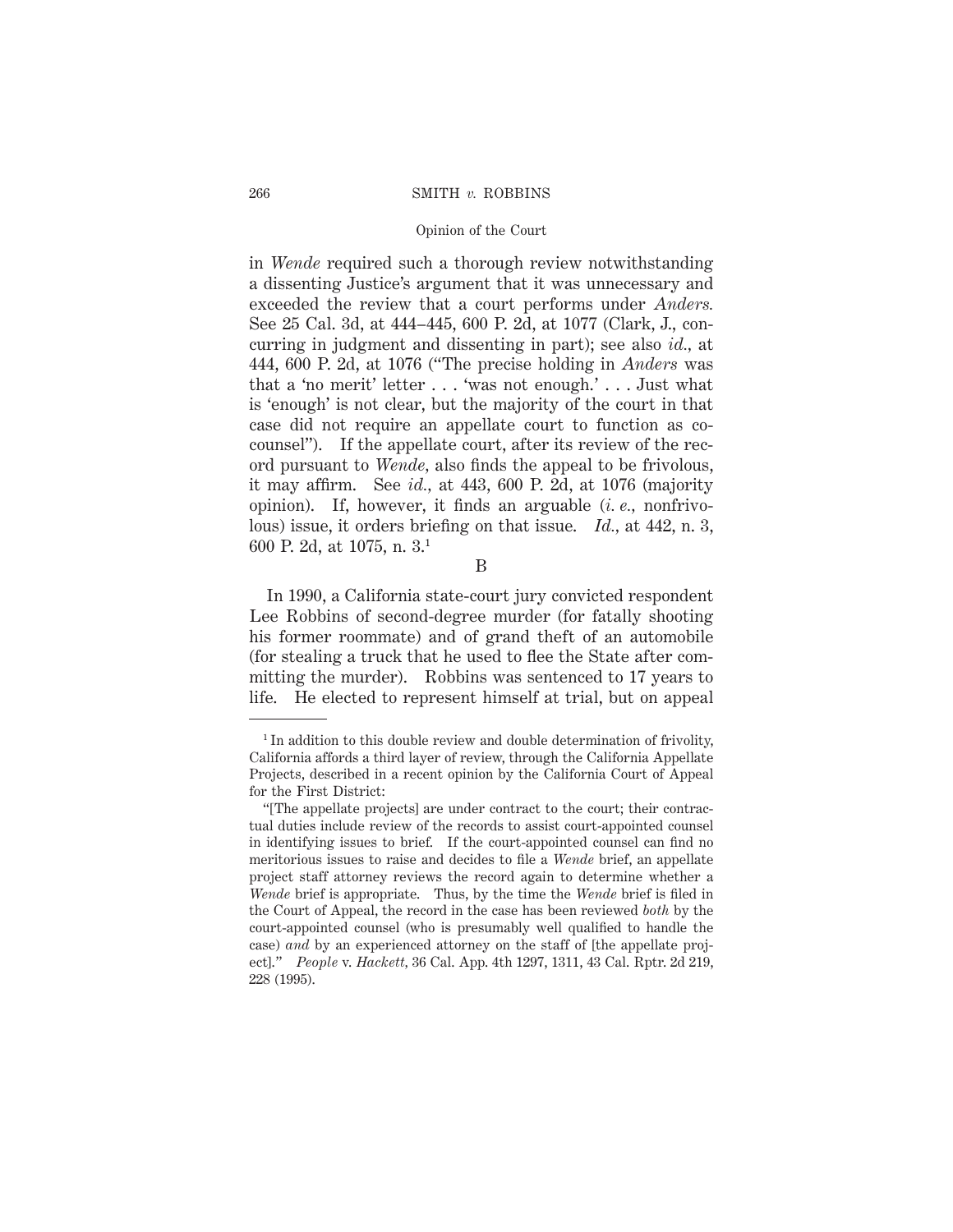he received appointed counsel. His appointed counsel, concluding that an appeal would be frivolous, filed with the California Court of Appeal a brief that complied with the *Wende* procedure.2 Robbins also availed himself of his right under *Wende* to file a *pro se* supplemental brief, filing a brief in which he contended that there was insufficient evidence to support his conviction and that the prosecutor violated *Brady* v. *Maryland,* 373 U. S. 83 (1963), by failing to disclose exculpatory evidence.

The California Court of Appeal, agreeing with counsel's assessment of the case, affirmed. The court explained that it had "examined the entire record" and had, as a result, concluded both that counsel had fully complied with his responsibilities under *Wende* and that "no arguable issues exist." App. 39. The court added that the two issues that Robbins raised in his supplemental brief had no support in the record. *Ibid.* The California Supreme Court denied Robbins' petition for review.

After exhausting state postconviction remedies, Robbins filed in the United States District Court for the Central District of California the instant petition for a writ of habeas corpus pursuant to 28 U. S. C. § 2254.3 Robbins renewed his *Brady* claim, argued that the state trial court had erred by not allowing him to withdraw his waiver of his right to trial counsel, and added nine other claims of trial error. In addition, and most importantly for present purposes, he claimed that he had been denied effective assistance of appellate counsel because his appellate counsel's *Wende* brief failed to comply with *Anders* v. *California,* 386 U. S., at 744. *Anders*

<sup>2</sup> Before filing his *Wende* brief, counsel consulted with the California Appellate Project for the Second District Court of Appeal and received its permission to file such a brief. App. 43.

<sup>3</sup> The Antiterrorism and Effective Death Penalty Act of 1996, 110 Stat. 1214, which amended § 2254 and related provisions, does not apply to respondent's habeas petition, since he filed his petition before that Act's effective date of April 24, 1996. See *Lindh* v. *Murphy,* 521 U. S. 320 (1997).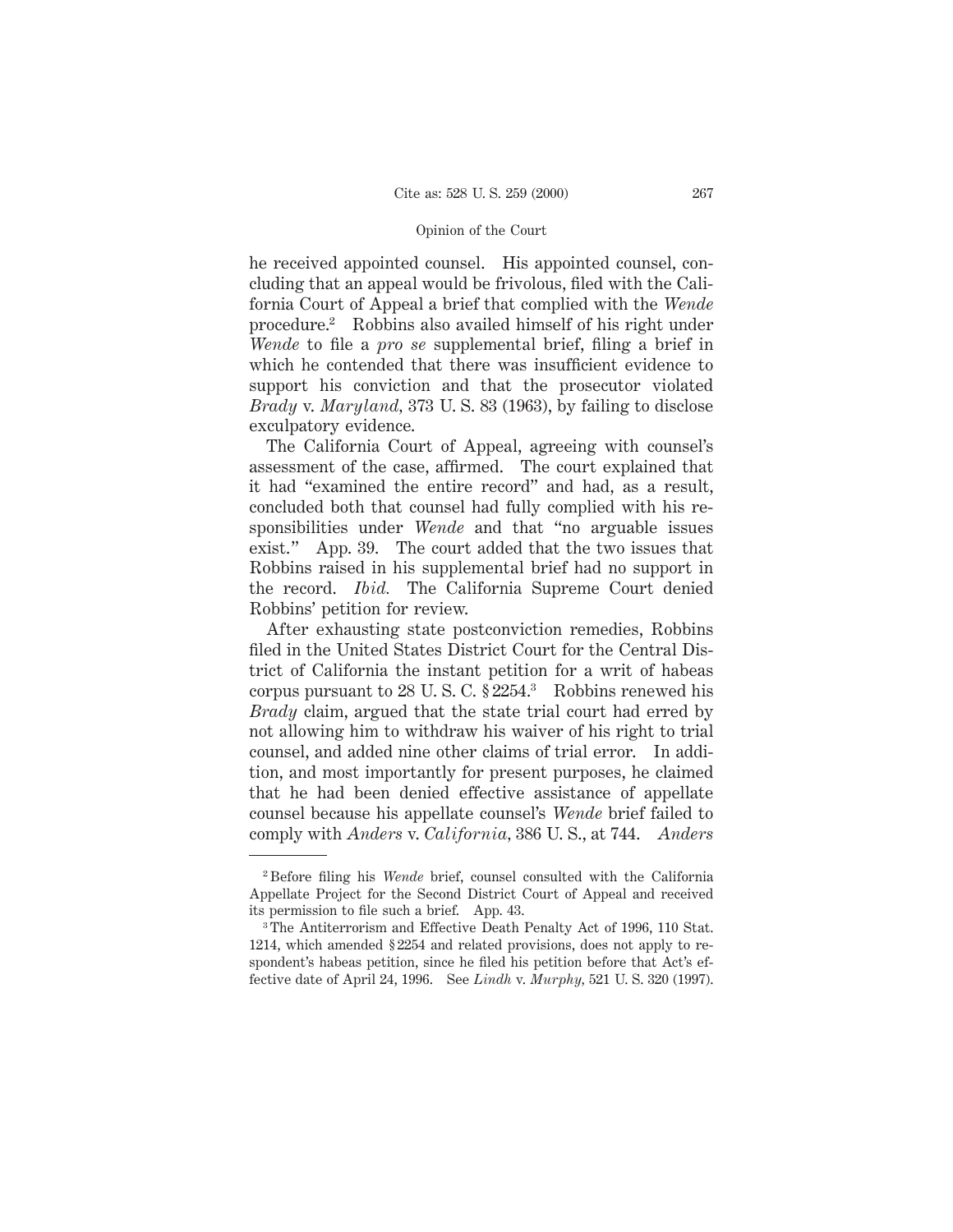set forth a procedure for an appellate counsel to follow in seeking permission to withdraw from the representation when he concludes that an appeal would be frivolous; that procedure includes the requirement that counsel file a brief "referring to anything in the record that might arguably support the appeal," *ibid.*

The District Court agreed with Robbins' last claim, concluding that there were at least two issues that, pursuant to *Anders,* counsel should have raised in his brief (in a *Wende* brief, as noted above, counsel is not required to raise issues): first, whether the prison law library was adequate for Robbins' needs in preparing his defense after he elected to dismiss his appointed counsel and proceed *pro se* at trial, and, second, whether the trial court erred in refusing to allow him to withdraw his waiver of counsel. The District Court did not attempt to determine the likelihood that either of these two issues would have prevailed in an appeal. Rather, it simply concluded that, in the language of the *Anders* procedure, these issues "might arguably" have "support[ed] the appeal," App. 51, n. 6 (citing *Anders*), and thus that Robbins' appellate counsel, by not including them in his brief, deviated from the procedure set forth in *Anders.* The court concluded that such a deviation amounted to deficient performance by counsel. In addition, rather than requiring Robbins to show that he suffered prejudice from this deficient performance, the District Court applied a presumption of prejudice. App. 49. Thus, based simply on a finding that appellate counsel's brief was inadequate under *Anders,* the District Court ordered California to grant respondent a new appeal within 30 days or else release him from custody.

The United States Court of Appeals for the Ninth Circuit agreed with the District Court on the *Anders* issue. In the Ninth Circuit's view, *Anders,* together with *Douglas* v. *California,* 372 U. S. 353 (1963), which held that States must provide appointed counsel to indigent criminal defendants on appeal, "set forth the exclusive procedure through which ap-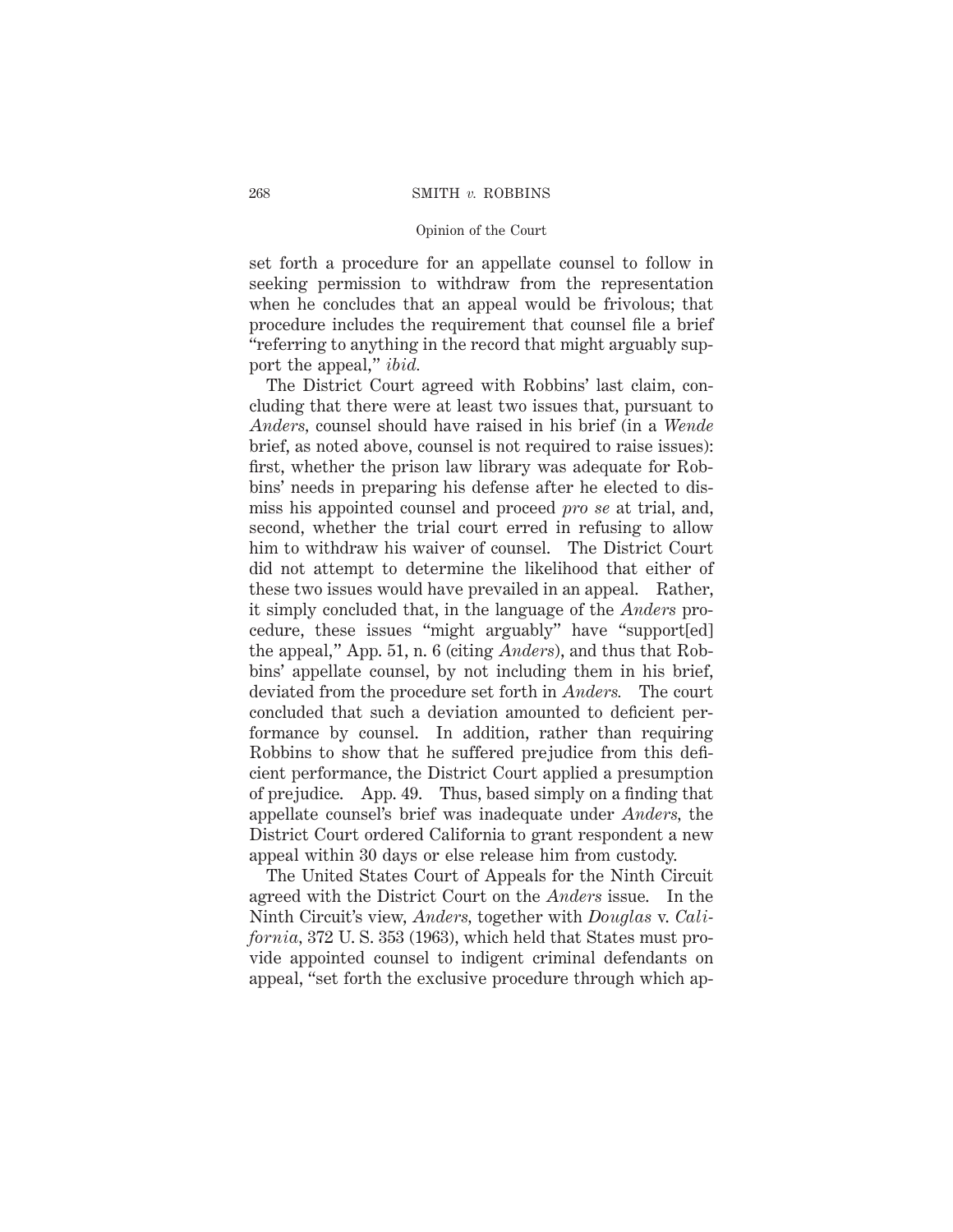pointed counsel's performance can pass constitutional muster." 152 F. 3d 1062, 1066 (1998). Rejecting petitioner's argument that counsel's brief was sufficient because it complied with *Wende,* the Ninth Circuit concluded that the brief was deficient because it did not, as the *Anders* procedure requires, identify any legal issues that arguably could have supported the appeal.  $152$  F. 3d, at  $1066-1067$ <sup>4</sup> The court did not decide whether a counsel's deviation from *Anders,* standing alone, would warrant a new appeal, see 152 F. 3d, at 1066–1067, but rather concluded that the District Court's award of relief was proper because counsel had failed to brief the two arguable issues that the District Court identified. The Ninth Circuit remanded, however, for the District Court to consider respondent's 11 claims of trial error. *Id.,* at 1069. The court reasoned that if Robbins prevailed on any of these claims, it would be unnecessary to order the California Court of Appeal to grant a new direct appeal. We granted certiorari. 526 U. S. 1003 (1999).

# II

# A

In *Anders,* we reviewed an earlier California procedure for handling appeals by convicted indigents. Pursuant to that procedure, Anders' appointed appellate counsel had filed a letter stating that he had concluded that there was "no merit to the appeal," 386 U. S., at 739–740. Anders, in response, sought new counsel; the State Court of Appeal denied the request, and Anders filed a *pro se* appellate brief. That court then issued an opinion that reviewed the four claims in his *pro se* brief and affirmed, finding no error (or no prejudicial error). *People* v. *Anders,* 167 Cal. App. 2d 65, 333 P. 2d

<sup>4</sup> In subsequent cases, the Ninth Circuit has reiterated its view that the *Wende* procedure is unconstitutional because it differs from the *Anders* procedure. See *Delgado* v. *Lewis,* 181 F. 3d 1087, 1090, 1093, stay granted pending disposition of pet. for cert., 527 U. S. 1066 (1999); *Davis* v. *Kramer,* 167 F. 3d 494, 496, 497–498 (1999), cert. pending, No. 98–1427.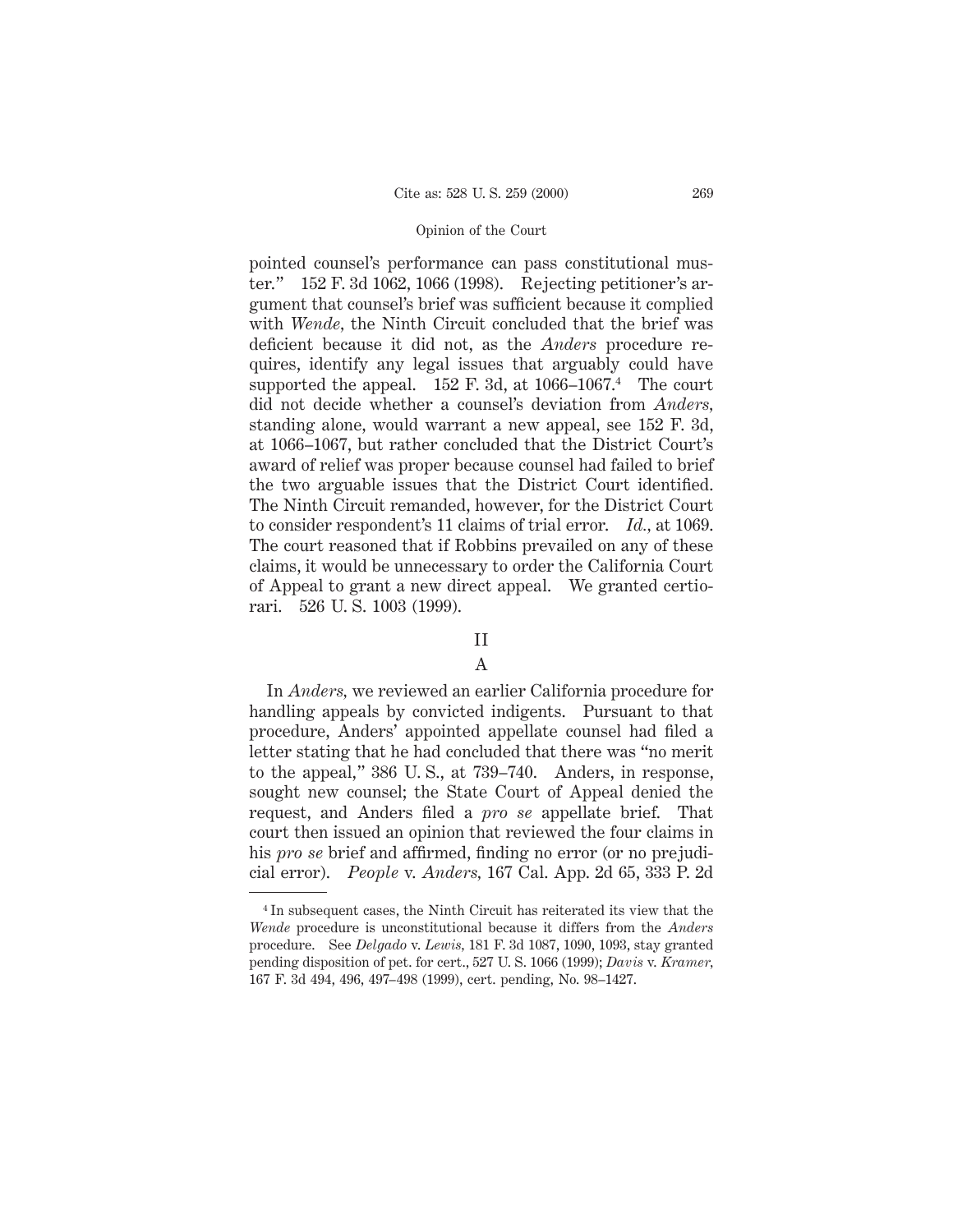854 (1959). Anders thereafter sought a writ of habeas corpus from the State Court of Appeal, which denied relief, explaining that it had again reviewed the record and had found the appeal to be "without merit.'" *Anders*, 386 U.S., at 740 (quoting unreported memorandum opinion).

We held that "California's action does not comport with fair procedure and lacks that equality that is required by the Fourteenth Amendment." *Id.,* at 741. We placed the case within a line of precedent beginning with *Griffin* v. *Illinois,* 351 U. S. 12 (1956), and continuing with *Douglas, supra,* that imposed constitutional constraints on States when they choose to create appellate review.<sup>5</sup> In finding the California procedure to have breached these constraints, we compared it to other procedures we had found invalid and to statutory requirements in the federal courts governing appeals by indigents with appointed counsel. *Anders, supra,* at 741–743. We relied in particular on *Ellis* v. *United States,* 356 U. S. 674 (1958) *(per curiam),* a case involving federal statutory requirements, and quoted the following passage from it:

" 'If counsel is convinced, after conscientious investigation, that the appeal is frivolous, of course, he may ask to withdraw on that account. If the court is satisfied that counsel has diligently investigated the possible grounds of appeal, and agrees with counsel's evaluation of the case, then leave to withdraw may be allowed and leave to appeal may be denied.'" *Anders, supra,* at 741–742 (quoting *Ellis, supra,* at 675).

In *Anders,* neither counsel, the state appellate court on direct appeal, nor the state habeas courts had made any finding of frivolity.6 We concluded that a finding that the appeal

<sup>&</sup>lt;sup>5</sup> The Constitution does not, however, require States to create appellate review in the first place. See, *e. g., Ross* v. *Moffitt,* 417 U. S. 600, 606 (1974) (citing *McKane* v. *Durston,* 153 U. S. 684, 687 (1894)).

<sup>6</sup> The same was true in *Ellis* itself. See *Ellis* v. *United States,* 249 F. 2d 478, 480–481 (CADC 1957) (Washington, J., dissenting) ("Counsel . . . concluded that the rulings of the District Court were not 'so clearly erro-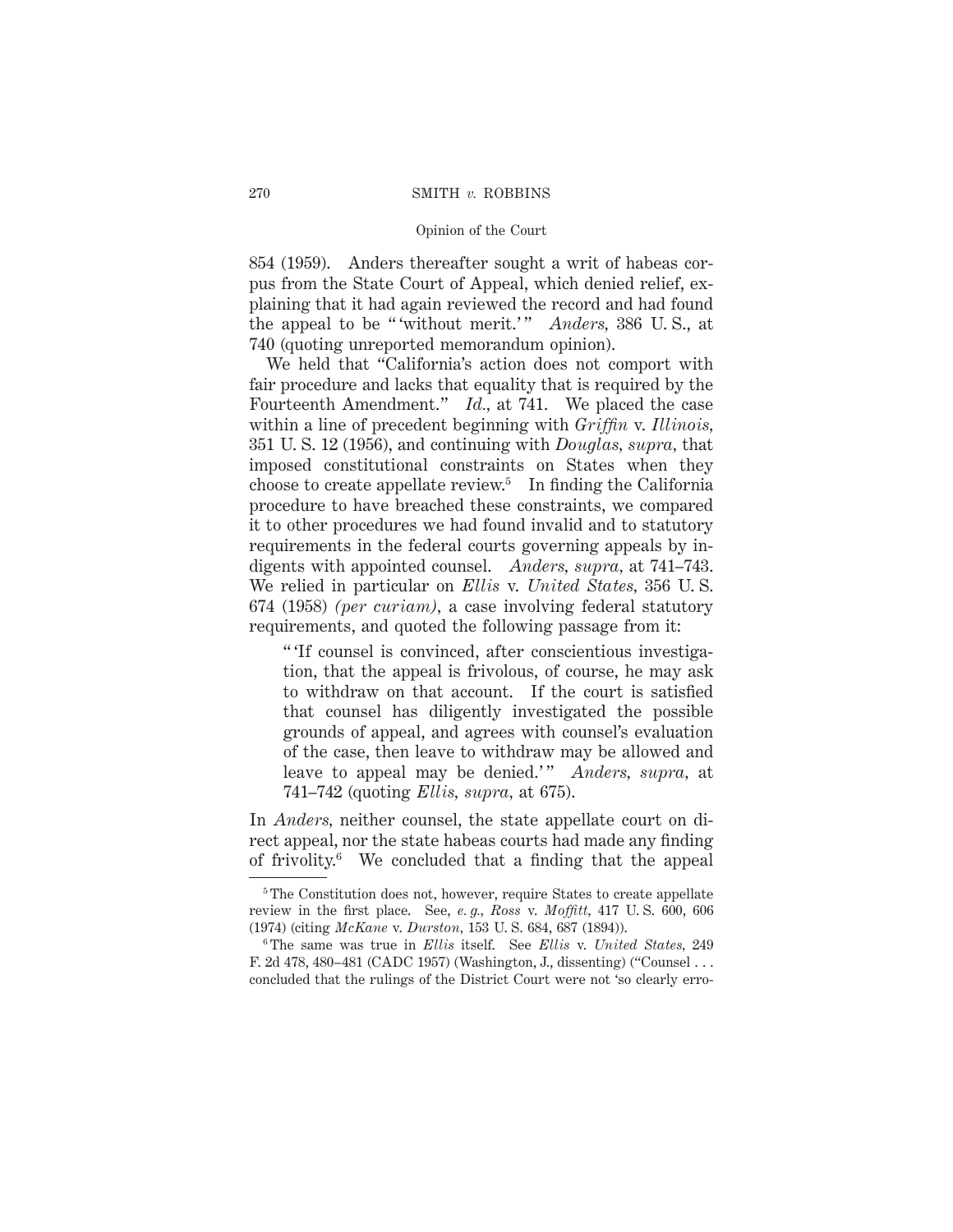had "no merit" was not adequate, because it did not mean that the appeal was so lacking in prospects as to be "frivolous": "We cannot say that there was a finding of frivolity by either of the California courts or that counsel acted in any greater capacity than merely as *amicus curiae* which was condemned in *Ellis.*" 386 U. S., at 743.

Having rejected the California procedure, we proceeded, in a final, separate section, to set out what would be an acceptable procedure for treating frivolous appeals:

"[I]f counsel finds his case to be wholly frivolous, after a conscientious examination of it, he should so advise the court and request permission to withdraw. That request must, however, be accompanied by a brief referring to anything in the record that might arguably support the appeal. A copy of counsel's brief should be furnished the indigent and time allowed him to raise any points that he chooses; the court—not counsel—then proceeds, after a full examination of all the proceedings, to decide whether the case is wholly frivolous. If it so finds it may grant counsel's request to withdraw and dismiss the appeal insofar as federal requirements are concerned, or proceed to a decision on the merits, if state law so requires. On the other hand, if it finds any of the legal points arguable on their merits (and therefore not frivolous) it must, prior to decision, afford the indigent the assistance of counsel to argue the appeal." *Id.,* at 744.

We then concluded by explaining how this procedure would be better than the California one that we had found deficient. Among other things, we thought that it would "induce the court to pursue all the more vigorously its own review because of the ready references not only to the record but also

neous as to constitute probable error.' . . . Where, as here, there was a fairly arguable question, counsel should have proceeded to present argument"), vacated and remanded, 356 U. S. 674 (1958) *(per curiam).*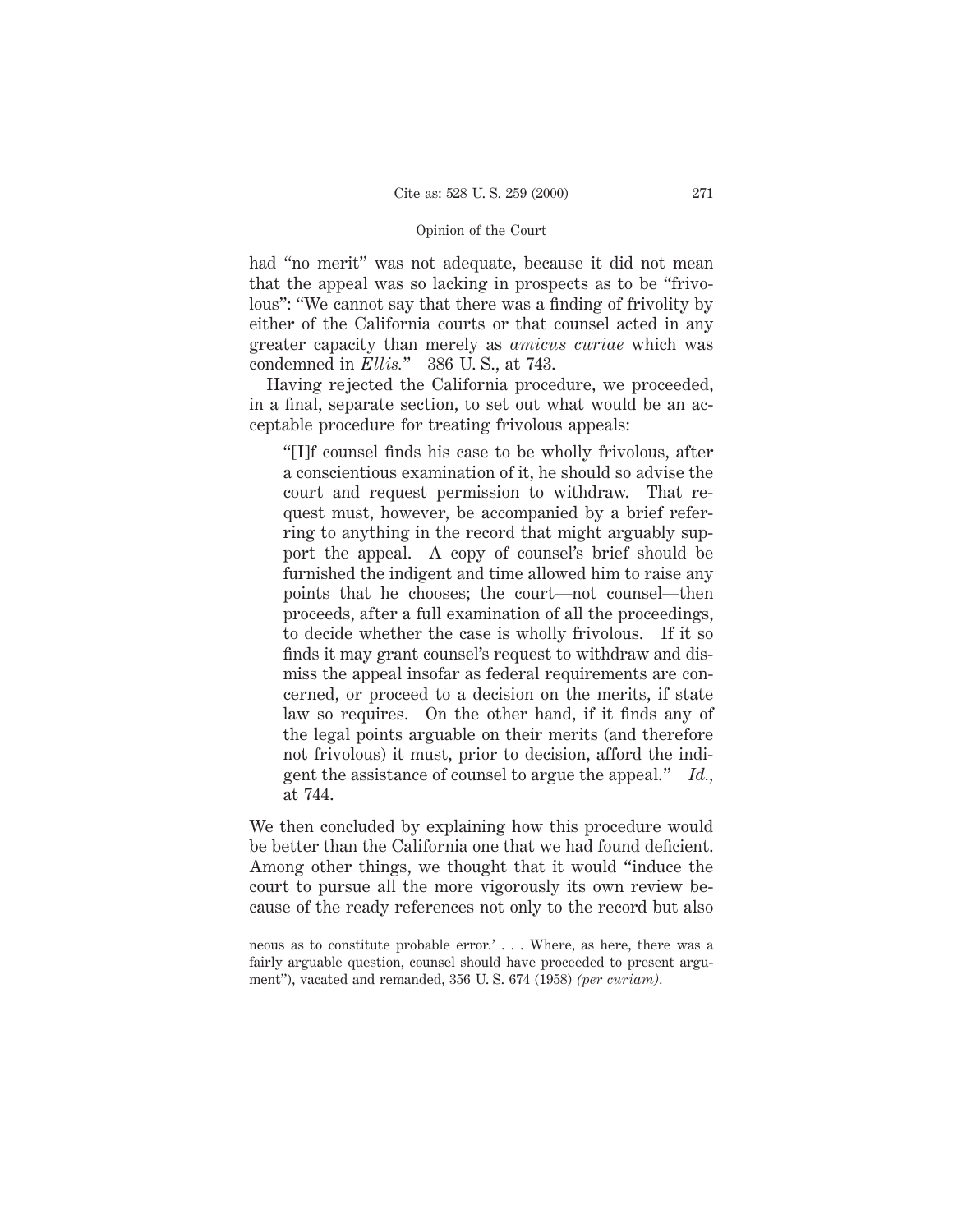to the legal authorities as furnished it by counsel." *Id.,* at 745.

B

The Ninth Circuit ruled that this final section of *Anders,* even though unnecessary to our holding in that case, was obligatory upon the States. We disagree. We have never so held; we read our precedents to suggest otherwise; and the Ninth Circuit's view runs contrary to our established practice of permitting the States, within the broad bounds of the Constitution, to experiment with solutions to difficult questions of policy.

In *McCoy* v. *Court of Appeals of Wis., Dist. 1,* 486 U. S. 429 (1988), we rejected a challenge to Wisconsin's variation on the *Anders* procedure. Wisconsin had departed from *Anders* by requiring *Anders* briefs to discuss *why* each issue raised lacked merit. The defendant argued that this rule was contrary to *Anders* and forced counsel to violate his ethical obligations to his client. We, however, emphasized that the right to appellate representation does not include a right to present frivolous arguments to the court, 486 U. S., at 436, and, similarly, that an attorney is "under an ethical obligation to refuse to prosecute a frivolous appeal," *ibid.* (footnote omitted). *Anders,* we explained, merely aims to "assure the court that the indigent defendant's constitutional rights have not been violated." 486 U. S., at 442. Because the Wisconsin procedure adequately provided such assurance, we found no constitutional violation, notwithstanding its variance from *Anders.* See 486 U. S., at 442–444. We did, in *McCoy,* describe the procedure at issue as going "one step further" than *Anders, McCoy, supra,* at 442, thus suggesting that *Anders* might set a mandatory minimum, but we think this description of the Wisconsin procedure questionable, since it provided less effective advocacy for an indigent—in at least one respect—than does the *Anders* procedure. The Wisconsin procedure, by providing for one-sided briefing by counsel against his own client's best claims, probably made a court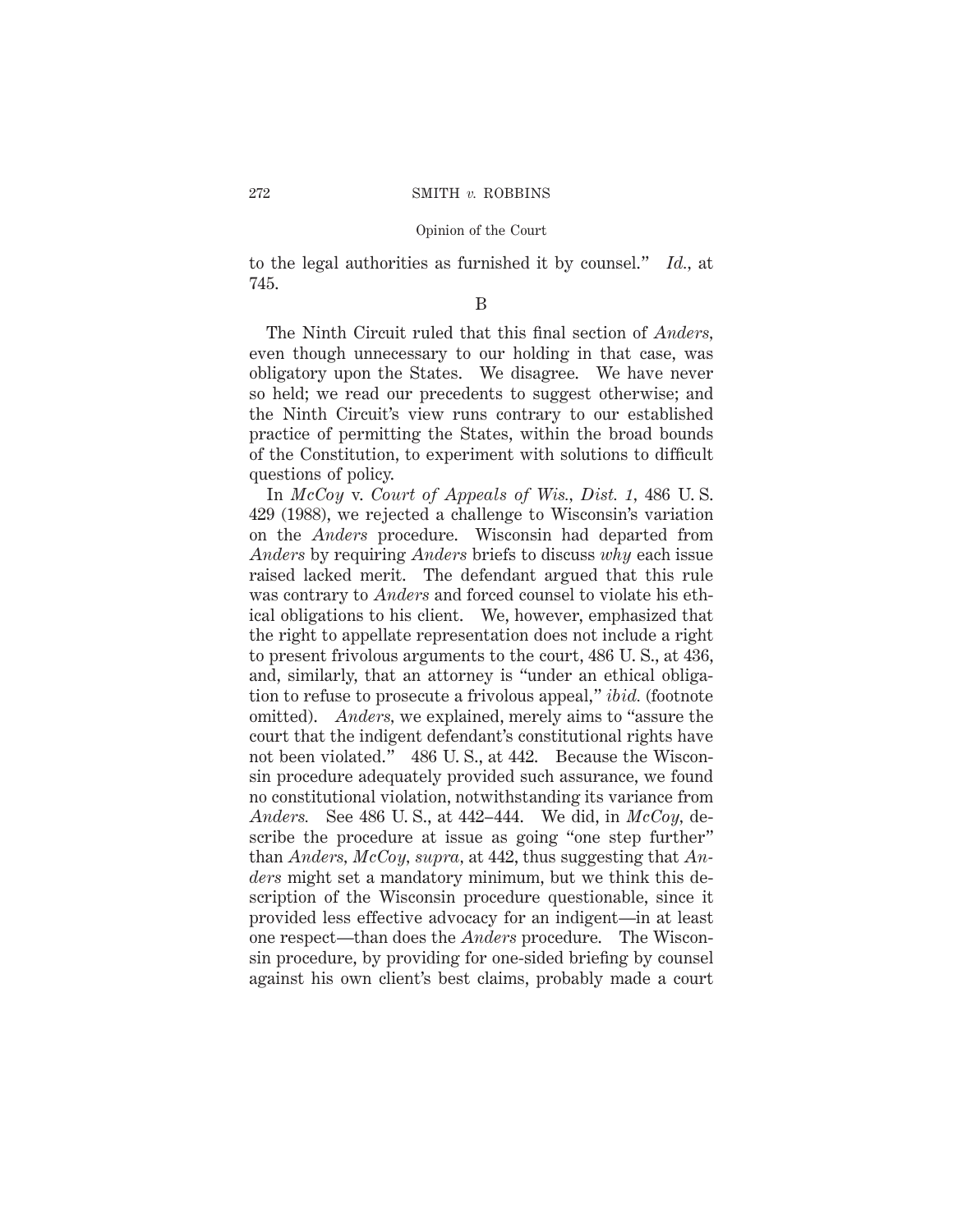more likely to rule against the indigent than if the court had simply received an *Anders* brief.

In *Pennsylvania* v. *Finley,* 481 U. S. 551 (1987), we explained that the *Anders* procedure is not "an independent constitutional command," but rather is just "a prophylactic framework" that we established to vindicate the constitutional right to appellate counsel announced in *Douglas.* 481 U. S., at 555. We did not say that our *Anders* procedure was the *only* prophylactic framework that could adequately vindicate this right; instead, by making clear that the Constitution itself does not compel the *Anders* procedure, we suggested otherwise. Similarly, in *Penson* v. *Ohio,* 488 U. S. 75 (1988), we described *Anders* as simply erecting "safeguards." 488 U. S., at 80.

It is true that in *Penson* we used some language suggesting that *Anders* is mandatory upon the States, see 488 U. S., at 80–82, but that language was not necessary to the decision we reached. We had no reason in *Penson* to determine whether the *Anders* procedure was mandatory, because the procedure at issue clearly failed under *Douglas,* see *infra,* at 280. Further, counsel's action in *Penson* was closely analogous to the action of counsel that we found invalid in *Anders,* see *Penson, supra,* at 77–78, so there was no need to rely on the *Anders* procedure, as opposed to just the *Anders* holding, to find counsel's action improper. See 488 U. S., at 77 ("The question presented by this case is remarkably similar [to the one presented in *Anders*] and therefore requires a similar answer").

Finally, any view of the procedure we described in the last section of *Anders* that converted it from a suggestion into a straitjacket would contravene our established practice, rooted in federalism, of allowing the States wide discretion, subject to the minimum requirements of the Fourteenth Amendment, to experiment with solutions to difficult problems of policy. In *Griffin* v. *Illinois,* 351 U. S. 12 (1956), which we invoked as the foundational case for our holding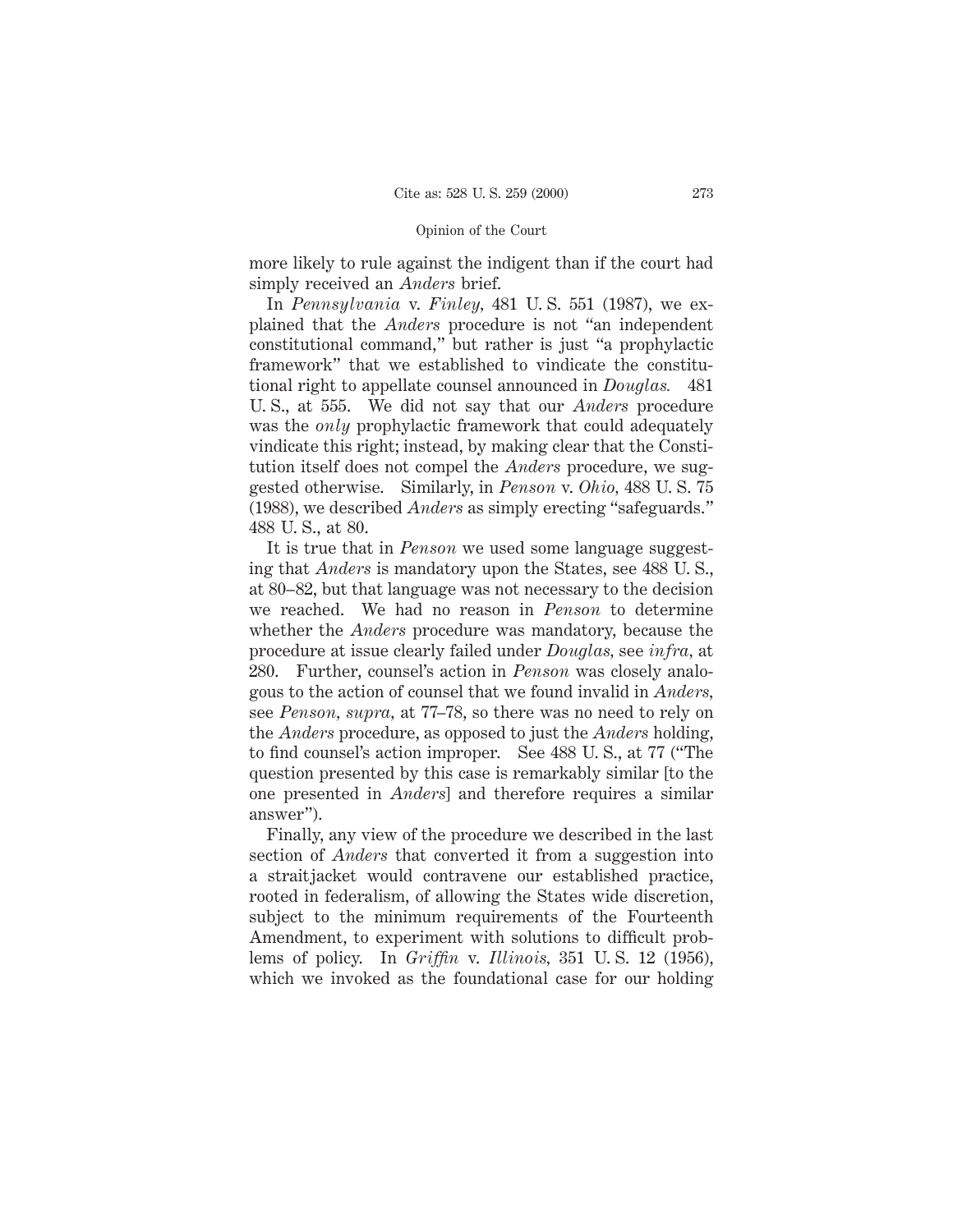in *Anders,* see *Anders,* 386 U. S., at 741, we expressly disclaimed any pretensions to rulemaking authority for the States in the area of indigent criminal appeals. We imposed no broad rule or procedure but merely held unconstitutional Illinois' requirement that indigents pay a fee to receive a trial transcript that was essential for bringing an appeal. Justice Frankfurter, who provided the necessary fifth vote for the holding in *Griffin,* emphasized that it was not for this Court "to tell Illinois what means are open to the indigent and must be chosen. Illinois may prescribe any means that are within the wide area of its constitutional discretion" and "may protect itself so that frivolous appeals are not subsidized and public moneys not needlessly spent." 351 U. S., at 24 (opinion concurring in judgment). He added that while a State could not "bolt the door to equal justice," it also was not obliged to "support a wasteful abuse of the appellate process." *Ibid.* The *Griffin* plurality shared this view, explaining that the Court was not holding "that Illinois must purchase a stenographer's transcript in every case where a defendant cannot buy it. The Supreme Court [of Illinois] may find other means of affording adequate and effective appellate review to indigent defendants." *Id.,* at 20.

In a related context, we stated this basic principle of federalism in the very Term in which we decided *Anders.* We emphatically reaffirmed that the Constitution "has never been thought [to] establish this Court as a rule-making organ for the promulgation of state rules of criminal procedure." *Spencer* v. *Texas,* 385 U. S. 554, 564 (1967) (citing, *inter alia, Griffin, supra*). Accord, *Medina* v. *California,* 505 U. S. 437, 443–444, 447–448 (1992). Justice Stewart, concurring in *Spencer,* explained further:

"If the Constitution gave me a roving commission to impose upon the criminal courts of Texas my own notions of enlightened policy, I would not join the Court's opinion. . . . [But] [t]he question is whether those procedures fall below the minimum level the Fourteenth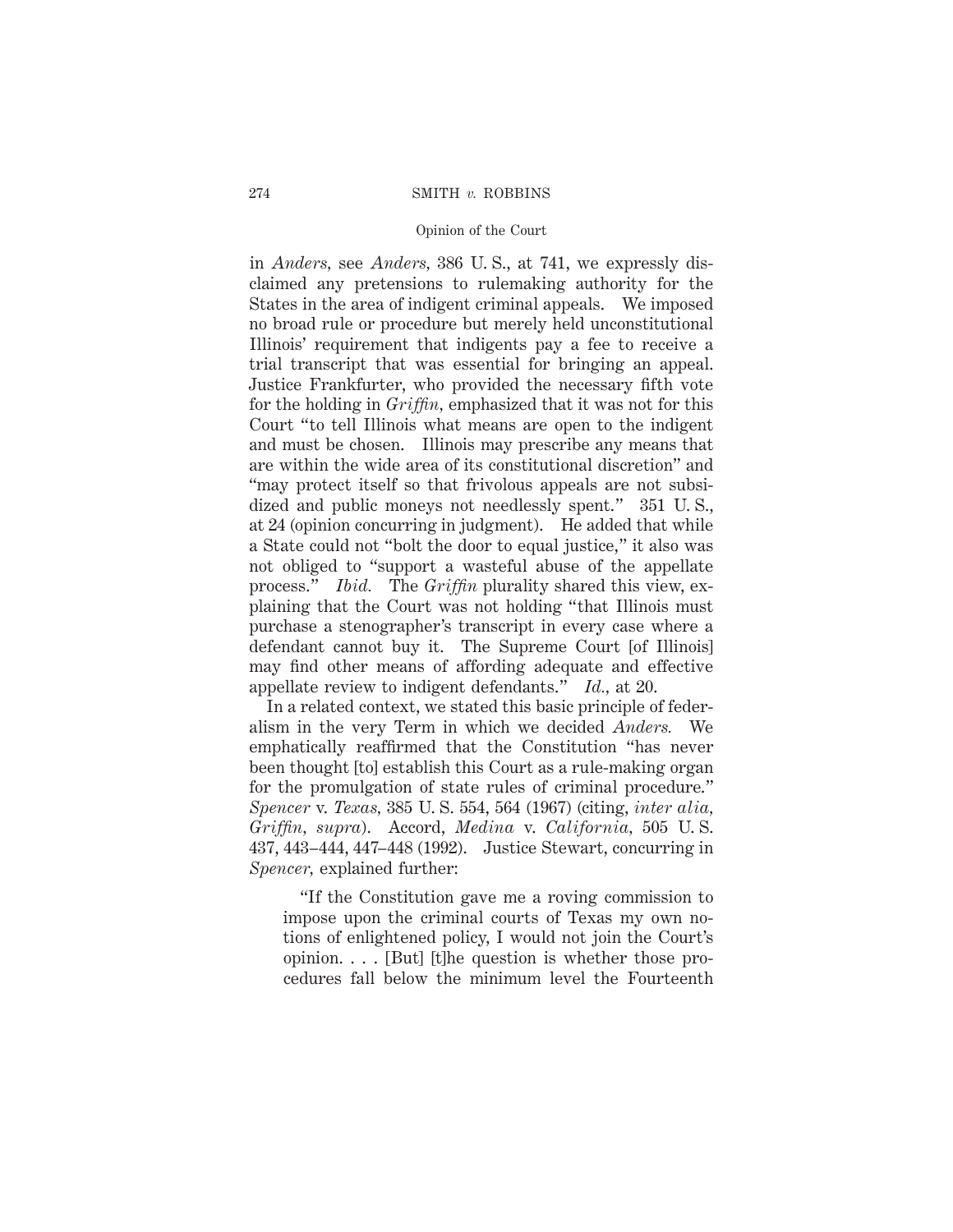Amendment will tolerate. Upon that question, I am constrained to join the opinion and judgment of the Court." 385 U. S., at 569.

We have continued to reiterate this principle in recent years. See *Finley,* 481 U. S., at 559 (refusing to accept the premise that "when a State chooses to offer help to those seeking relief from convictions, the Federal Constitution dictates the exact form such assistance must assume"); *ibid.* (explaining that States have "substantial discretion to develop and implement programs to aid prisoners seeking to secure postconviction review"); *Murray* v. *Giarratano,* 492 U. S. 1, 13  $(1989)$  (O'CONNOR, J., concurring) ("[N]or does it seem to me that the Constitution requires the States to follow any particular federal model in [postconviction] proceedings. . . . States [have] considerable discretion"); *id.*, at 14 (KENNEDY, J., concurring in judgment) ("[J]udicial imposition of a categorical remedy . . . might pretermit other responsible solutions being considered in Congress and state legislatures"). Although *Finley* and *Murray* involved postconviction proceedings (in which there is no constitutional right to counsel) rather than direct appeal, we think, as the language of *Griffin* suggests, that the principle is the same in both contexts. For in *Griffin*, as here, there was an underlying constitutional right at issue.

In short, it is more in keeping with our status as a court, and particularly with our status as a court in a federal system, to avoid imposing a single solution on the States from the top down. We should, and do, evaluate state procedures one at a time, as they come before us, see *Murray, supra,* at 14, while leaving "the more challenging task of crafting appropriate procedures . . . to the laboratory of the States in the first instance," *Cruzan* v. *Director, Mo. Dept. of Health,* 497 U. S. 261, 292 (1990) (O'Connor, J., concurring) (citation and internal quotation marks omitted). We will not cavalierly "imped[e] the States' ability to serve as laboratories for testing solutions to novel legal problems." *Arizona* v.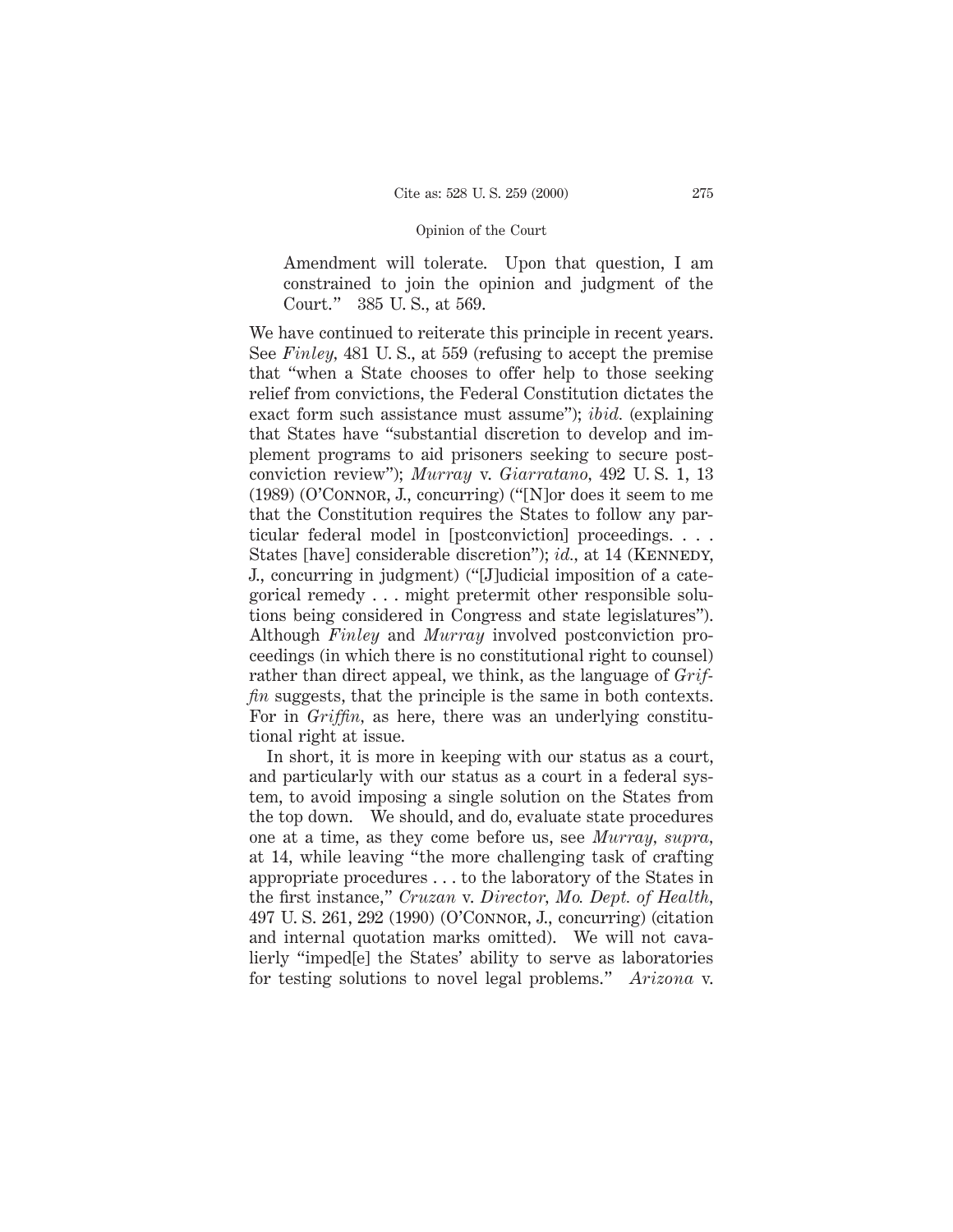*Evans,* 514 U. S. 1, 24 (1995) (Ginsburg, J., dissenting). Accordingly, we hold that the *Anders* procedure is merely one method of satisfying the requirements of the Constitution for indigent criminal appeals. States may—and, we are confident, will—craft procedures that, in terms of policy, are superior to, or at least as good as, that in *Anders.* The Constitution erects no barrier to their doing so.7

# III

Having determined that California's *Wende* procedure is not unconstitutional merely because it diverges from the *Anders* procedure, we turn to consider the *Wende* procedure on its own merits. We think it clear that California's system does not violate the Fourteenth Amendment, for it provides "a criminal appellant pursuing a first appeal as of right [the] minimum safeguards necessary to make that appeal 'adequate and effective,'" *Evitts* v. *Lucey*, 469 U.S. 387, 392 (1985) (quoting *Griffin,* 351 U. S., at 20 (plurality opinion)).

# A

As we have admitted on numerous occasions, " '[t]he precise rationale for the *Griffin* and *Douglas* lines of cases has never been explicitly stated, some support being derived from the Equal Protection Clause of the Fourteenth Amendment and some from the Due Process Clause of that Amendment.'" Evitts, supra, at 403 (quoting Ross v. Moffitt, 417 U. S. 600, 608–609 (1974) (footnote omitted)). But our case law reveals that, as a practical matter, the two Clauses largely converge to require that a State's procedure "affor[d] adequate and effective appellate review to indigent defendants," *Griffin,* 351 U. S., at 20 (plurality opinion). A State's procedure provides such review so long as it reasonably en-

<sup>7</sup> States have, in fact, already been doing this to some degree. See Warner, *Anders* in the Fifty States: Some Appellants' Equal Protection is More Equal Than Others', 23 Fla. St. U. L. Rev. 625, 642–662 (1996); *Arizona* v. *Clark,* 196 Ariz. 530, 536–539, 2 P. 3d 89, 95–98 (App. 1999).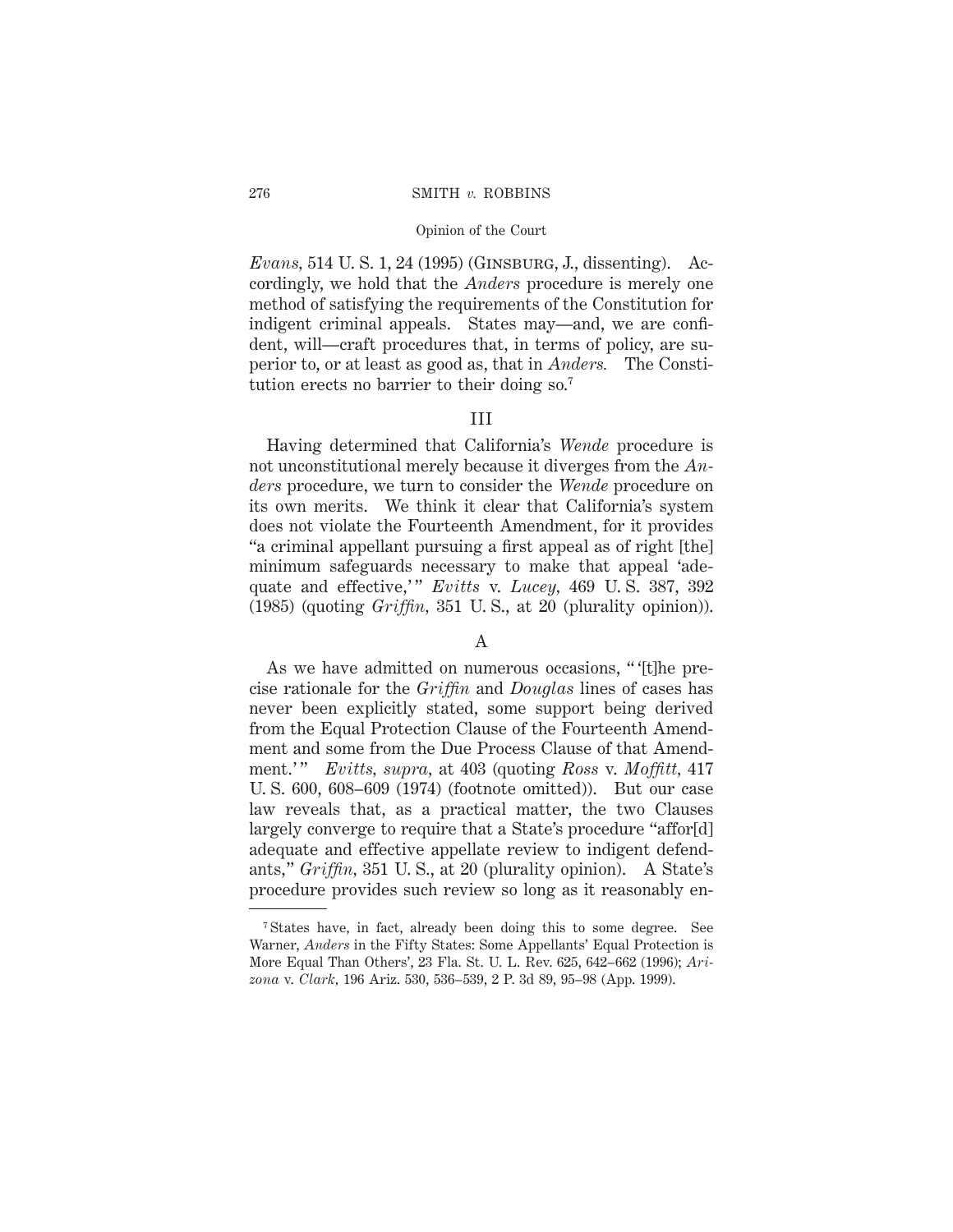sures that an indigent's appeal will be resolved in a way that is related to the merit of that appeal.8 See *id.,* at 17–18 (plurality opinion) (state law regulating indigents' appeals bore "no rational relationship to a defendant's guilt or innocence"); *id.,* at 22 (Frankfurter, J., concurring in judgment) (law imposed "differentiations . . . that have no relation to a rational policy of criminal appeal"); *Douglas,* 372 U. S., at 357 (decision of first appeal "without benefit of counsel, . . . no matter how meritorious [an indigent's] case may turn out to be," discriminates between rich and poor rather than between "possibly good and obviously bad cases" (internal quotation marks omitted)); *Rinaldi* v. *Yeager,* 384 U. S. 305, 310 (1966) (state appellate system must be "free of unreasoned distinctions"); *Evitts, supra,* at 404 (law in *Griffin* "decided the appeal in a way that was arbitrary with respect to the issues involved"). Compare *Finley, supra,* at 556 ("The equal protection guarantee... only . . . assure[s] the indigent defendant an adequate opportunity to present his claims fairly in the context of the State's appellate process" (quoting *Ross, supra,* at 616)), with *Evitts, supra,* at 405 ("[D]ue process... [requires] States . . . to offer each defendant a fair opportunity to obtain an adjudication on the merits of his appeal" (discussing *Griffin* and *Douglas*)).9

In determining whether a particular state procedure satisfies this standard, it is important to focus on the underlying goals that the procedure should serve—to ensure that those indigents whose appeals are not frivolous receive the counsel and merits brief required by *Douglas,* and also to enable the

<sup>8</sup> Of course, no procedure can eliminate all risk of error. *E. g., Walters* v. *National Assn. of Radiation Survivors,* 473 U. S. 305, 320–321 (1985).

<sup>&</sup>lt;sup>9</sup> Although we have said that an indigent must receive "substantial" equality" compared to the legal assistance that a defendant with paid counsel would receive, *McCoy* v. *Court of Appeals of Wis., Dist. 1,* 486 U. S. 429, 438 (1988), we have also emphasized that "[a]bsolute equality is not required; lines can be and are drawn and we often sustain them," *Douglas* v. *California,* 372 U. S. 353, 357 (1963).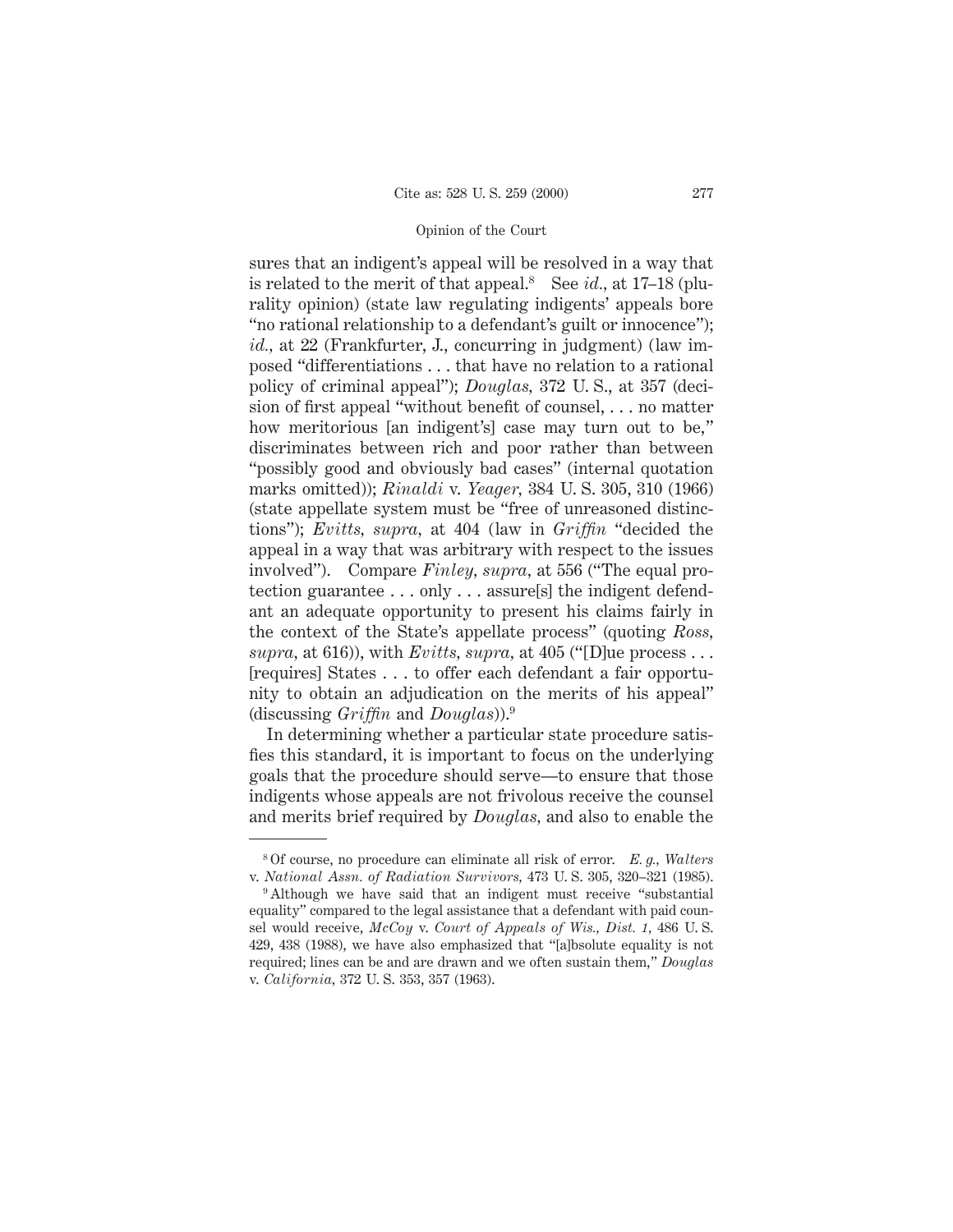State to "protect itself so that frivolous appeals are not subsidized and public moneys not needlessly spent," *Griffin, supra,* at 24 (Frankfurter, J., concurring in judgment). For although, under *Douglas,* indigents generally have a right to counsel on a first appeal as of right, it is equally true that this right does not include the right to bring a frivolous appeal and, concomitantly, does not include the right to counsel for bringing a frivolous appeal.10 See *McCoy,* 486 U. S., at 436–438; *Douglas, supra,* at 357; see also *United States* v. *Cronic,* 466 U. S. 648, 656, n. 19 (1984) ("Of course, the Sixth Amendment does not require that [trial] counsel do what is impossible or unethical"); cf. *Nix* v. *Whiteside,* 475 U. S. 157, 175 (1986) (no violation of Sixth Amendment right to the effective assistance of counsel when trial counsel refuses to violate ethical duty not to assist his client in presenting perjured testimony). To put the point differently, an indigent defendant who has his appeal dismissed because it is frivolous has not been deprived of "a fair opportunity" to bring his appeal, *Evitts, supra,* at 405; see *Finley,* 481 U. S., at 556, for fairness does not require either counsel or a full appeal once it is properly determined that an appeal is frivolous. The obvious goal of *Anders* was to prevent this limitation on the right to appellate counsel from swallowing the right itself, see *Penson,* 488 U. S., at 83–84; *McCoy, supra,* at 444, and we do not retreat from that goal today.

B

We think the *Wende* procedure reasonably ensures that an indigent's appeal will be resolved in a way that is related to

<sup>&</sup>lt;sup>10</sup> This distinction gives meaning to our previous emphasis on an indigent appellant's right to "advocacy." Although an indigent whose appeal is frivolous has no right to have an advocate make his case to the appellate court, such an indigent does, in all cases, have the right to have an attorney, zealous for the indigent's interests, evaluate his case and attempt to discern nonfrivolous arguments. See *Ellis,* 356 U. S., at 675; *Anders* v. *California,* 386 U. S. 738, 741–743 (1967).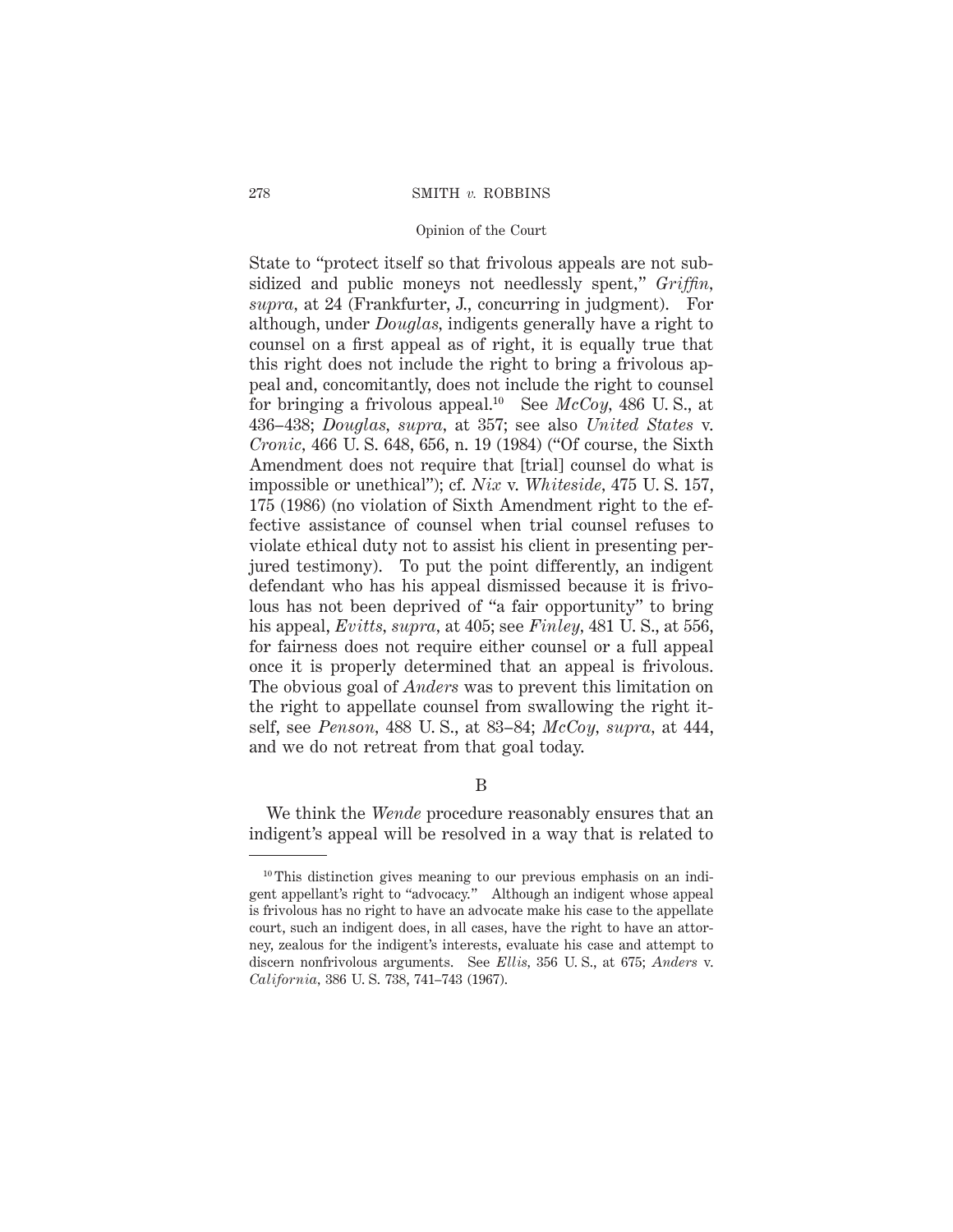the merit of that appeal. Whatever its strengths or weaknesses as a matter of policy, we cannot say that it fails to afford indigents the adequate and effective appellate review that the Fourteenth Amendment requires. A comparison of the *Wende* procedure to the procedures evaluated in our chief cases in this area makes this evident.

The *Wende* procedure is undoubtedly far better than those procedures we have found inadequate. *Anders* itself, in disapproving the former California procedure, chiefly relied on three precedents: *Ellis* v. *United States,* 356 U. S. 674 (1958) *(per curiam), Eskridge* v. *Washington Bd. of Prison Terms and Paroles,* 357 U. S. 214 (1958) *(per curiam),* and *Lane* v. *Brown,* 372 U. S. 477 (1963). See *Anders,* 386 U. S., at 741– 743. Although we did not, in *Anders,* explain in detail why the California procedure was inadequate under each of these precedents, our particularly heavy reliance on *Ellis* makes clear that a significant factor was that the old California procedure did not require either counsel or the court to determine that the appeal was frivolous; instead, the procedure required only that they determine that the defendant was unlikely to prevail on appeal. Compare *Anders, supra,* at 741–742 (" 'If counsel is convinced, after conscientious investigation, that the appeal is frivolous, of course, he may ask to withdraw . . . . If the court... agrees with counsel's evaluation of the case, then leave to withdraw may be allowed and leave to appeal may be denied'" (quoting *Ellis*, *supra,* at 675)), with *Anders, supra,* at 743 ("We cannot say that there was a finding of frivolity"). See also *McCoy, supra,* at 437 (quoting same passage from *Ellis* that we quoted in *Anders*). This problem also appears to have been one of the flaws in the procedures at issue in *Eskridge* and *Lane.* The former involved a finding only that there had been "'no grave or prejudicial errors'" at trial, *Anders*, *supra,* at 742 (quoting *Eskridge, supra,* at 215), and the latter, a finding only that the appeal " 'would be unsuccessful,' " *Anders, supra,* at 743 (quoting *Lane, supra,* at 482). *Wende,*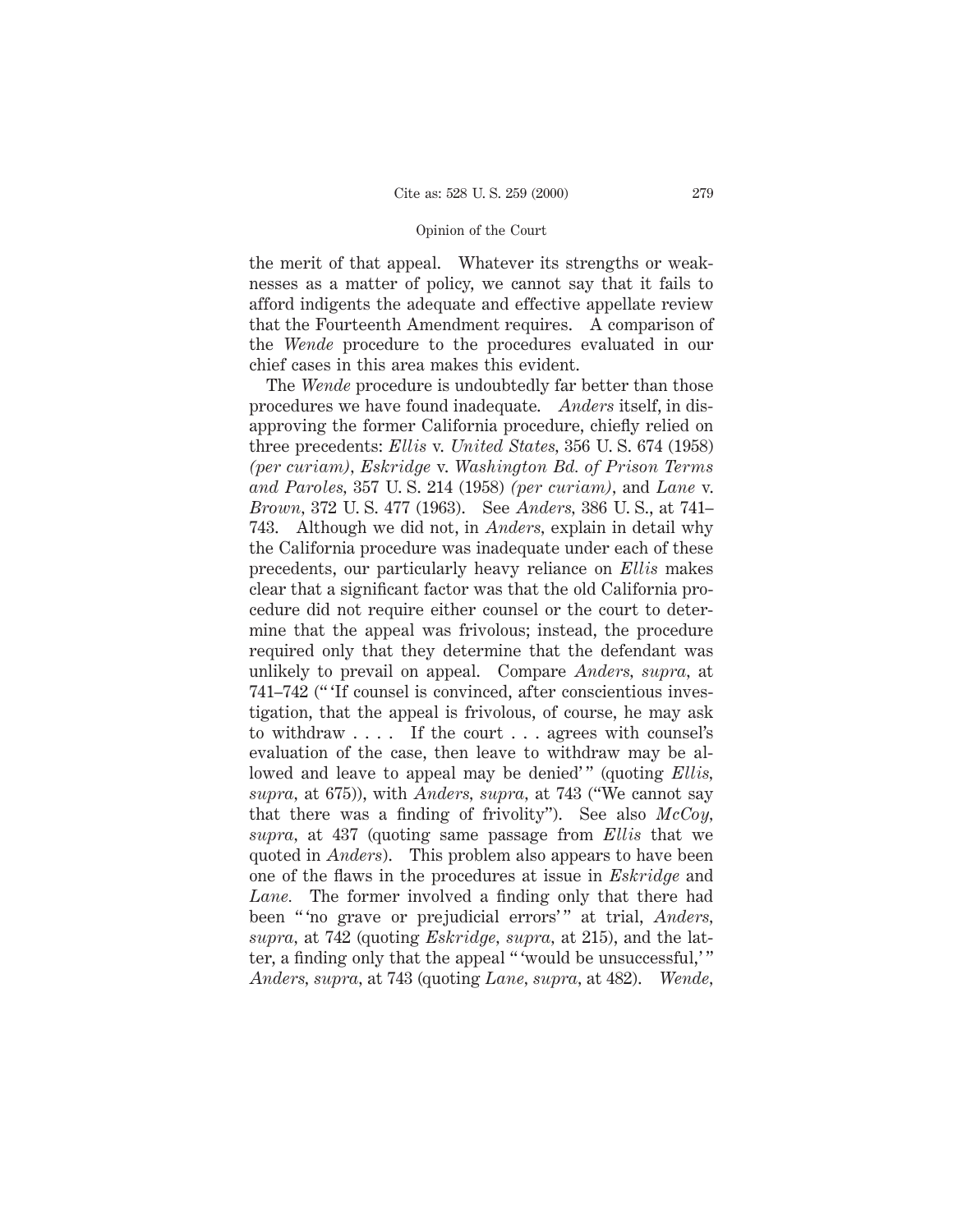by contrast, requires both counsel and the court to find the appeal to be lacking in arguable issues, which is to say, frivolous. See 25 Cal. 3d, at 439, 441–442, 600 P. 2d, at 1073, 1075; see *id.,* at 441, 600 P. 2d, at 1074 (reading *Anders* as finding old California procedure deficient largely "because the court itself did not make an express finding that the appeal was frivolous").

An additional problem with the old California procedure was that it apparently permitted an appellate court to allow counsel to withdraw and thereafter to decide the appeal without appointing new counsel. See *Anders, supra,* at 740, n. 2. We resolved any doubt on this point in *Penson,* where we struck down a procedure that allowed counsel to withdraw before the court had determined whether counsel's evaluation of the case was accurate, 488 U. S., at 82–83, and, in addition, allowed a court to decide the appeal without counsel even if the court found arguable issues, *id.,* at 83 (stating that this latter flaw was the "[m]ost significan[t]" one). Thus, the *Penson* procedure permitted a basic violation of the *Douglas* right to have counsel until a case is determined to be frivolous and to receive a merits brief for a nonfrivolous appeal. See 488 U. S., at 88 ("[I]t is important to emphasize that the denial of counsel in this case left petitioner completely without representation during the appellate court's actual decisional process"); *ibid.* (defendant was "entirely without the assistance of counsel on appeal"). Cf. *McCoy, supra,* at 430–431, n. 1 (approving procedure under which appellate court first finds appeal to be frivolous and affirms, then relieves counsel). Under *Wende,* by contrast, *Douglas* violations do not occur, both because counsel does not move to withdraw and because the court orders briefing if it finds arguable issues. See *Wende, supra,* at 442, n. 3, 600 P. 2d, at 1075, n. 3; see also, *e. g., Rowland,* 75 Cal. App. 3d, at 61–62, 88 Cal. Rptr. 2d, at 900–901.

In *Anders,* we also disapproved the old California procedure because we thought that a one-paragraph letter from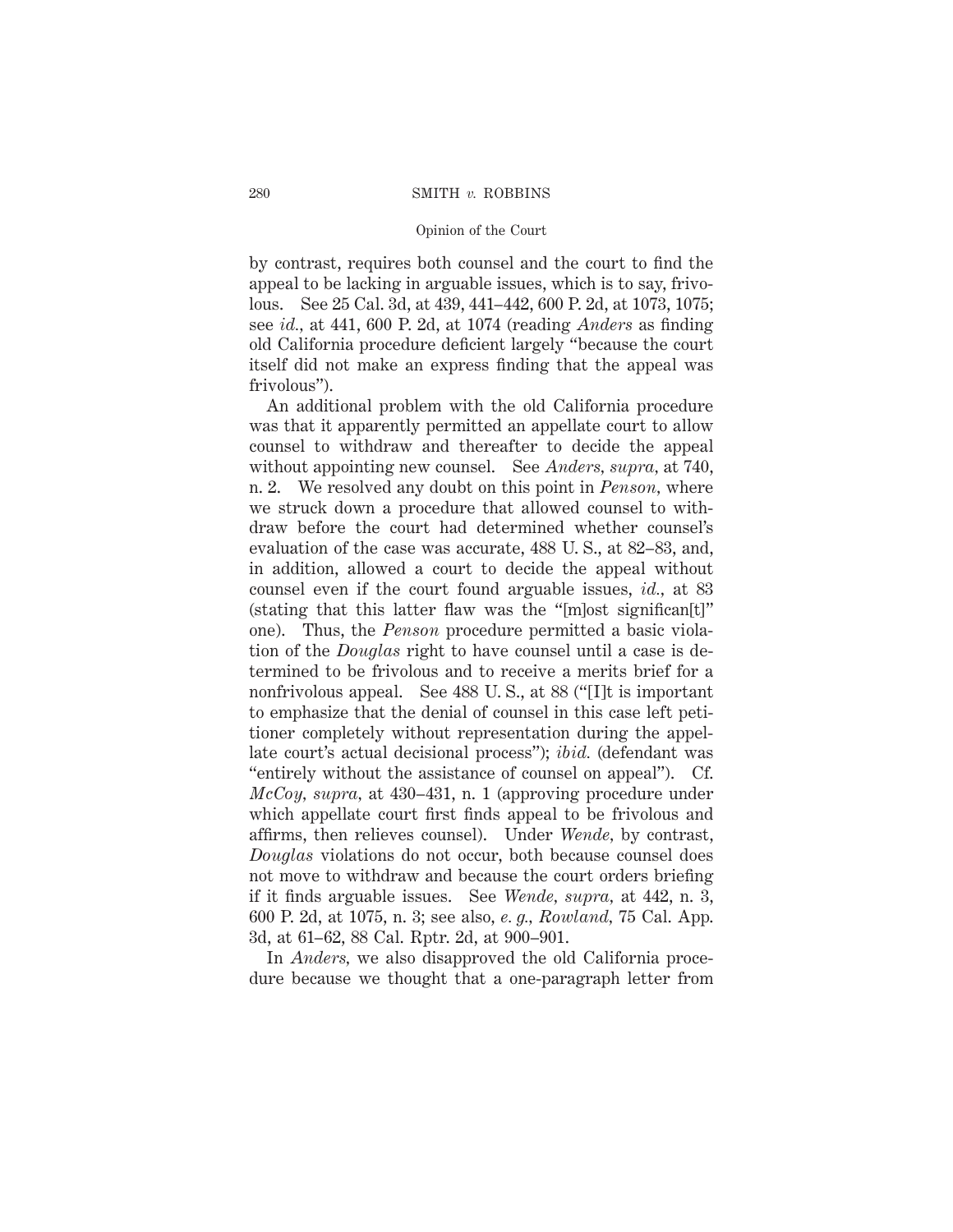counsel stating only his "bare conclusion" that the appeal had no merit was insufficient. 386 U. S., at 742. It is unclear from our opinion in *Anders* how much our objection on this point was severable from our objection to the lack of a finding of frivolity, because we immediately followed our description of counsel's "no merit" letter with a discussion of *Ellis, Eskridge,* and *Lane,* and the lack of such a finding. See 386 U. S., at 742–743. In any event, the *Wende* brief provides more than a one-paragraph "bare conclusion." Counsel's summary of the case's procedural and factual history, with citations of the record, both ensures that a trained legal eye has searched the record for arguable issues and assists the reviewing court in its own evaluation of the case.

Finally, an additional flaw with the procedures in *Eskridge* and *Lane* was that there was only one tier of review—by the trial judge in *Eskridge* (who understandably had little incentive to find any error warranting an appeal) and by the public defender in *Lane.* See *Anders, supra,* at 742–743. The procedure in *Douglas* itself was, in part, flawed for the same reason. See 372 U. S., at 354–355. The *Wende* procedure, of course, does not suffer from this flaw, for it provides at least two tiers of review.

Not only does the *Wende* procedure far exceed those procedures that we have found invalid, but it is also at least comparable to those procedures that we have approved. Turning first to the procedure we set out in the final section of *Anders,* we note that it has, from the beginning, faced " 'consistent and severe criticism.'" *In re Sade C.*, 13 Cal. 4th 952, 979, n. 7, 920 P. 2d 716, 731, n. 7 (1996) (quoting Note, 67 Texas L. Rev. 181, 212 (1988)). One of the most consistent criticisms, one with which we wrestled in *McCoy,* is that *Anders* is in some tension both with counsel's ethical duty as an officer of the court (which requires him not to present frivolous arguments) and also with his duty to further his client's interests (which might not permit counsel to characterize his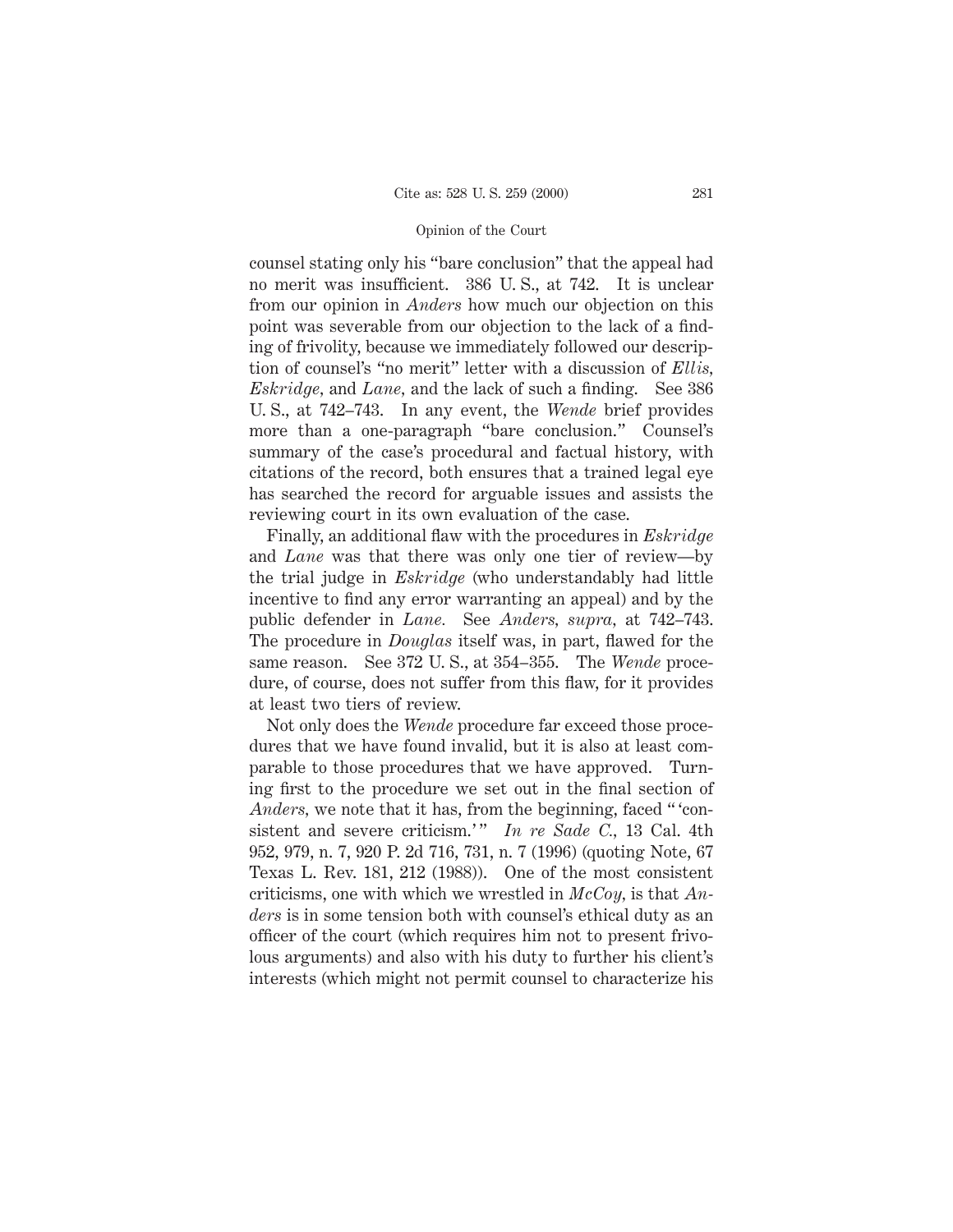client's claims as frivolous).11 California, through the *Wende* procedure, has made a good-faith effort to mitigate this problem by not requiring the *Wende* brief to raise legal issues and by not requiring counsel to explicitly describe the case as frivolous. See *Wende,* 25 Cal. 3d, at 441–442, 600 P. 2d, at 1074–1075.

Another criticism of the *Anders* procedure has been that it is incoherent and thus impossible to follow. Those making this criticism point to our language in *Anders* suggesting that an appeal could be both "wholly frivolous" and at the same time contain arguable issues, even though we also said that an issue that was arguable was "therefore not frivolous." *Anders, supra,* at 744.12 In other words, the *Anders* procedure appears to adopt gradations of frivolity and to use two different meanings for the phrase "arguable issue." The *Wende* procedure attempts to resolve this problem as well, by drawing the line at frivolity and by defining arguable issues as those that are not frivolous.13

<sup>11</sup> As one former public defender has explained, "an attorney confronted with the *Anders* situation has to do something that the Code of Professional Responsibility describes as unethical; the only choice is as to which canon he or she prefers to violate." Pengilly, Never Cry *Anders:* The Ethical Dilemma of Counsel Appointed to Pursue a Frivolous Criminal Appeal, 9 Crim. Justice J. 45, 64 (1986). See also, *e. g., Commonwealth* v. *Moffett,* 383 Mass. 201, 206, 418 N. E. 2d 585, 590 (1981) (*Anders* requires a "Janus-faced approach" by counsel); Hermann, Frivolous Criminal Appeals, 47 N. Y. U. L. Rev. 701, 711 (1972).

<sup>12</sup> Justice Stewart, in his dissent in *Anders,* was the first to make this criticism of the procedure set out by the *Anders* majority: "[I]f the record did present any such 'arguable' issues, the appeal would not be frivolous." 386 U. S., at 746; see *id.,* at 746, n. See also, *e. g.,* C. Wolfram, Modern Legal Ethics 817 (1986) ("The *Anders* directives are confusing, if not contradictory").

<sup>13</sup> See *supra,* at 279–280. A further criticism of *Anders* has been that it is unjust. More particularly, critics have claimed that, in setting out the *Anders* procedure, we were oblivious to the problem of scarce resources (with regard to both counsel and courts) and, as a result, crafted a rule that diverts attention from meritorious appeals of indigents and ensures poor representation for all indigents. See, *e. g.,* Pritchard, Auc-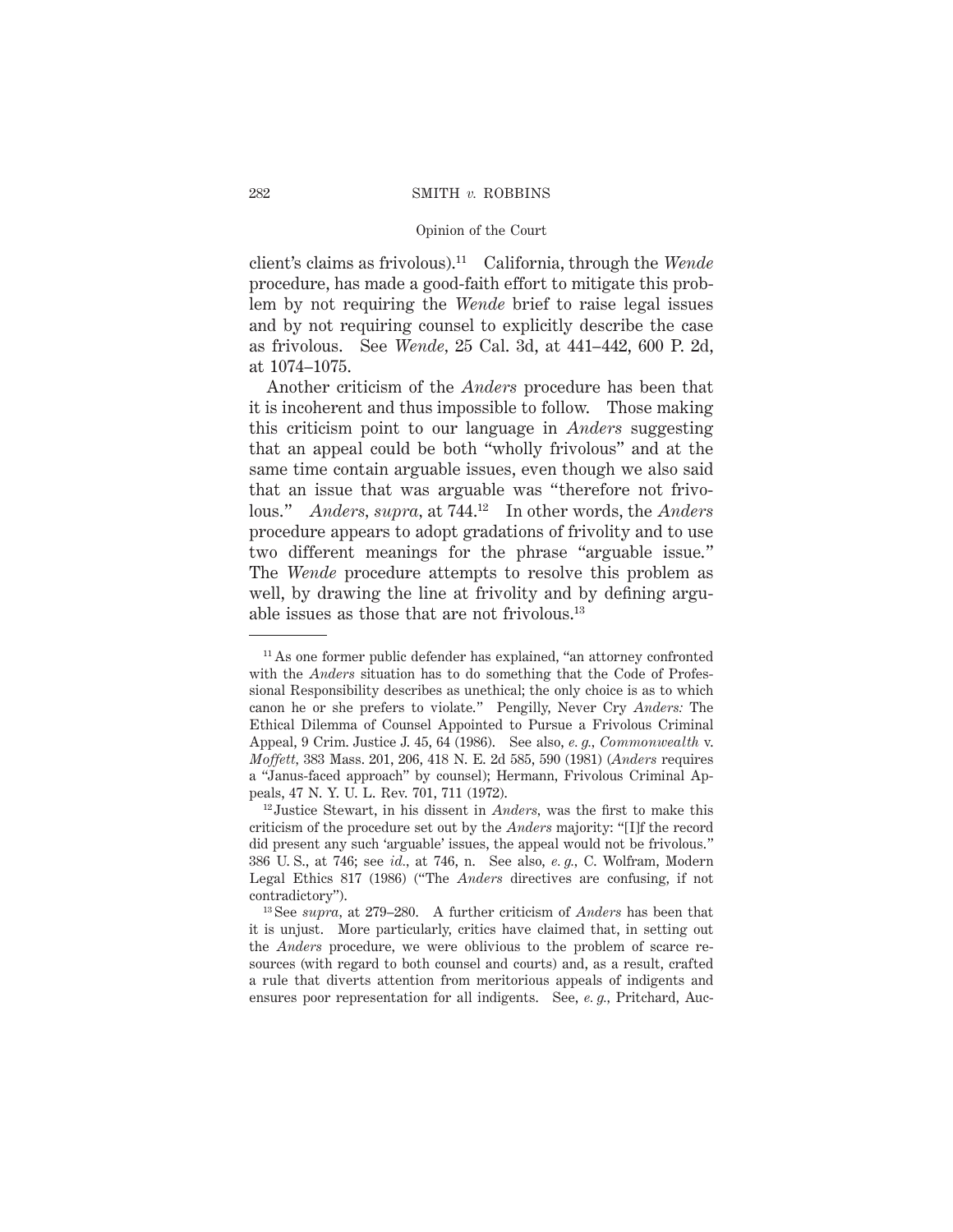Finally, the *Wende* procedure appears to be, in some ways, better than the one we approved in *McCoy* and, in other ways, worse. On balance, we cannot say that the latter, assuming, *arguendo,* that they outweigh the former, do so sufficiently to make the *Wende* procedure unconstitutional. The Wisconsin procedure we evaluated in *McCoy,* which required counsel filing an *Anders* brief to explain why the issues he raised in his brief lacked merit, arguably exacerbated the ethical problem already present in the *Anders* procedure. The *Wende* procedure, as we have explained, attempts to mitigate that problem. Further, it appears that in the *McCoy* scheme counsel discussed—and the appellate court reviewed—only the parts of the record cited by counsel in support of the "arguable" issues he raised. See 486 U. S., at 440, 442. The *Wende* procedure, by contrast, requires a more thorough treatment of the record by both counsel and court. See 25 Cal. 3d, at 440–441, 600 P. 2d, at 1074–1075; *id.,* at 445, 600 P. 2d, at 1077 (Clark, J., concurring in judg-

tioning Justice: Legal and Market Mechanisms for Allocating Criminal Appellate Counsel, 34 Am. Crim. L. Rev. 1161, 1167–1168 (1997) (*Anders* has created a "tragedy of the commons" that, "far from guaranteeing adequate appellate representation for all criminal defendants, instead ensures that indigent criminal defendants will receive mediocre appellate representation, whether their claims are good or bad" (footnote omitted)); Pritchard, *supra,* at 1169 (noting *Anders'* similar effect on appellate courts); Pritchard, *supra,* at 1162 ("[J]udicial fiat cannot cure scarcity; it merely disguises the symptoms of the disease"); Doherty, Wolf! Wolf!—The Ramifications of Frivolous Appeals, 59 J. Crim. L., C. & P. S. 1, 2 (1968) ("[T]he people who will suffer the most are the indigent prisoners who have been *unjustly* convicted; they will languish in prison while lawyers devote time and energy to hopeless causes on a first come-first served basis" (footnote omitted)). We cannot say whether the *Wende* procedure is better or worse than the *Anders* procedure in this regard (although we are aware of policy-based arguments that it is worse as to appellate courts, see *People* v. *Williams,* 59 Cal. App. 4th 1202, 1205–1206, 69 Cal. Rptr. 2d 690, 692 (1997); Brief for Retired Justice Armand Arabian et al. as *Amici Curiae*), but it is clear that, to the extent this criticism has merit, our holding today that the *Anders* procedure is not exclusive will enable States to continue to experiment with solutions to this problem.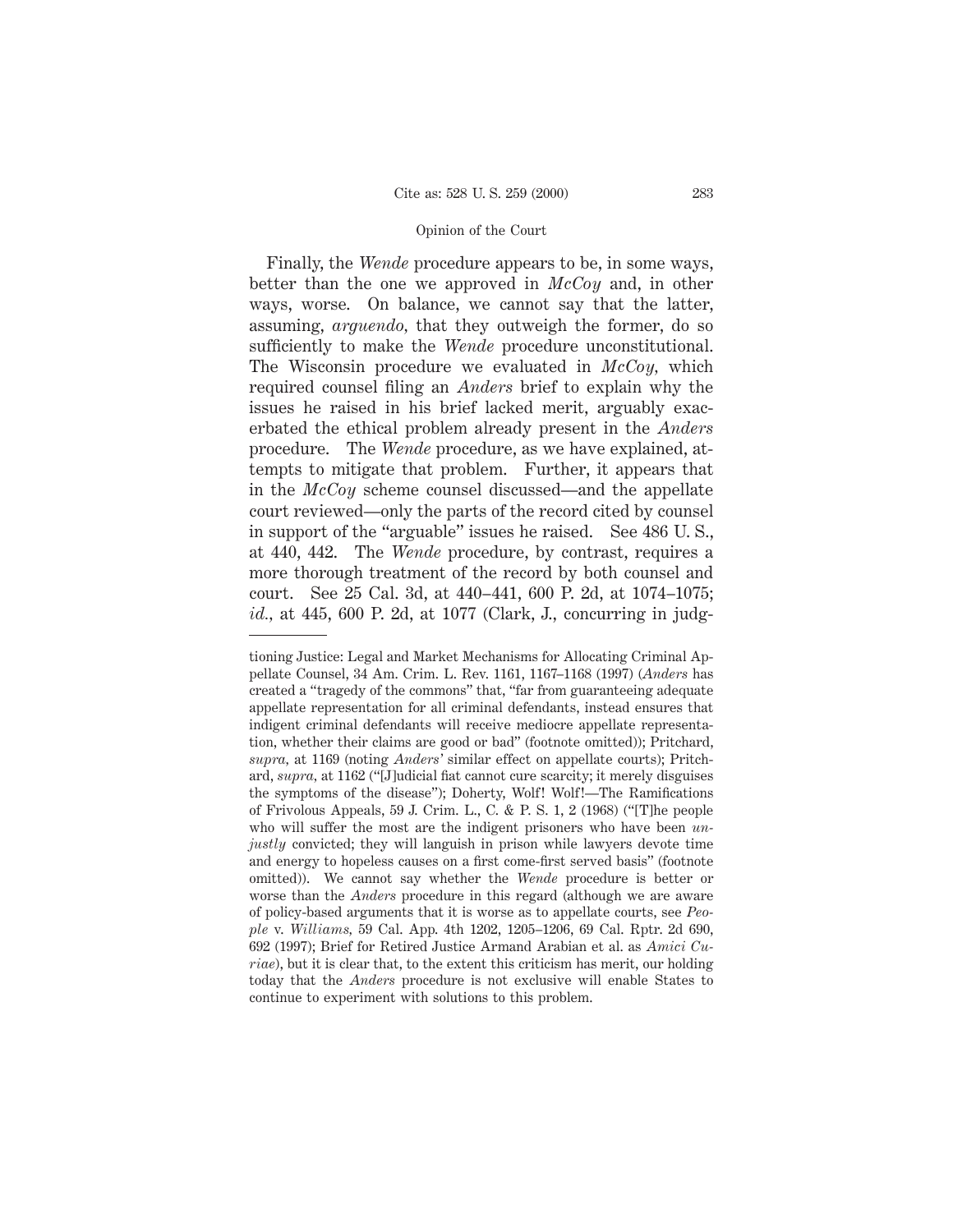ment and dissenting in part). On the other hand, the *McCoy* procedure, unlike the *Wende* procedure, does assist the reviewing court by directing it to particular legal issues; as to those issues, this is presumably a good thing. But it is also possible that bad judgment by the attorney in selecting the issues to raise might divert the court's attention from more meritorious, unmentioned, issues. This criticism is, of course, equally applicable to the *Anders* procedure. Moreover, as to the issues that counsel does raise in a *McCoy* brief, the one-sided briefing on why those issues are frivolous may predispose the court to reach the same conclusion. The *Wende* procedure reduces these risks, by omitting from the brief signals that may subtly undermine the independence and thoroughness of the second review of an indigent's case.

Our purpose is not to resolve any of these arguments. The Constitution does not resolve them, nor does it require us to do so. "We address not what is prudent or appropriate, but only what is constitutionally compelled." *Cronic,* 466 U. S., at 665, n. 38. It is enough to say that the *Wende* procedure, like the *Anders* and *McCoy* procedures, and unlike the ones in *Ellis, Eskridge, Lane, Douglas,* and *Penson,* affords adequate and effective appellate review for criminal indigents. Thus, there was no constitutional violation in this case simply because the *Wende* procedure was used.

### IV

Since Robbins' counsel complied with a valid procedure for determining when an indigent's direct appeal is frivolous, we reverse the Ninth Circuit's judgment that the *Wende* procedure fails adequately to serve the constitutional principles we identified in *Anders.* But our reversal does not necessarily mean that Robbins' claim that his appellate counsel rendered constitutionally ineffective assistance fails. For it may be, as Robbins argues, that his appeal was not frivolous and that he was thus entitled to a merits brief rather than to a *Wende* brief. Indeed, both the District Court and the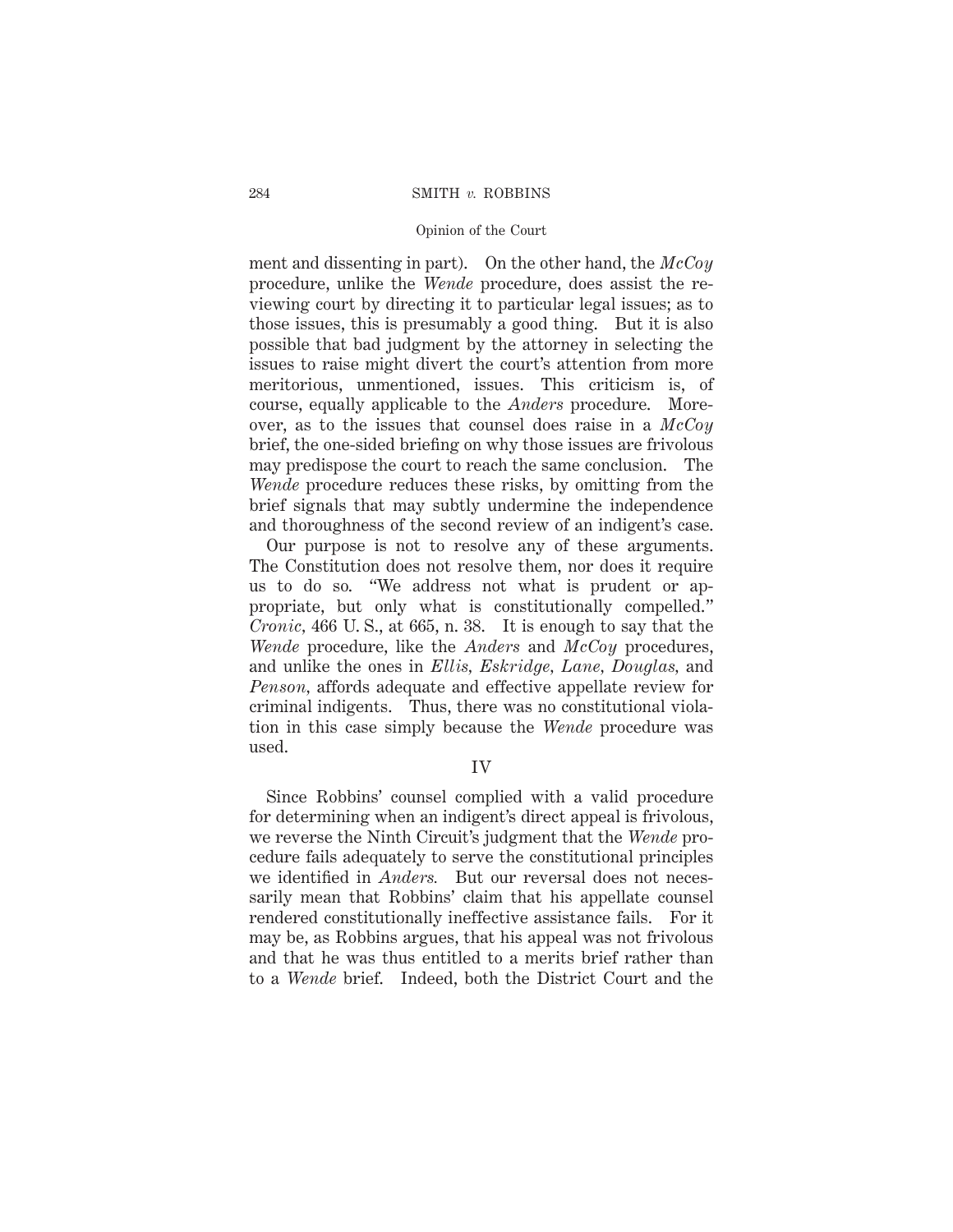Ninth Circuit found that there were two arguable issues on direct appeal. The meaning of "arguable issue" as used in the opinions below, however, is far from clear. The courts below most likely used the phrase in the unusual way that we used it in *Anders*—an issue arguably supporting the appeal even though the appeal was wholly frivolous. See 152 F. 3d, at 1067 (discussing arguable issues in context of requirements of *Anders*); App. 48 (District Court opinion) (same). Such an issue does not warrant a merits brief. But the courts below may have used the term to signify issues that were "arguable" in the more normal sense of being nonfrivolous and thus warranting a merits brief. See *id.,* at 49, and n. 3 (District Court, considering arguable issues to determine "whether *Anders* was violated," but also defining arguable issue as one that counsel could argue "in good faith with some potential for prevailing"). Further, the courts below, in determining whether there were arguable issues, did not address petitioner's argument that, at least with regard to the adequacy of the prison law library, Robbins waived the issue for appeal by failing to object at trial. Thus, it will be necessary on remand to clarify just how strong these two issues are.

On remand, the proper standard for evaluating Robbins' claim that appellate counsel was ineffective in neglecting to file a merits brief is that enunciated in *Strickland* v. *Washington,* 466 U. S. 668 (1984). See *Smith* v. *Murray,* 477 U. S. 527, 535–536 (1986) (applying *Strickland* to claim of attorney error on appeal). Respondent must first show that his counsel was objectively unreasonable, see *Strickland,* 466 U. S., at 687–691, in failing to find arguable issues to appeal—that is, that counsel unreasonably failed to discover nonfrivolous issues and to file a merits brief raising them. If Robbins succeeds in such a showing, he then has the burden of demonstrating prejudice. That is, he must show a reasonable probability that, but for his counsel's unreasonable failure to file a merits brief, he would have prevailed on his appeal.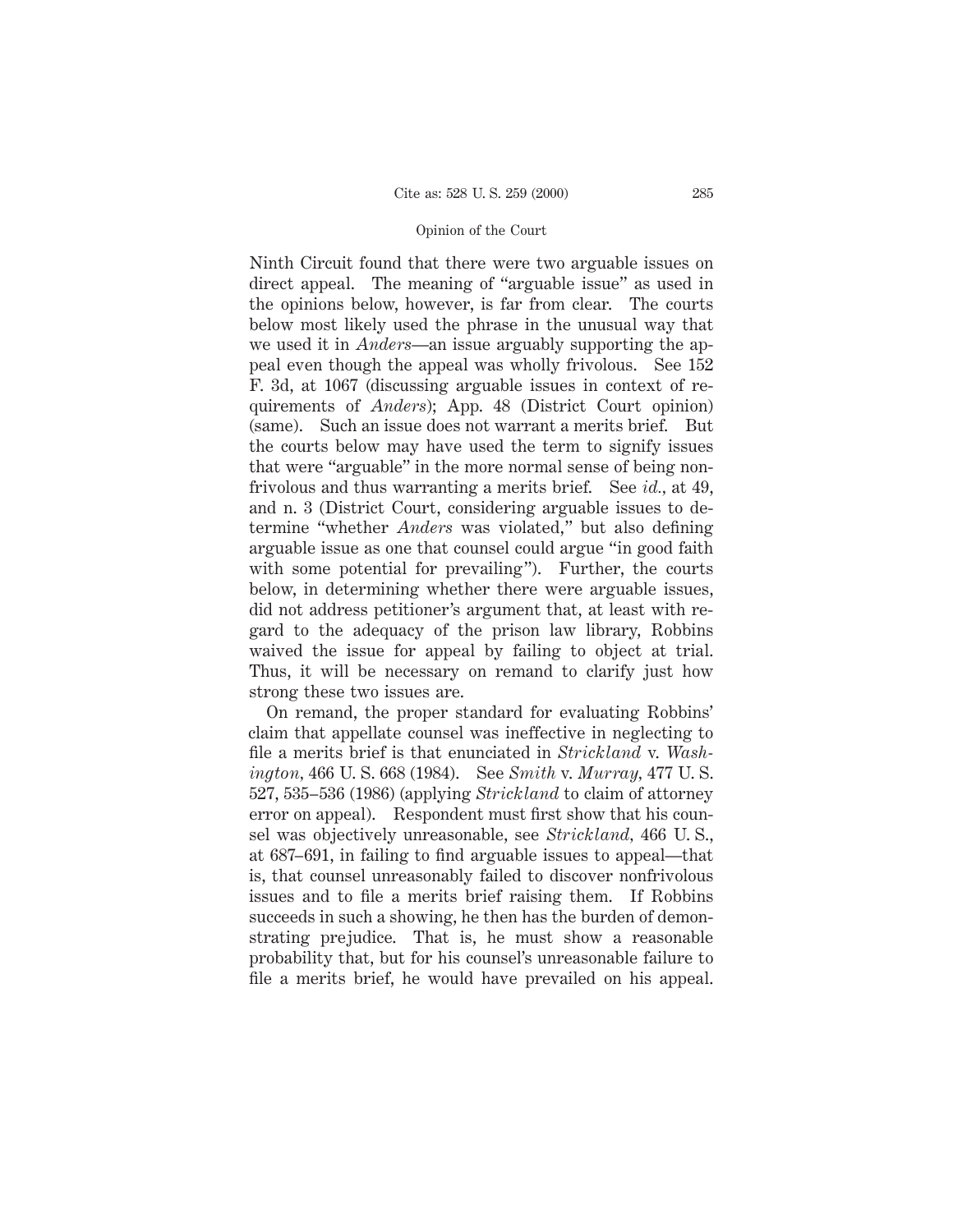See *id.,* at 694 (defendant must show "a reasonable probability that, but for counsel's unprofessional errors, the result of the proceeding would have been different").<sup>14</sup>

The applicability of *Strickland*'s actual-prejudice prong to Robbins' claim of ineffective assistance follows from *Penson,* where we distinguished denial of counsel altogether on appeal, which warrants a presumption of prejudice, from mere ineffective assistance of counsel on appeal, which does not. See 488 U. S., at 88–89. The defendant in *Penson* faced a denial of counsel because, as we have discussed, *supra,* at 280, not only was an invalid state procedure followed, but that procedure was clearly invalid insofar as it denied the defendant his right to appellate counsel under *Douglas,* see 488 U. S., at 83, 88. Our holding in *Penson* was consistent with *Strickland* itself, where we said that we would presume prejudice when a defendant had suffered an "[a]ctual or constructive denial of the assistance of counsel altogether." 466 U. S., at 692; see also *Cronic, supra,* at 659, and n. 25. In other words, while we normally apply a "strong presumption of reliability" to judicial proceedings and require a defendant to overcome that presumption, *Strickland, supra,* at 696, when, as in *Penson,* there has been a complete denial of counsel, we understandably presume the opposite, see *Strickland, supra,* at 692.

But where, as here, the defendant has received appellate counsel who has complied with a valid state procedure for determining whether the defendant's appeal is frivolous, and the State has not at any time left the defendant without counsel on appeal, there is no reason to presume that the defendant has been prejudiced. In *Penson,* we worried that requiring the defendant to establish prejudice would leave him "without any of the protections afforded by *Anders.*"

 $14$  The performance component need not be addressed first. "If it is easier to dispose of an ineffectiveness claim on the ground of lack of sufficient prejudice, which we expect will often be so, that course should be followed." *Strickland* v. *Washington,* 466 U. S., at 697.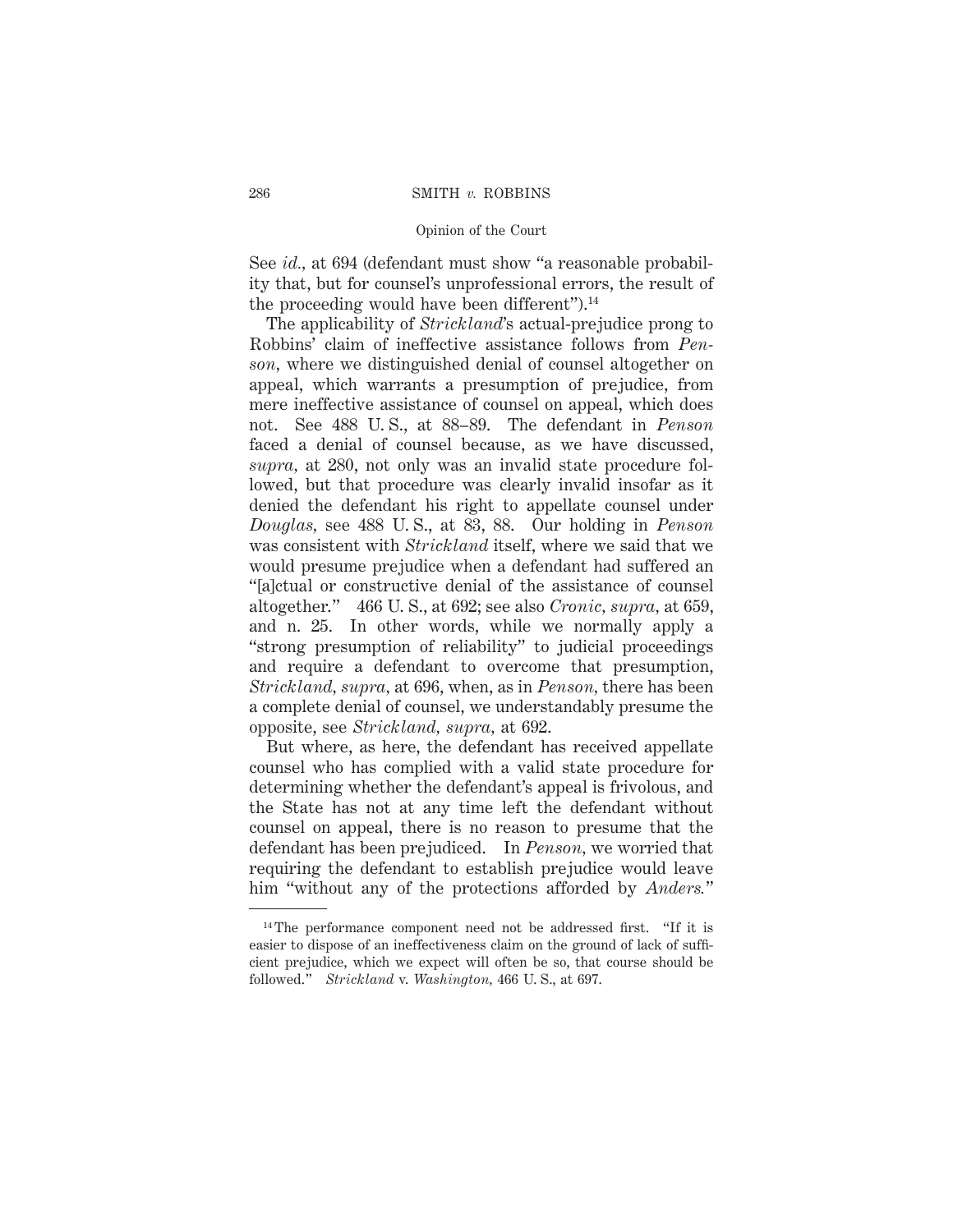488 U. S., at 86. Here, by contrast, counsel followed a procedure that is constitutional under *Anders* and our other precedents in this area, and Robbins therefore received all the procedural protection that the Constitution requires. We thus presume that the result of the proceedings on appeal is reliable, and we require Robbins to prove the presumption incorrect in his particular case. See *Strickland,* 466 U. S., at 694.

Further, the ineffective-assistance claim that Robbins presses does not fall within any of the three categories of cases, described in *Strickland,* in which we presume prejudice rather than require a defendant to demonstrate it. First, as noted, we presume prejudice in a case of denial of counsel. Second, "various kinds of state interference with counsel's assistance" can warrant a presumption of prejudice. *Id.,* at 692; see *Cronic,* 466 U. S., at 659, and n. 25. Third, "prejudice is presumed when counsel is burdened by an actual conflict of interest," *Strickland,* 466 U. S., at 692, although in such a case we do require the defendant to show that the conflict adversely affected his counsel's performance, *ibid.* None of these three categories applies to a case such as Robbins'. Nor does the policy reason that we offered in *Strickland* for the first two categories apply here, for it is not the case that, if an attorney unreasonably chooses to follow a procedure such as *Anders* or *Wende* instead of filing a merits brief, prejudice "is so likely that case-by-case inquiry into prejudice is not worth the cost." 466 U. S., at 692; see *Cronic, supra,* at 658.<sup>15</sup> On the contrary, in most cases in which a defendant's appeal has been found, pursuant to a valid state procedure, to be frivolous, it will in fact be frivolous.

It is no harder for a court to apply *Strickland* in this area than it is when a defendant claims that he received ineffec-

 $15$  Moreover, such an error by counsel is neither "easy to identify" (since it is necessary to evaluate a defendant's case in order to find the error) nor attributable to the prosecution. See *Strickland, supra,* at 692.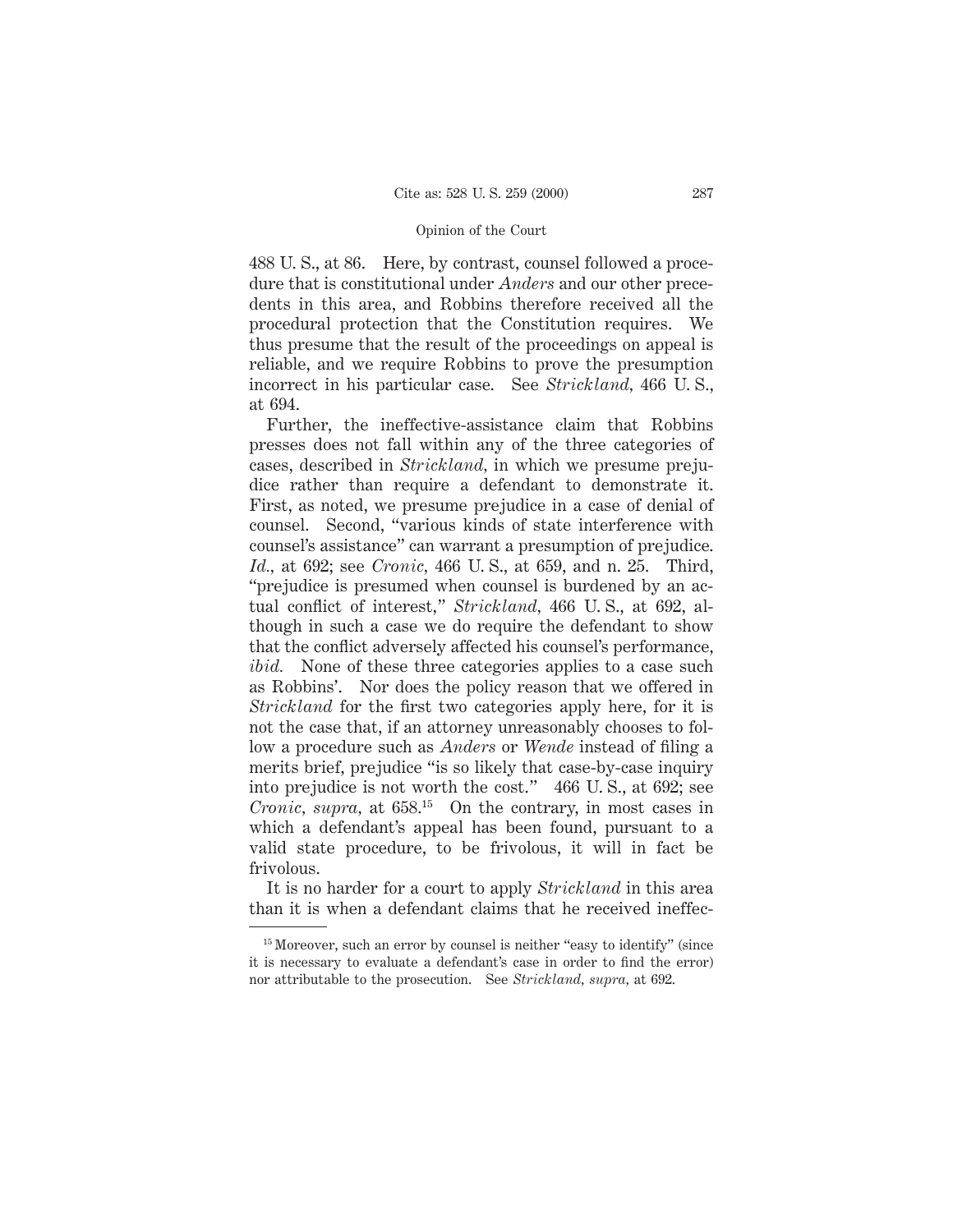tive assistance of appellate counsel because his counsel, although filing a merits brief, failed to raise a particular claim. It will likely be easier to do so. In *Jones* v. *Barnes,* 463 U. S. 745 (1983), we held that appellate counsel who files a merits brief need not (and should not) raise every nonfrivolous claim, but rather may select from among them in order to maximize the likelihood of success on appeal. Notwithstanding *Barnes,* it is still possible to bring a *Strickland* claim based on counsel's failure to raise a particular claim, but it is difficult to demonstrate that counsel was incompetent. See, *e. g., Gray* v. *Greer,* 800 F. 2d 644, 646 (CA7 1986) ("Generally, only when ignored issues are clearly stronger than those presented, will the presumption of effective assistance of counsel be overcome"). With a claim that counsel erroneously failed to file a merits brief, it will be easier for a defendant-appellant to satisfy the first part of the *Strickland* test, for it is only necessary for him to show that a reasonably competent attorney would have found one nonfrivolous issue warranting a merits brief, rather than showing that a particular nonfrivolous issue was clearly stronger than issues that counsel did present. In both cases, however, the prejudice analysis will be the same.<sup>16</sup>

<sup>&</sup>lt;sup>16</sup> Federal judges are, of course, fully capable of assessing prejudice in this area, including for the very sorts of claims that Robbins has raised. See, *e. g., Duhamel* v. *Collins,* 955 F. 2d 962, 967 (CA5 1992) (defendant not prejudiced by appellate counsel's failure to challenge sufficiency of the evidence); *Banks* v. *Reynolds,* 54 F. 3d 1508, 1515–1516 (CA10 1995) (finding both parts of *Strickland* test satisfied where appellate counsel failed to raise claim of violation of *Brady* v. *Maryland,* 373 U. S. 83 (1963)); *Cross* v. *United States,* 893 F. 2d 1287, 1290–1291, 1292 (CA11) (rejecting challenge to appellate counsel's failure to raise claim of violation of *Faretta* v. *California,* 422 U. S. 806 (1975), by determining that there was no prejudice), cert. denied, 498 U. S. 849 (1990). Since Robbins was convicted in state court, we have no occasion to consider whether a *per se* prejudice approach, in lieu of *Strickland*'s actual-prejudice requirement, might be appropriate in the context of challenges to federal convictions where counsel was deficient in failing to file a merits brief on direct appeal. See *Goeke* v. *Branch,* 514 U. S. 115, 119 (1995) *(per curiam)* (distinguishing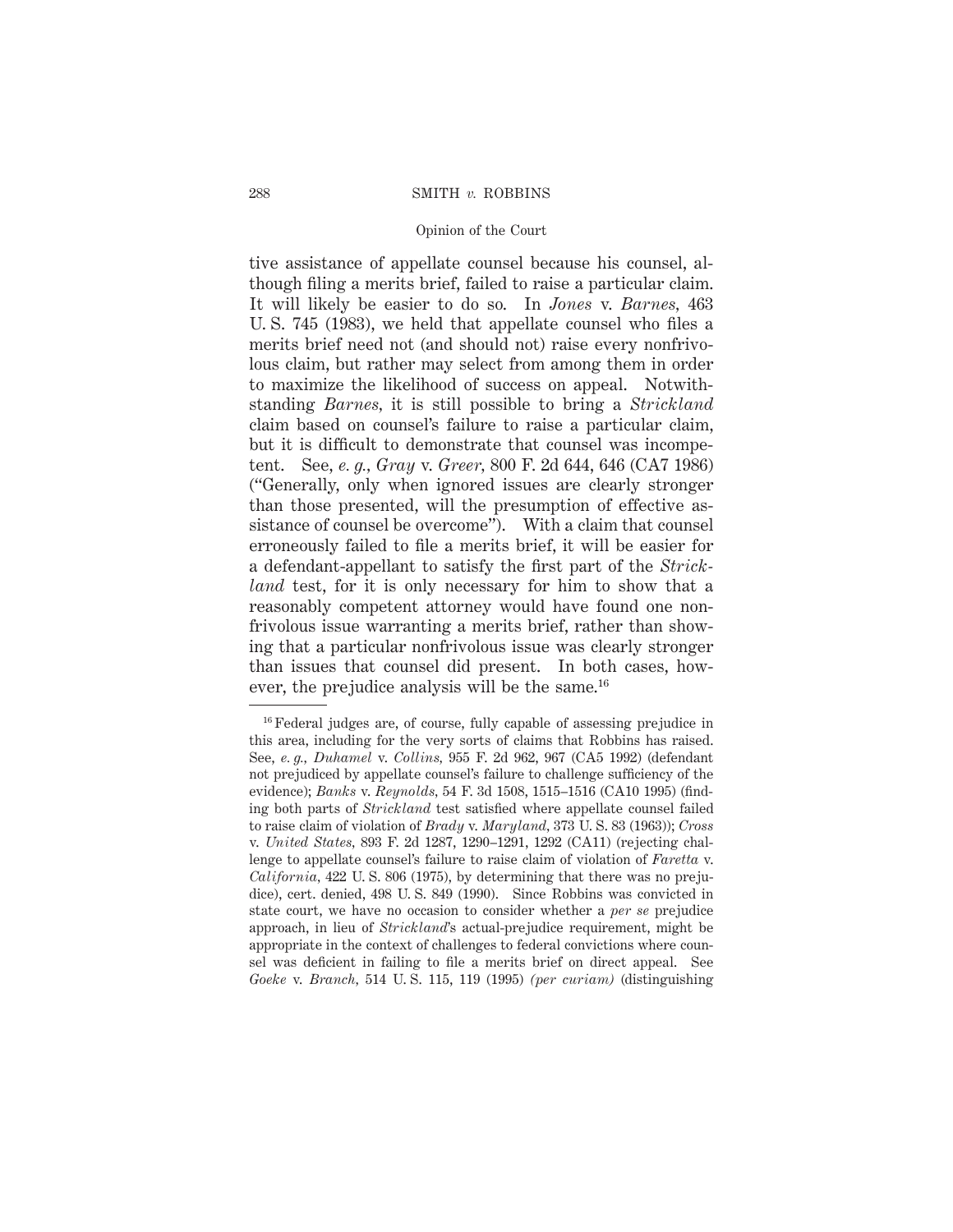### Stevens, J., dissenting

In sum, Robbins must satisfy both prongs of the *Strickland* test in order to prevail on his claim of ineffective assistance of appellate counsel. The judgment of the Court of Appeals is reversed, and the case is remanded for further proceedings consistent with this opinion.

*It is so ordered.*

Justice Stevens, with whom Justice Ginsburg joins, dissenting.

While I join JUSTICE SOUTER's cogent dissent without qualification, I write separately to emphasize two points that are obscured by the Court's somewhat meandering explanation of its sharp departure from settled law.

First, despite its failure to say so directly, the Court has effectively overruled both *Anders* v. *California,* 386 U. S. 738 (1967), and *Penson* v. *Ohio,* 488 U. S. 75 (1988). Second, its unexplained rejection of the reasoning underlying our decision in *McCoy* v. *Court of Appeals of Wis., Dist. 1,* 486 U. S. 429 (1988), see *ante,* at 272–273, illustrates the extent of today's majority's disregard for accepted precedent.

To make my first point it is only necessary to quote the Court's new standard for determining whether a State's appellate procedure affords adequate review for indigent defendants:

"A State's procedure provides such review so long as it reasonably ensures that an indigent's appeal will be resolved in a way that is related to the merit of that appeal." *Ante,* at 276–277.

The California procedure reviewed in *Anders* and the Ohio procedure reviewed in *Penson*—both found inadequate by this Court—would easily have satisfied that standard. Yet the Court today accepts California's current procedure be-

rules established pursuant to this Court's supervisory power to administer federal court system from constitutional rules applicable to States); *United States* v. *Cronic,* 466 U. S. 648, 665, n. 38 (1984) (same).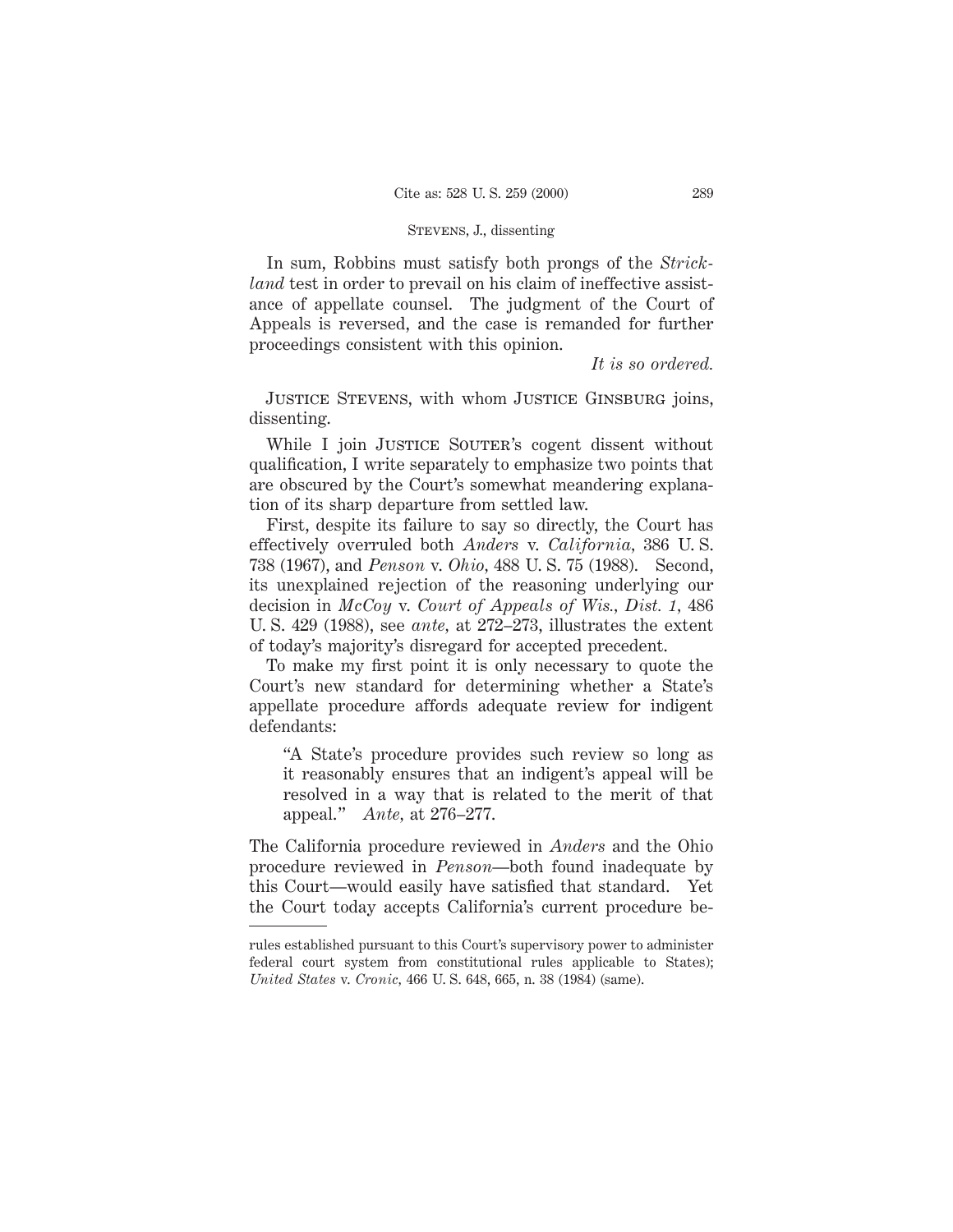# Stevens, J., dissenting

cause it "requires both counsel and the court to find the appeal to be lacking in arguable issues." *Ante,* at 280. But in defense of its position in *Anders,* California relied heavily on those very same requirements, *i. e.,* "the additional feature of the [State's] system where the court also reads the full record." Brief for Respondent in *Anders* v. *California,* O. T. 1966, No. 98, pp. 30–31; see also *id.,* at 12–13, 19, 23, 28–29. Our *Anders* decision held, however, that this "additional feature" was insufficient to safeguard the indigent appellant's rights.

To make my second point I shall draw on my own experience as a practicing lawyer and as a judge. On a good many occasions I have found that the task of writing out the reasons that support an initial opinion on a question of law whether for the purpose of giving advice to my client or for the purpose of explaining my vote as an appellate judge leads to a conclusion that was not previously apparent. Colleagues who shared that view of the importance of giving reasons, as opposed to merely announcing conclusions, joined the opinions that I authored in *McCoy, Penson,* and *Nickols* v. *Gagnon*, 454 F. 2d 467 (CA7 1971).<sup>1</sup> In its casual rejection of the reasoning in *McCoy,* the Court simply ignores this portion of the opinion:

"Wisconsin's Rule merely requires that the attorney go one step further. Instead of relying on an unexplained assumption that the attorney has discovered law or facts that completely refute the arguments identified in the

<sup>&</sup>lt;sup>1</sup> "The danger that a busy or inexperienced lawyer might opt in favor of a one sentence letter instead of an effective brief in an individual marginal case is real, notwithstanding the dedication that typifies the profession. If, however, counsel's ultimate evaluation of the case must be supported by a written opinion 'referring to anything in the record that might arguably support the appeal,' the temptation to discharge an obligation in summary fashion is avoided, and the reviewing court is provided with meaningful assistance." *Nickols,* 454 F. 2d, at 470 (citation and footnotes omitted) (quoting *Anders* v. *California,* 386 U. S. 738, 744 (1967)).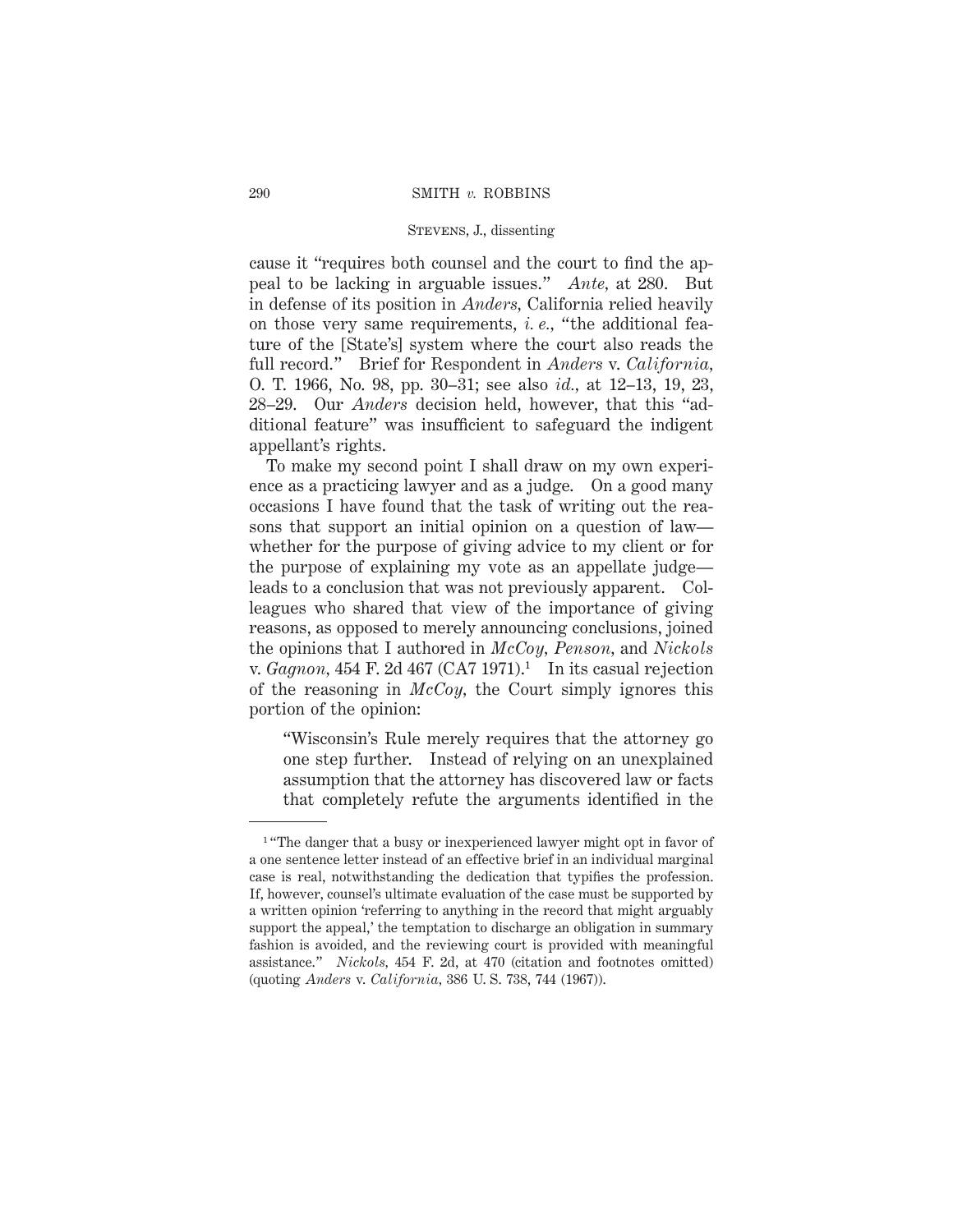### Stevens, J., dissenting

brief, the Wisconsin court requires additional evidence of counsel's diligence. This requirement furthers the same interests that are served by the minimum requirements of *Anders.* Because counsel may discover previously unrecognized aspects of the law in the process of preparing a written explanation for his or her conclusion, the discussion requirement provides an additional safeguard against mistaken conclusions by counsel that the strongest arguments he or she can find are frivolous. Just like the references to favorable aspects of the record required by *Anders,* the discussion requirement may forestall some motions to withdraw and will assist the court in passing on the soundness of the lawyer's conclusion that the appeal is frivolous." *McCoy,* 486 U. S., at 442; see also *Penson,* 488 U. S., at 81–82.

In short, "simply putting pen to paper can often shed new light on what may at first appear to be an open-and-shut issue." *Id.,* at 82, n. 4. For this reason, the Court is quite wrong to say that requiring counsel to articulate reasons for its conclusion results in "less effective advocacy." *Ante,* at 272.2

An appellate court that employed a law clerk to review the trial transcripts in all indigent appeals in search of arguable error could be reasonably sure that it had resolved all of those appeals "in a way that is related" to their merits. It would not, however, provide the indigent appellant with anything approaching representation by a paid attorney. Like

<sup>2</sup> The *Wende* procedure at issue in this case requires a "summary of the proceedings and facts," but does not require counsel to raise any legal issues. *People* v. *Wende,* 25 Cal. 3d 436, 438, 600 P. 2d 1071, 1072 (1979); see also *ante,* at 265. This procedure plainly does not serve the above purpose, since it does not force counsel to "put pen to paper" regarding those things most relevant to an appeal—legal issues. Accordingly, and contrary to the Court's assertion, *ante,* at 280–281, this summary does not improve upon the procedure rejected in *Anders*—a "bare conclusion" by the attorney that an appeal is without merit. 386 U. S., at 742.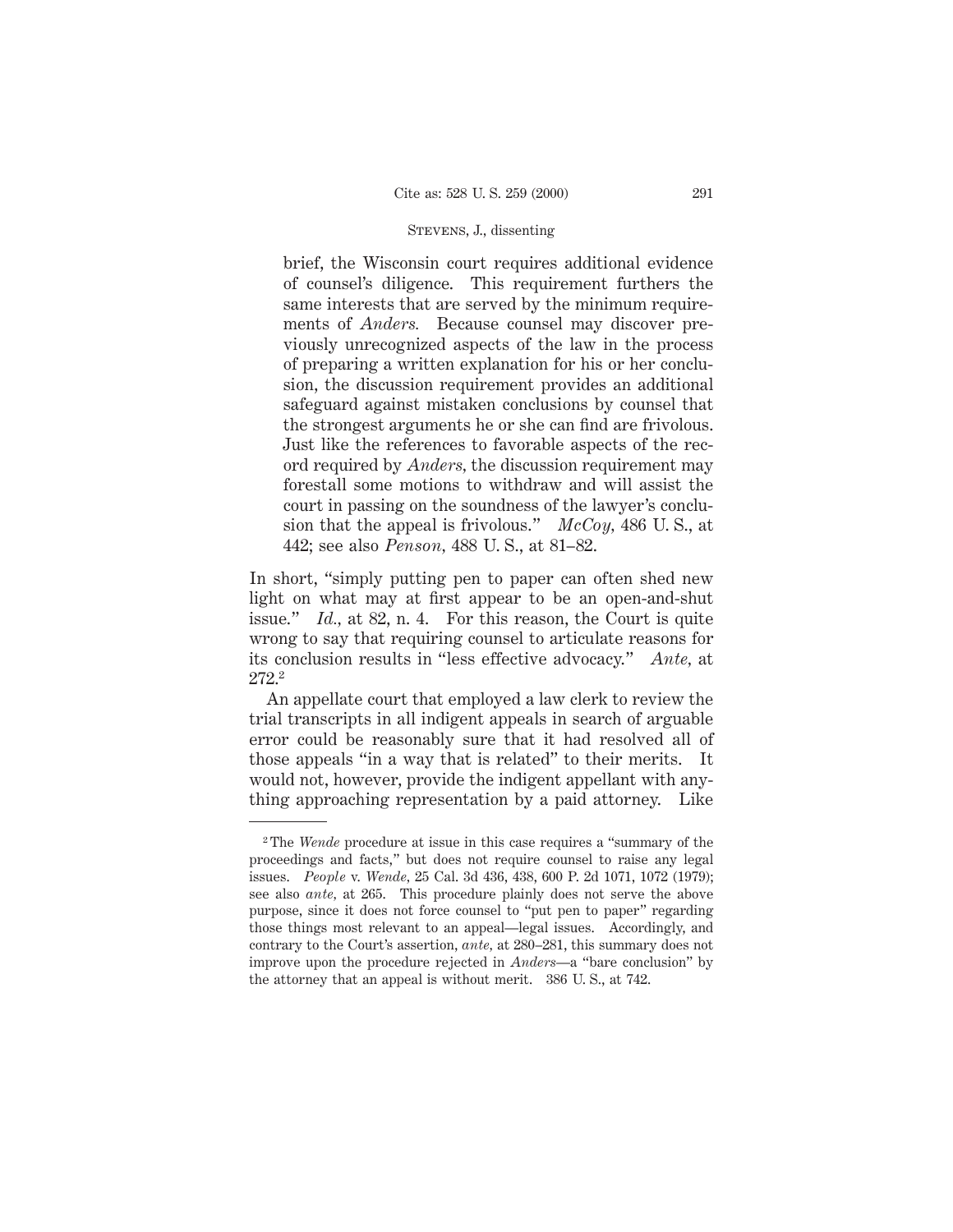California's so-called *Wende* procedure, it would violate the "principle of substantial equality" that was described in *Anders* and *McCoy* and has been a part of our law for decades. *McCoy,* 486 U. S., at 438; *Anders,* 386 U. S., at 744.

Justice Souter, with whom Justice Stevens, Justice Ginsburg, and Justice Breyer join, dissenting.

A defendant's right to representation on appeal is limited by the prohibition against frivolous litigation, and I realize that when a lawyer's corresponding obligations are at odds with each other, there is no perfect place to draw the line between them. But because I believe the procedure adopted in *People* v. *Wende,* 25 Cal. 3d 436, 600 P. 2d 1071 (1979), fails to assure representation by counsel with the adversarial character demanded by the Constitution, I respectfully dissent.

I

Although the Sixth Amendment guarantees trial counsel to a felony defendant, see *Gideon* v. *Wainwright,* 372 U. S. 335 (1963), the Constitution contains no similarly freestanding, unconditional right to counsel on appeal, there being no obligation to provide appellate review at all, see *Ross* v. *Moffitt,* 417 U. S. 600, 606 (1974). When a State elects to provide appellate review, however, the terms on which it does so are subject to constitutional notice. See, *e. g., Griffin* v. *Illinois,* 351 U. S. 12, 18 (1956); *Rinaldi* v. *Yeager,* 384 U. S. 305, 310 (1966); *Evitts* v. *Lucey,* 469 U. S. 387, 393 (1985).

In a line of cases beginning with *Griffin,* this Court examined appellate procedural schemes under the principle that justice may not be conditioned on ability to pay, see generally *Ross, supra,* at 605–609. Even though "[a]bsolute equality is not required," *Douglas* v. *California,* 372 U. S. 353, 357 (1963), we held in *Douglas* that when state criminal defendants are free to retain counsel for a first appeal as of right,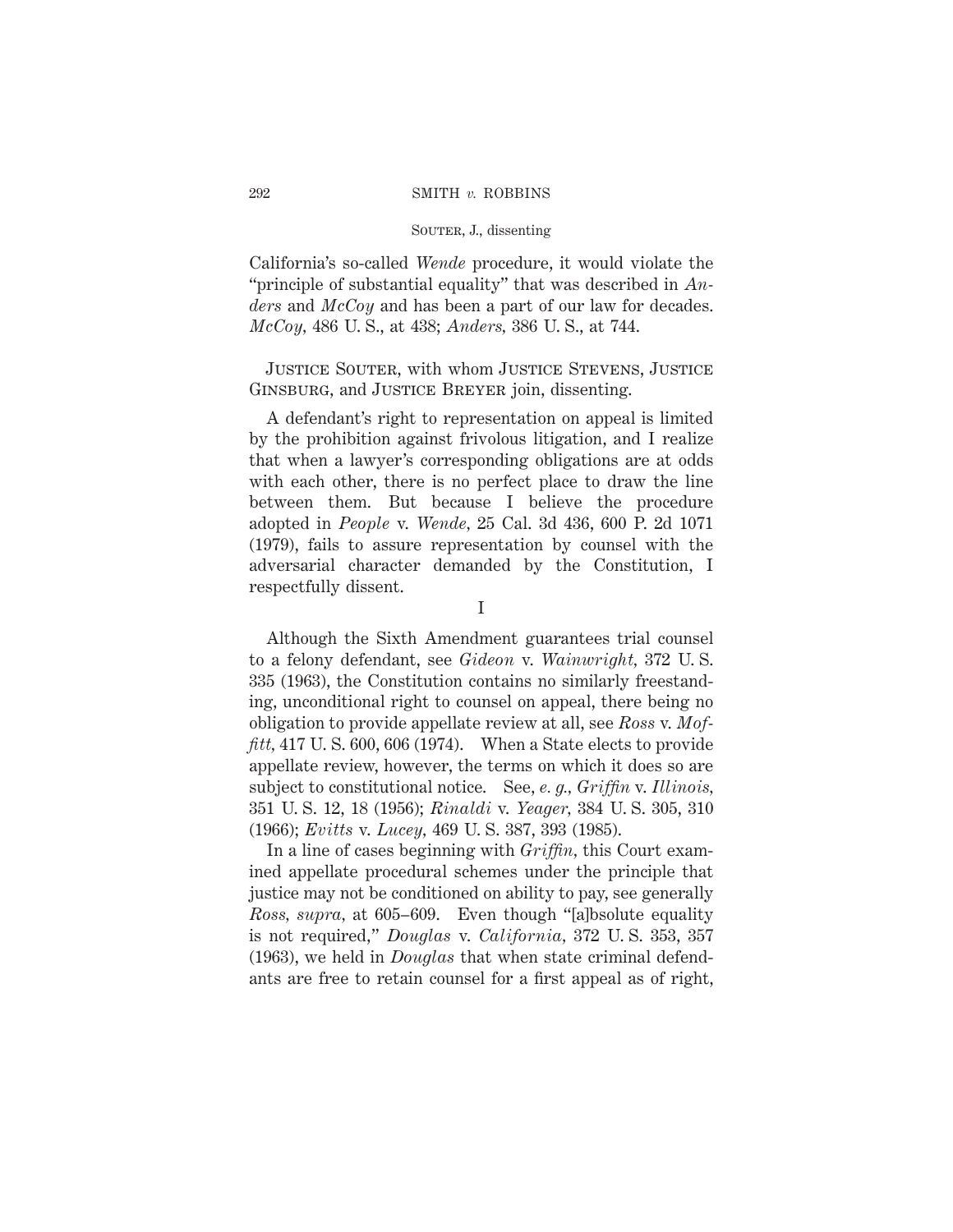the Fourteenth Amendment<sup>1</sup> requires that indigent appellants be placed on a substantially equal footing through the appointment of counsel at the State's expense. See *McCoy* v. *Court of Appeals of Wis., Dist. 1,* 486 U. S. 429, 438 (1988) (referring to "principle of substantial equality").

Two services of appellate counsel are on point here. Appellate counsel examines the trial record with an advocate's eye, identifying and weighing potential issues for appeal. This is review not by a dispassionate legal mind but by a committed representative, pledged to his client's interests, primed to attack the conviction on any ground the record may reveal. If counsel's review reveals arguable trial error, he prepares and submits a brief on the merits and argues the appeal.

The right to the first of these services, a partisan scrutiny of the record and assessment of potential issues, goes to the irreducible core of the lawyer's obligation to a litigant in an adversary system, and we have consistently held it essential to substantial equality of representation by assigned counsel. "The paramount importance of vigorous representation follows from the nature of our adversarial system of justice." *Penson* v. *Ohio,* 488 U. S. 75, 84 (1988). See, *e. g., Ellis* v. *United States,* 356 U. S. 674, 675 (1958) *(per curiam); Douglas, supra,* at 357–358; *McCoy, supra,* at 438. The right is unqualified when a defendant has retained counsel, and I can imagine no reason that it should not be so when counsel has been appointed.

Because the right to the second service, merits briefing, is not similarly unqualified, however, the issue we address

<sup>&</sup>lt;sup>1</sup>The *Griffin* line of cases has roots in both due process and equal protection, see *M. L. B.* v. *S. L. J.,* 519 U. S. 102, 120 (1996), but we have noted that "[m]ost decisions in this area have rested on an equal protection framework . . . ," *Bearden* v. *Georgia,* 461 U. S. 660, 665 (1983). See also *Ross* v. *Moffitt,* 417 U. S. 600, 611 (1974) (noting that right to appellate counsel "is more profitably considered under an equal protection analysis").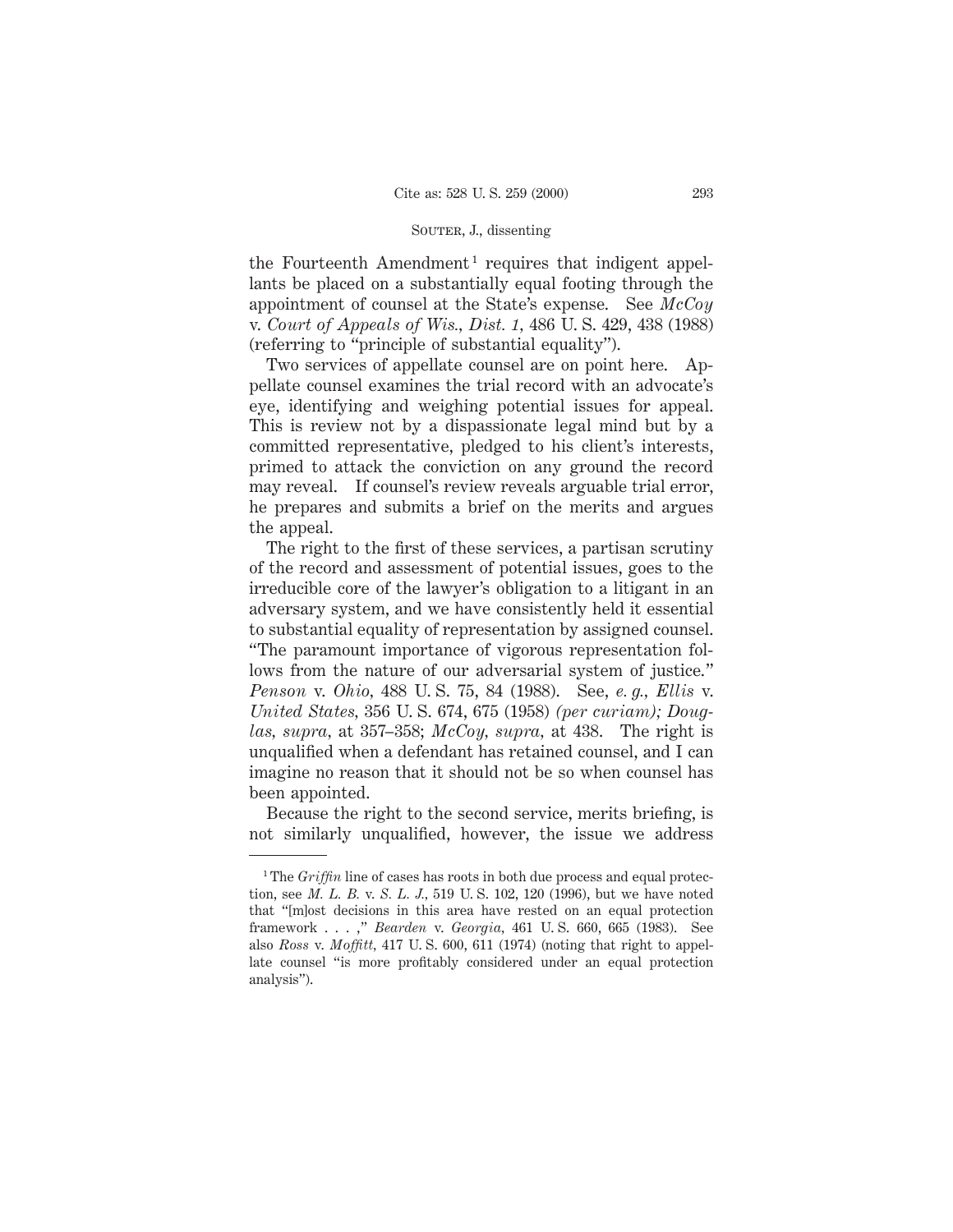today arises. The limitation on the right to a merits brief is that no one has a right to a wholly frivolous appeal, see *Anders* v. *California,* 386 U. S. 738, 742 (1967), against which the judicial system's first line of defense is its lawyers. Being officers of the court, members of the bar are bound "not to clog the courts with frivolous motions or appeals," *Polk County* v. *Dodson,* 454 U. S. 312, 323 (1981); see also *McCoy, supra,* at 436, and this is of course true regardless of a lawyer's retained or appointed status in a given case. The problem to which *Anders* responds arises when counsel views his client's appeal as frivolous, leaving him duty barred from pressing it upon a court.<sup>2</sup>

The rub is that although counsel may properly refuse to brief a frivolous issue and a court may just as properly deny leave to take a frivolous appeal, there needs to be some reasonable assurance that the lawyer has not relaxed his partisan instinct prior to refusing,<sup>3</sup> in which case the court's review could never compensate for the lawyer's failure of advocacy. A simple statement by counsel that an appeal has no merit, coupled with an appellate court's endorsement of counsel's conclusion, gives no affirmative indication that anyone has sought out the appellant's best arguments or championed his cause to the degree contemplated by the adversary system. Nor do such conclusions acquire any implicit per-

<sup>2</sup> *Anders* addressed the problem as confronted by assigned counsel, though in theory it can be equally acute when counsel is retained. It is unlikely to show up in practice, however. Paying clients generally can fire a lawyer expressing unsatisfying conclusions and will often find a replacement with a keener eye for arguable issues or a duller nose for frivolous ones. As a practical matter, the States may find it too difficult or costly to prevent moneyed appellants from wasting their own resources, and those of the judicial system, by bringing frivolous appeals. This does not mean, however, that the States are obligated to subsidize such efforts by indigents.

<sup>&</sup>lt;sup>3</sup> An assurance, that is, that he has not become what is known around the Los Angeles County Jail as a "'dumptruck.'" Reply Brief for Petitioner 1.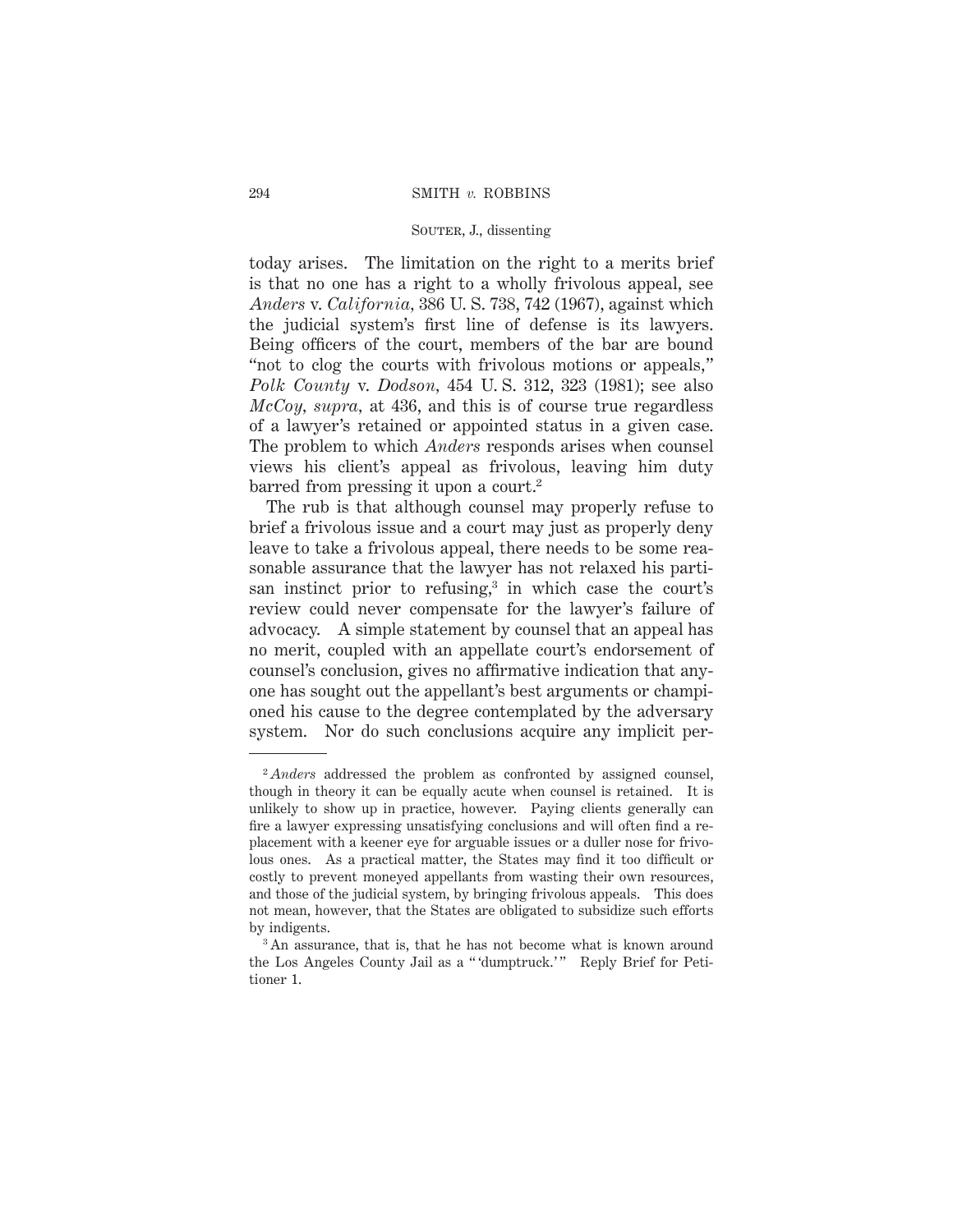suasiveness through exposure to an interested opponent's readiness to mount a challenge. The government is unlikely to dispute or even test counsel's evaluation; one does not berate an opponent for giving up. To guard against the possibility, then, that counsel has not done the advocate's work of looking hard for potential issues, there must be some prod to find any reclusive merit in an ostensibly unpromising case and some process to assess the lawyer's efforts after the fact. A judicial process that renders constitutional error invisible is, after all, itself an affront to the Constitution. See *Penson, supra,* at 81–82.

In *Anders,* we devised such a mechanism to ensure respect for an appellant's rights. See *Penson, supra,* at 80. A lawyer's request to withdraw on the ground that an appeal is frivolous "must . . . be accompanied by a brief referring to anything in the record that might arguably support the appeal." *Anders,* 386 U. S., at 744. This simply means that counsel must do his partisan best, short of calling black white, to flag the points that come closest to being appealable; the lawyer's job is to state the issues that give the defendant his best chances to prevail, even if the best comes up short under the rule against trifling with the court. "[T]he court—not counsel—," we continued, "then proceeds, after a full examination of all the proceedings, to decide whether the case is wholly frivolous." *Ibid.*

*Anders* thus contemplates two reviews of the record, each of a markedly different character. First comes review by the advocate, the defendant's interested representative. His job is to identify the best issues the partisan eye can spot. Then comes judicial review from a disinterested judge, who asks two questions: whether the lawyer really did function as a committed advocate, and whether he misjudged the legitimate appealability of any issue. In reviewing the advocate's work, the court is responsible for assuring that counsel has gone as far as advocacy will take him with the best issues undiscounted. We have repeatedly de-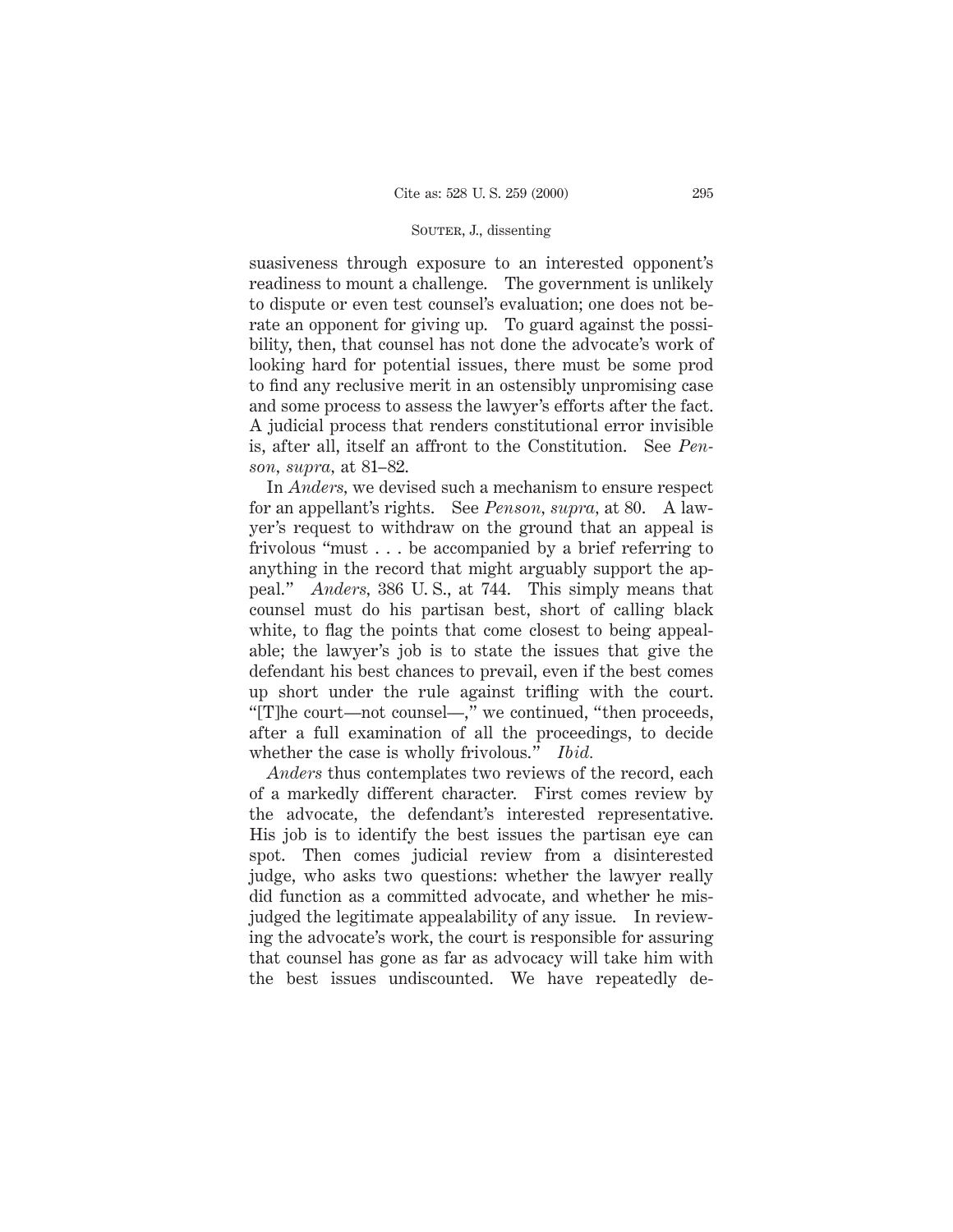scribed the task of an appellate court in terms of this dual responsibility. " 'First, [the court] must satisfy itself that the attorney has provided the client with a diligent and thorough search of the record for any arguable claim that might support the client's appeal. Second, it must determine whether counsel has correctly concluded that the appeal is frivolous.' " *Penson,* 488 U. S., at 83 (quoting *McCoy,* 486 U. S., at 442).

*Griffin* and *Anders* thus require significantly more than the abstract evaluation of the merits of conceivably appealable points. Without the assurance that assigned counsel has done his best as a partisan, his substantial equality to a lawyer retained at a defendant's expense cannot be assumed. And without the benefit of the lawyer's statement of strongest claims, the appellate panel cannot act as a reviewing court, but is relegated to an inquisitorial role.

It is owing to the importance of assuring that an adversarial, not an inquisitorial, system is at work that I disagree with the Court's statement today that our cases approve of any state procedure that "reasonably ensures that an indigent's appeal will be resolved in a way that is related to the merit of that appeal." *Ante,* at 276–277. A purely inquisitorial system could satisfy that criterion, and so could one that appoints counsel only if the appellate court deems it useful. But we have rejected the former and have explicitly held the latter unconstitutional, see *Douglas,* 372 U. S., at 355, the reason in each case being that the Constitution looks to the means as well as to the ends.4 See *Singer* v. *United States,* 380 U. S. 24, 36 (1965) ("The Constitution recognizes an adversary system as the proper method of determining guilt . . ."). See also, *e. g., Penson, supra,* at 87 ("A criminal appellant is entitled to a single-minded advocacy . . .");

<sup>4</sup> Of course, if appellate review is not constitutionally required, States may well be able to impose nonadversarial review on all appellants. They may not, however, reserve the adversary system for those able to afford counsel.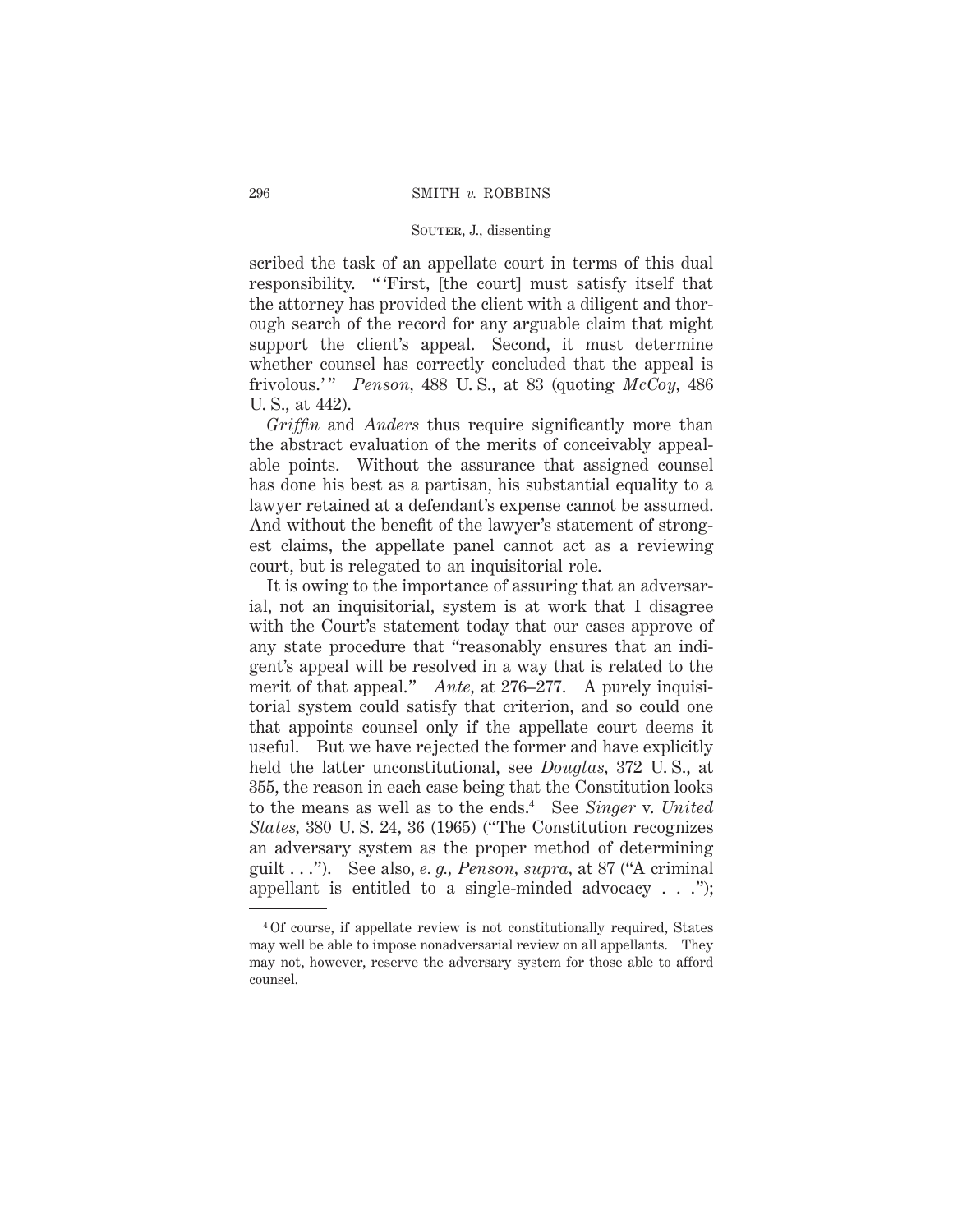*Strickland* v. *Washington,* 466 U. S. 668, 685 (1984) ("The Sixth Amendment recognizes the right to the assistance of counsel because it envisions counsel's playing a role that is critical to the ability of the adversarial system to reach just results"); *United States* v. *Cronic,* 466 U. S. 648, 656 (1984) ("Thus, the adversarial process protected by the Sixth Amendment requires that the accused have 'counsel acting in the role of an advocate' ") (quoting *Anders, supra,* at 743).

II

We have not held the details of *Anders* to be exclusive, but it does make sense to read the case as exemplifying what substantial equality requires on behalf of indigent appellants entitled to an advocate's review and to reasonable certainty that arguable issues will be briefed on their merits. With *Anders* thus as a benchmark, California's *Wende* procedure fails to measure up. Its primary failing is in permitting counsel to refrain as a matter of course from mentioning possibly arguable issues in a no-merit brief; its second deficiency is a correlative of the first, in obliging an appellate court to search the record for arguable issues without benefit of an issue-spotting, no-merit brief to review. See 25 Cal. 3d, at 440–442, 600 P. 2d, at 1074–1075.

Although *Wende* assumes that counsel will act as an advocate, see *id.,* at 441–442, 600 P. 2d, at 1075, it fails to assure, or even promote, the partisan attention that the Constitution requires. While the lawyer must summarize the procedural and factual history of the case with citations to the record, nothing in the *Wende* scheme requires counsel to show affirmatively, subject to evaluation, that he has made the committed search for issues and the advocate's assessment of their merits that go to the heart of appellate representation in our adversary system. It begs the question to say that "[c]ounsel's inability to find any arguable issues may readily be inferred from his failure to raise any," *id.,* at 442, 600 P. 2d, at 1075, and it misses the point to argue that the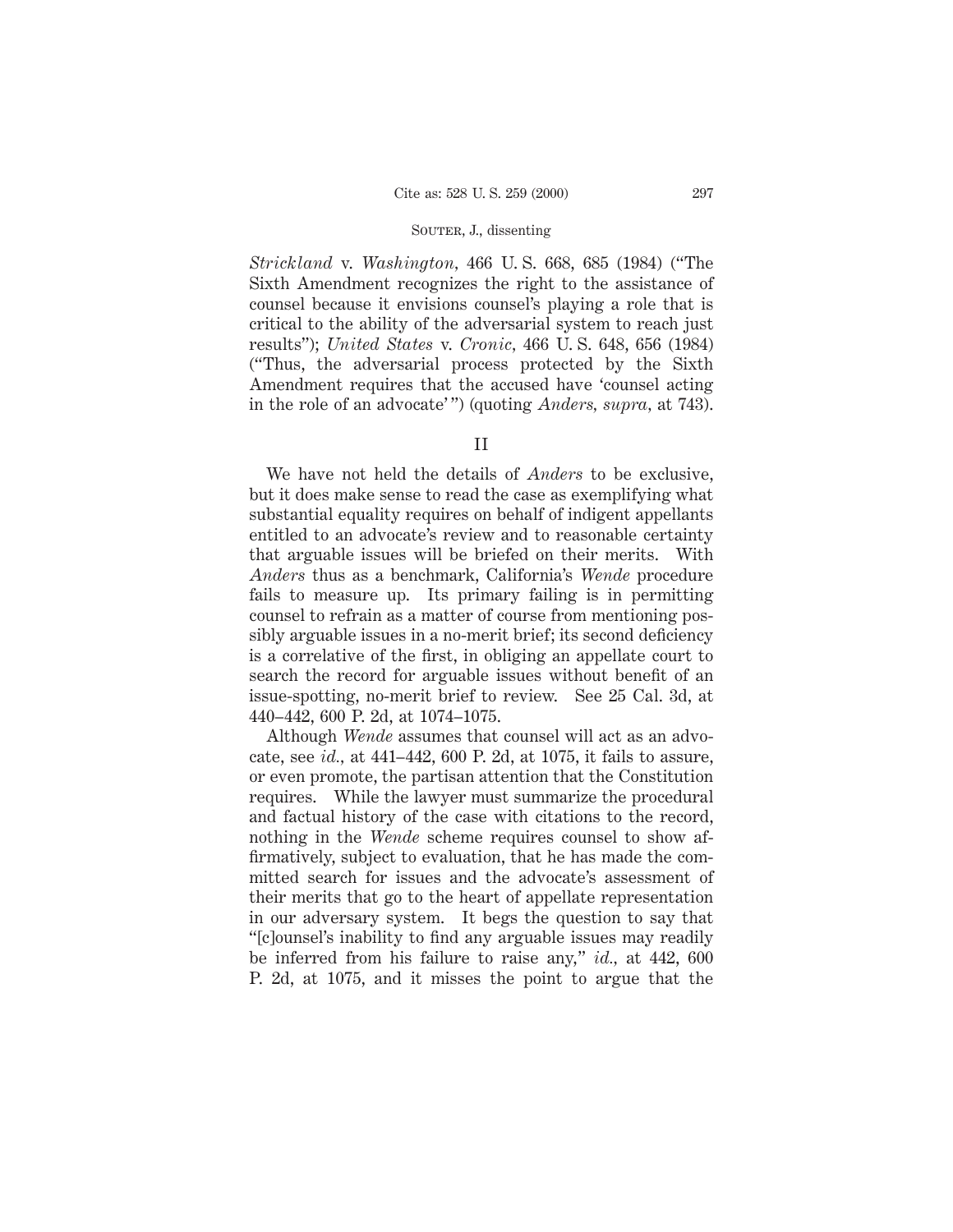indigent appellant is adequately protected because the lawyer assigned to a case under California's assigned counsel scheme may not file a *Wende* brief without the approval of a supervisor. The point is the need for some affirmative and express indicator that an advocate has been at work, in the form of a product that an appellate court can specifically review.5 Thus *Anders* requires counsel to flag the best issues for the sake of keeping counsel on his toes and giving focus to judicial review of his judgment. *Wende* on the other hand requires no indication of conceivable issues and hence nothing specifically reviewable by a court bound to preserve the system's adversary character. *Wende* does no more to protect the indigent's right to advocacy than the no-merit letter condemned in *Anders,* or the conclusory statement disapproved in *Penson.*

On like reasoning, *Wende* is deficient in relying on a judge's nonpartisan review to assure that a defendant suffers no prejudice at the hands of a lawyer who has failed to document his best effort at partisan review. Exactly because our system assumes that a lawyer committed to a client is the most dependable guardian of the client's interest, see *supra,* at 296–297, we have consistently rejected procedures leaving the determination of frivolousness to the court in the first instance, see *Douglas, supra,* at 355–356, or to the court following a conclusory declaration by counsel, see *Penson, supra,* at 81–82, or to the court assisted by counsel in the role of *amicus curiae,* see *Ellis,* 356 U. S., at 675. The defect in these procedures is their entire reliance on review by a detached magistrate who does not apply the partisan scrutiny in the first instance that defendants with paid lawyers get as a matter of course.

<sup>5</sup> Since the state petitioner's claims that the lawyer's unrevealing and conclusory certification has been approved by a superior are neither here nor there on my analysis, I need not evaluate assertions by *amicus* Delgado that there is no scheme of assigned representation uniform throughout the State, see Brief for Jesus Garcia Delgado as *Amicus Curiae* 8.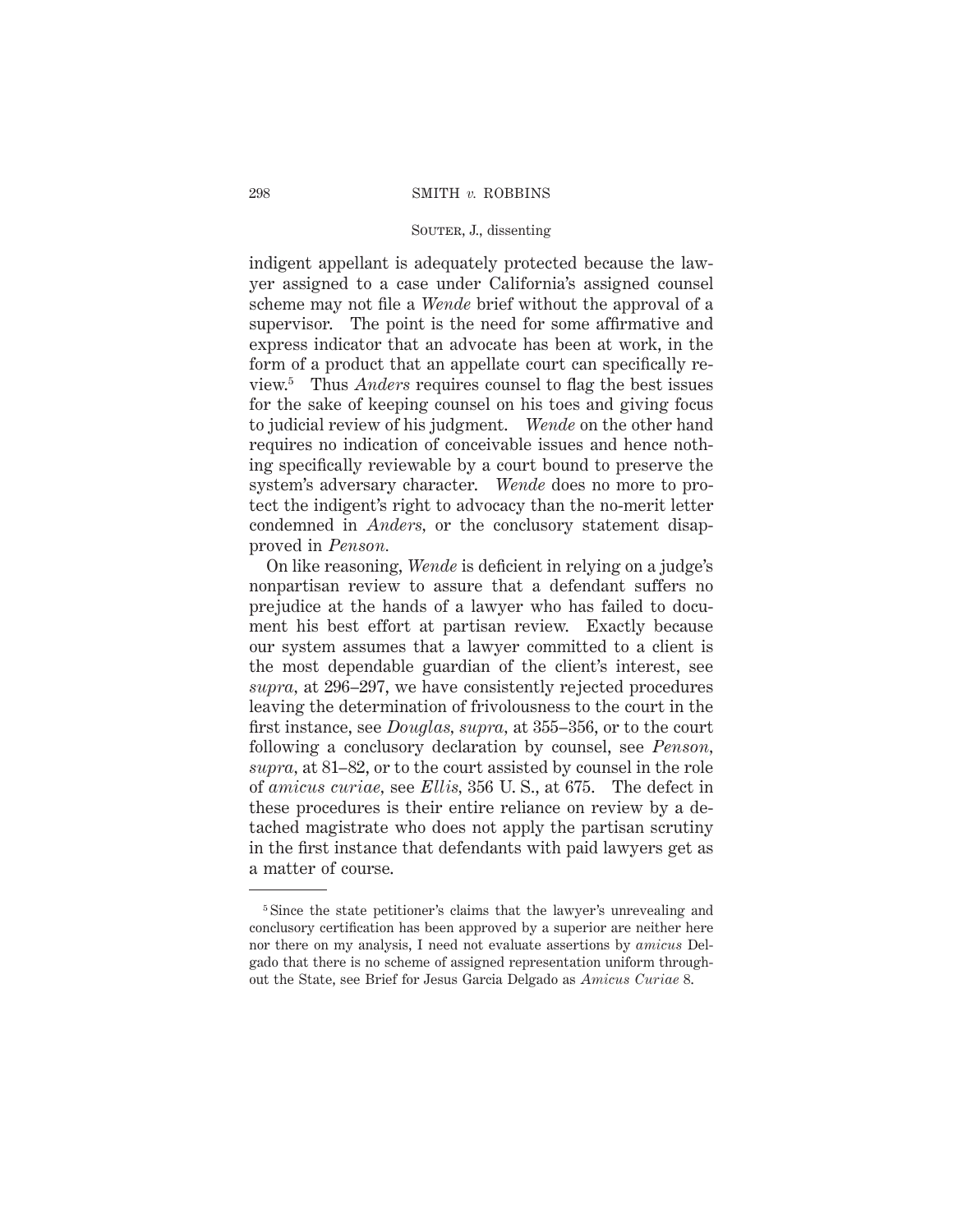It goes without saying, too, that *Wende*'s reliance on judges to start from scratch in seeking arguable issues adds substantially to the burden on the judicial shoulders. While I have no need to decide whether this drawback of the *Wende* scheme is of constitutional significance, it raises questions that certainly underscore the constitutional failing of relying on judicial scrutiny uninformed by counsel's partisan analysis. In an *amicus* brief filed in this case, 13 retired justices of the Supreme Court or Courts of Appeal of California have pointed out the "risk that the review of the cold record [under the *Wende* scheme] will be more perfunctory without the issue-spotting guidance, and associated record citations, of counsel." Brief for Retired Justice Armand Arabian et al. as *Amici Curiae* 5. The *amici* have candidly represented that "[w]hen a California appellate court receives a *Wende* brief, it assigns the case to a staff attorney who prepares a memorandum analyzing all possible legal issues in the case. Typically, the staff attorney then makes an oral presentation to the appellate panel . . . ." *Id.,* at 6. When the responsibility of counsel is thrown onto the court, the court gives way to a staff attorney; it could not be clearer that *Wende* is seriously at odds with the respective obligations of counsel and the courts as contemplated by the Constitution.

### III

Unlike the Court, I reach the question of appropriate relief. With respect to respondent's *Anders* claim, the Court of Appeals premised its disposition on finding that two potentially meritorious issues showed that Robbins had been prejudiced by the failure of the *Wende* scheme to result in their litigation. I think it unnecessary to invoke such findings, however, and would hold for Robbins simply because of the failure to provide an advocate's analysis of issues as a predicate of court review. Without more, I would, in effect, require the state courts to reinstate the appeal for treatment consistent with the *Anders* application of *Griffin.*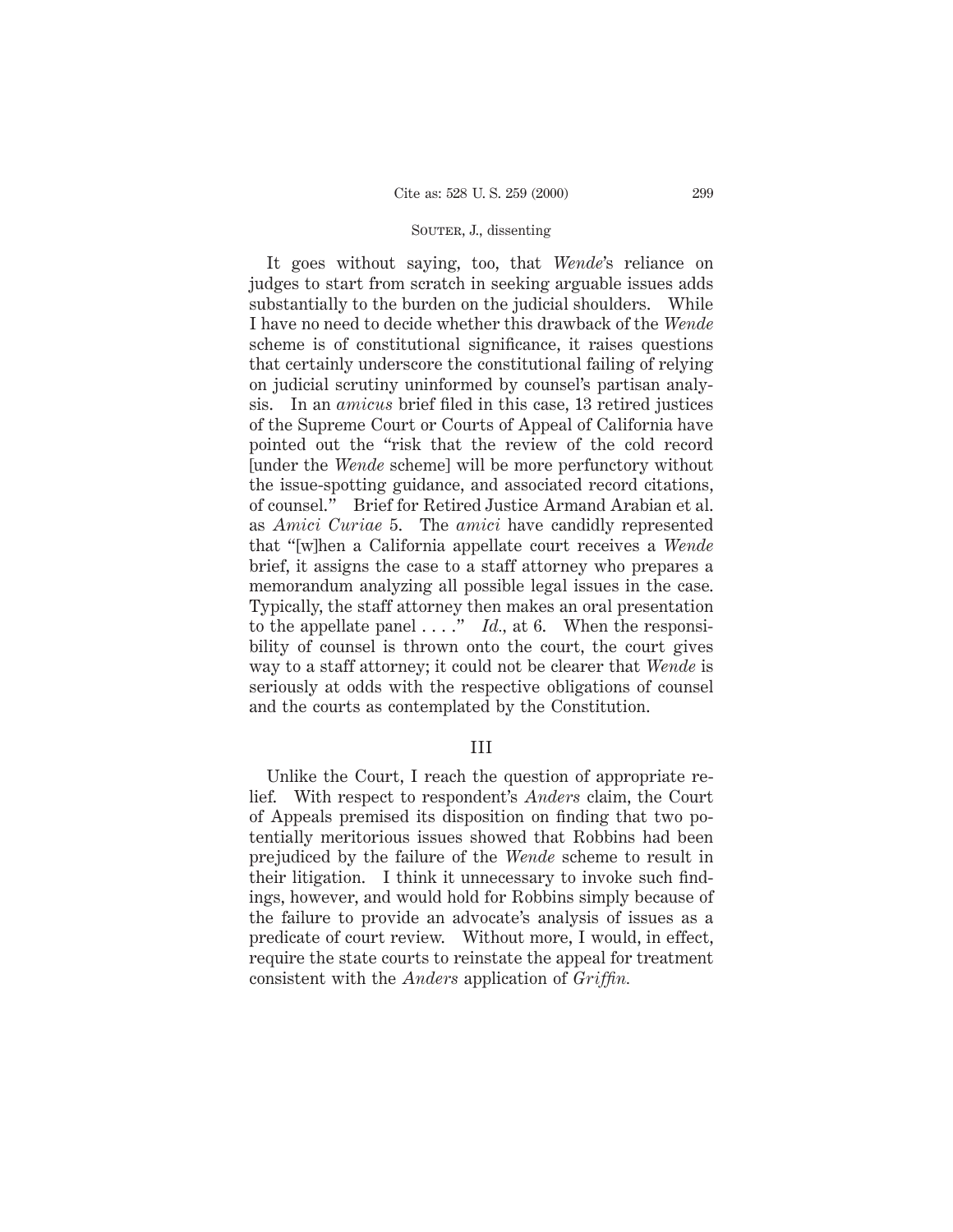It is true, of course, that before relief is normally granted for want of adequate assistance of trial counsel, a defendant must show not only his lawyer's failure to represent him with reasonable competence (demonstrated here by the failure to file an advocate's issue-spotting brief), but also a "reasonable probability" that competent representation would have produced a different result in his case, see *Strickland,* 466 U. S., at 694. But the assumption behind *Strickland*'s prejudice requirement is that the defendant had a lawyer who was representing him as his advocate at least at some level, whereas that premise cannot be assumed when a defendant receives the benefit of nothing more than a *Wende* brief. In a *Wende* situation, nominal counsel is functioning merely as a friend of the court, helping the judge to grasp the structure of the record but not even purporting to highlight the record's nearest approach to supporting his client's hope to appeal. Counsel under *Wende* is doing less than the judge's law clerk (or a staff attorney) might do, and he is doing nothing at all in the way of advocacy. When a lawyer abandons the role of advocate and adopts that of *amicus curiae,* he is no longer functioning as counsel or rendering assistance within the meaning of the Sixth Amendment. See *Cronic*, 466 U.S., at 654–655. Since the apparently missing ingredient of the advocate's analysis goes to the very essence of the right to counsel, a lawyer who does nothing more than file a *Wende* brief is closer to being no counsel at all than to being subpar counsel under *Strickland.*

This, I think, is the answer to any suggestion that a specific assessment of prejudice need be shown in order to get relief from *Wende.* A complete absence of counsel is a reversible violation of the constitutional right to representation, even when there is no question that at the end of the day the smartest lawyer in the world would have watched his client being led off to prison. See *Cronic, supra,* at 658– 659; cf. *Rodriquez* v. *United States,* 395 U. S. 327 (1969). We do not ask how the defendant would have fared if he had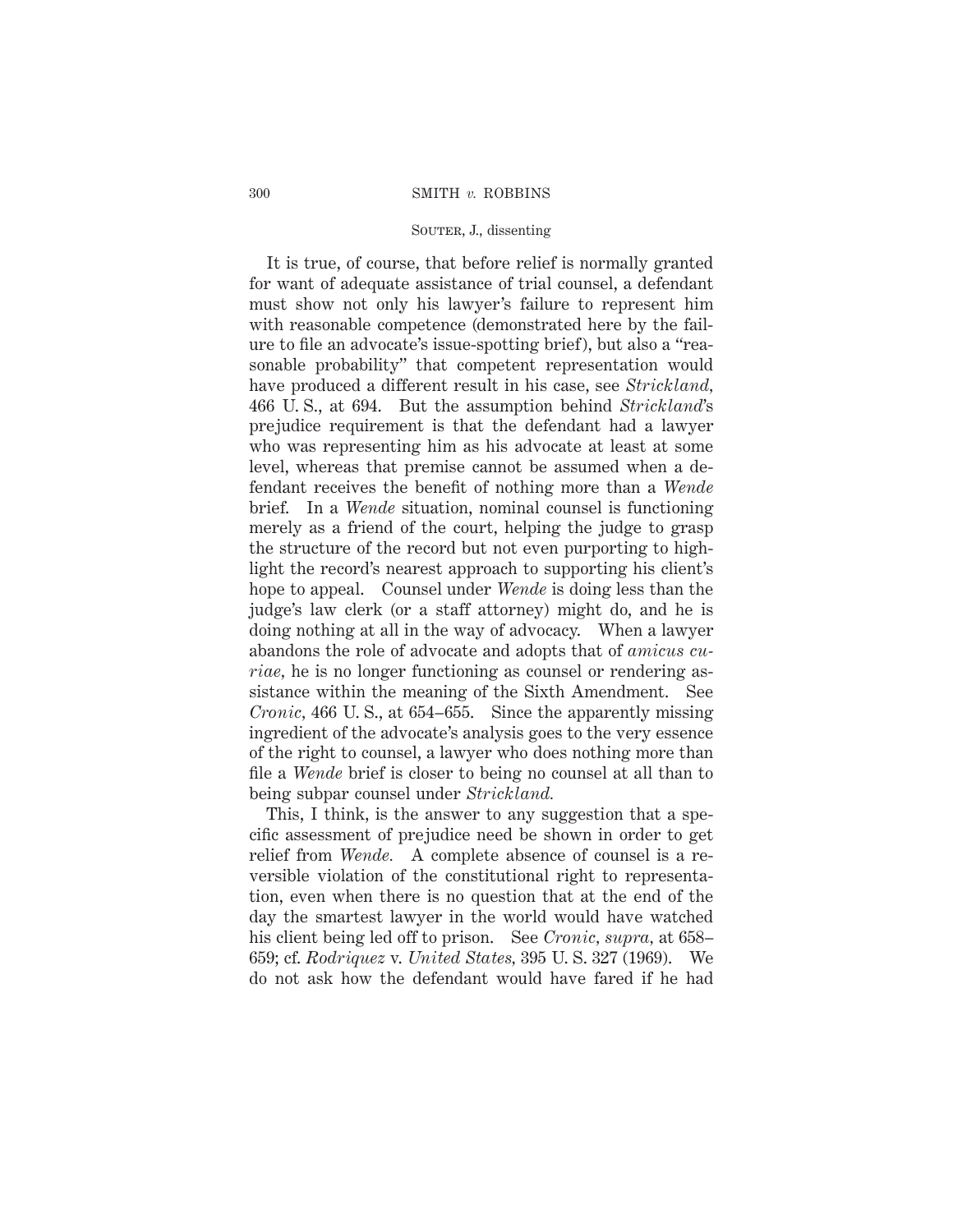been given counsel, and we should not look to what sort of appeal might have ensued if an appellant's lawyer had flagged the points that came closest to appealable issues. Such a result is equally consistent with our cases holding a violation of due process to be complete when a defendant is denied a right to the appeal he is otherwise entitled to pursue. See *Peguero* v. *United States,* 526 U. S. 23, 30–31 (1999) (O'Connor, J., concurring); *Rodriquez, supra,* at 330.6

This conclusion was anticipated in *Penson,* in which we dealt with the violation of *Anders* standards when counsel was allowed to withdraw without supplying the court with his best effort to identify appealable weaknesses, and prior to any judicial determination that counsel had missed nothing in finding no arguable appellate issues in the record. The appellate court in *Penson* subsequently identified arguable issues but thought the appointment of new counsel unnecessary after finding that any legitimately appealable issues would be losers. This Court recognized a presumption of prejudice without more, for purposes of both *Strickland* and *Chapman* v. *California,* 386 U. S. 18 (1967). See *Penson,* 488 U. S., at 85–86. Although the state court's failure to appoint counsel after identifying issues made *Penson* an egregious case, *id.,* at 83, the failure of advocacy and consequent constructive absence of counsel was clear even at the point at which the lawyer withdrew, *id.,* at 82, and the presumption of prejudice applicable then is applicable in this case now.

There is practical sense as well as good theory behind this presumption of prejudice, for any requirement to demonstrate prejudice specifically would often place federal judges on habeas in highly precarious positions calling for judgments that state judges are generally better qualified to

<sup>&</sup>lt;sup>6</sup> Although this habeas proceeding began on February 24, 1994, and is therefore not governed by the Antiterrorism and Effective Death Penalty Act of 1996 (AEDPA), see *Lindh* v. *Murphy,* 521 U. S. 320 (1997), the result should be no different in a post-AEDPA case. See *infra,* at 303.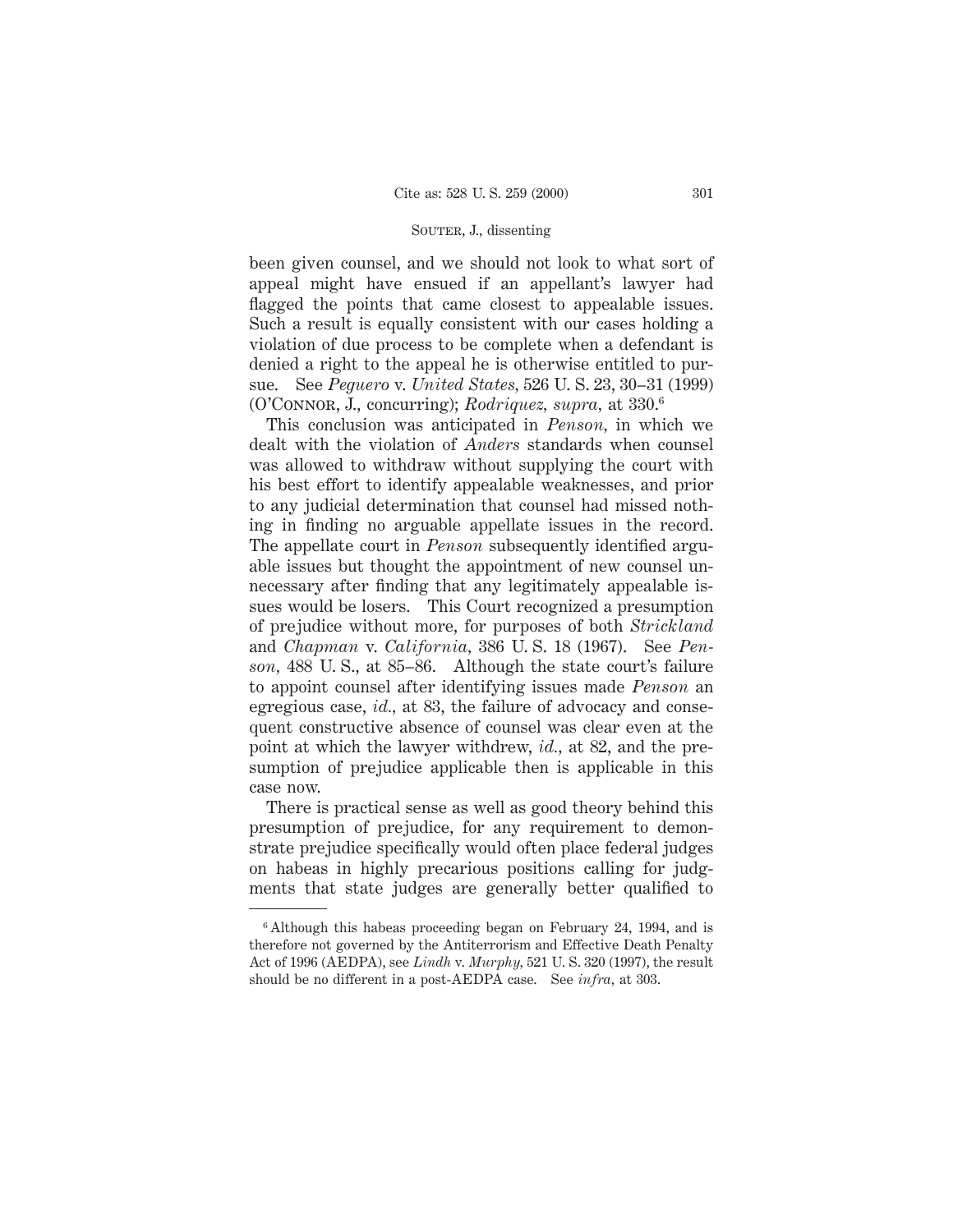make. Since there will have been no advocate's help in analyzing the record on the direct state appeal, and since counsel may well have been absent formally as well as constructively in any state postconviction proceedings, the federal judge would be looking for (among other things) previously unidentified state-law issues not previously waived. One could not ask for a more certain guarantee of inefficient and time consuming judicial effort.<sup>7</sup>

What remains is only to say a word about the State's argument that relief in this case is barred under *Teague* v. *Lane,* 489 U. S. 288 (1989), as requiring application of a new rule of law not clearly entailed by our prior holdings. The argument seems to be that California has relied on *Wende* for so long that any disapproval from a federal court at this juncture is some sort of novelty (resulting from the failure of other state defendants to reach the federal courts earlier with *Wende* objections). The obvious answer is that the application of *Douglas* and *Griffin* standards to meritless appeals has been subject to repeated explanation starting with *Anders* and echoed in *McCoy* and *Penson.* Once general rules are announced they do not become "new" again with every particular violation that may subsequently occur. See *Saffle* v. *Parks,* 494 U. S. 484, 491–492 (1990) (discussing application of the rule of *Jurek* v. *Texas,* 428 U. S. 262 (1976),

<sup>7</sup> Since a *Wende* case is like a denial of counsel, it would make no more sense to give the State an option to demonstrate no prejudice under *Chapman* v. *California,* 386 U. S. 18 (1967), or *Brecht* v. *Abrahamson,* 507 U. S. 619 (1993), than it would to require a defendant to show it under *Strickland* v. *Washington,* 466 U. S. 668 (1984). The presumption of prejudice does not, however, promise relief to every California defendant whose appeal was dismissed as frivolous and against whom the statute of limitations has not run, see 28 U. S. C. § 2244(d)(1) (1994 ed., Supp. III). One submission before us claims that the *Wende* scheme has not supplanted *Anders* v. *California,* 386 U. S. 738 (1967), throughout California. See Brief for Jesus Garcia Delgado as *Amicus Curiae* 9–10. Briefs that measure up according to the standards adumbrated in *Anders* would of course receive standard *Strickland* analysis.